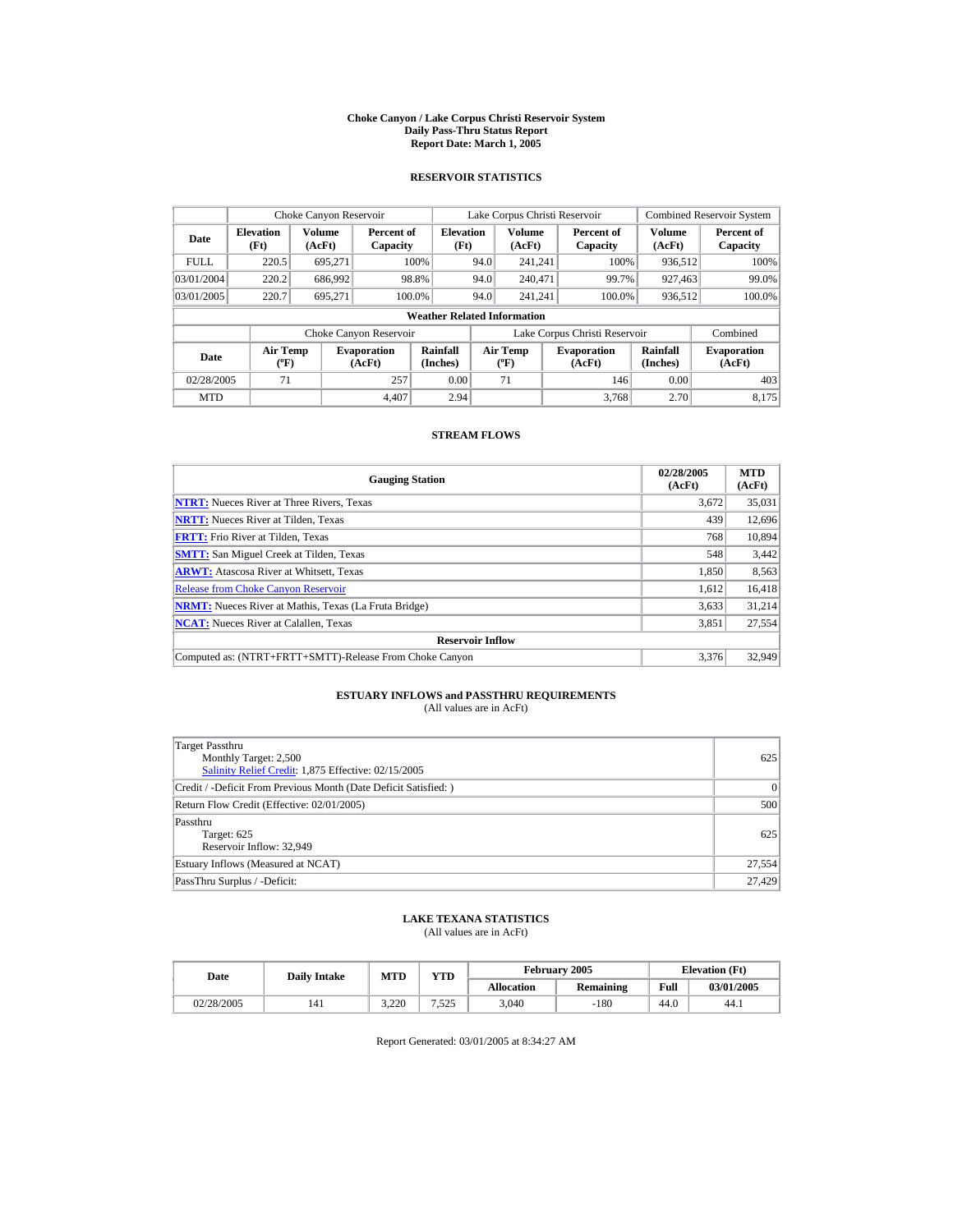#### **Choke Canyon / Lake Corpus Christi Reservoir System Daily Pass-Thru Status Report Report Date: March 2, 2005**

## **RESERVOIR STATISTICS**

| Choke Canyon Reservoir                                                        |       |                         |                        |                                    |                                   | Lake Corpus Christi Reservoir |                               |                              | <b>Combined Reservoir System</b> |
|-------------------------------------------------------------------------------|-------|-------------------------|------------------------|------------------------------------|-----------------------------------|-------------------------------|-------------------------------|------------------------------|----------------------------------|
| <b>Elevation</b><br>Date<br>(Ft)                                              |       | <b>Volume</b><br>(AcFt) | Percent of<br>Capacity | <b>Elevation</b><br>(Ft)           |                                   | Volume<br>(AcFt)              | Percent of<br>Capacity        | <b>Volume</b><br>(AcFt)      | Percent of<br>Capacity           |
| FULL.                                                                         | 220.5 | 695.271                 |                        | 100%                               | 94.0                              | 241.241                       | 100%                          | 936.512                      | 100%                             |
| 03/02/2004                                                                    | 220.2 | 687.768                 |                        | 98.9%                              | 94.0                              | 241.241                       | 100.0%                        | 929,009                      | 99.2%                            |
| 03/02/2005                                                                    | 220.6 | 695.271                 |                        | 100.0%                             | 94.0                              | 241.241                       | 100.0%                        | 936,512                      | 100.0%                           |
|                                                                               |       |                         |                        | <b>Weather Related Information</b> |                                   |                               |                               |                              |                                  |
|                                                                               |       |                         | Choke Canyon Reservoir |                                    |                                   |                               | Lake Corpus Christi Reservoir |                              | Combined                         |
| <b>Air Temp</b><br><b>Evaporation</b><br>Date<br>$({}^o\mathrm{F})$<br>(AcFt) |       |                         | Rainfall<br>(Inches)   |                                    | Air Temp<br>$({}^{\circ}{\rm F})$ | <b>Evaporation</b><br>(AcFt)  | Rainfall<br>(Inches)          | <b>Evaporation</b><br>(AcFt) |                                  |
| 363<br>03/01/2005<br>76                                                       |       |                         | 0.00                   |                                    | 76                                | 269                           | 0.00                          | 632                          |                                  |
| <b>MTD</b>                                                                    |       |                         | 363                    | 0.00                               |                                   |                               | 269                           | 0.00                         | 632                              |

## **STREAM FLOWS**

| <b>Gauging Station</b>                                       | 03/01/2005<br>(AcFt) | <b>MTD</b><br>(AcFt) |
|--------------------------------------------------------------|----------------------|----------------------|
| <b>NTRT:</b> Nueces River at Three Rivers, Texas             | 3.712                | 3,712                |
| <b>NRTT:</b> Nueces River at Tilden, Texas                   | 490                  | 490                  |
| <b>FRTT:</b> Frio River at Tilden, Texas                     | 865                  | 865                  |
| <b>SMTT:</b> San Miguel Creek at Tilden, Texas               | 544                  | 544                  |
| <b>ARWT:</b> Atascosa River at Whitsett, Texas               | 1.074                | 1,074                |
| <b>Release from Choke Canvon Reservoir</b>                   | 1.737                | 1,737                |
| <b>NRMT:</b> Nueces River at Mathis, Texas (La Fruta Bridge) | 3,454                | 3,454                |
| <b>NCAT:</b> Nueces River at Calallen, Texas                 | 4,149                | 4,149                |
| <b>Reservoir Inflow</b>                                      |                      |                      |
| Computed as: (NTRT+FRTT+SMTT)-Release From Choke Canyon      | 3.384                | 3,384                |

# **ESTUARY INFLOWS and PASSTHRU REQUIREMENTS**<br>(All values are in AcFt)

| Target Passthru<br>Monthly Target: 3,500<br><b>Salinity Relief Credit: 0 Effective:</b> | 3,500 |
|-----------------------------------------------------------------------------------------|-------|
| Credit / -Deficit From Previous Month (Date Deficit Satisfied:)                         | 1,750 |
| Return Flow Credit (Effective: 03/01/2005)                                              | 500   |
| Passthru<br>Target: 3,500<br>Reservoir Inflow: 3,384                                    | 3,384 |
| Estuary Inflows (Measured at NCAT)                                                      | 4,149 |
| PassThru Surplus / -Deficit:                                                            | 3,014 |

## **LAKE TEXANA STATISTICS**

(All values are in AcFt)

| Date       | <b>Daily Intake</b> |            | VTD- |                   | <b>March 2005</b> | <b>Elevation</b> (Ft) |            |
|------------|---------------------|------------|------|-------------------|-------------------|-----------------------|------------|
|            |                     | <b>MTD</b> |      | <b>Allocation</b> | Remaining         | Full                  | 03/02/2005 |
| 03/01/2005 | 78                  | 78         | .602 | 3,050             | 2,972             | 44.U                  | 44.1       |

Report Generated: 03/02/2005 at 8:33:43 AM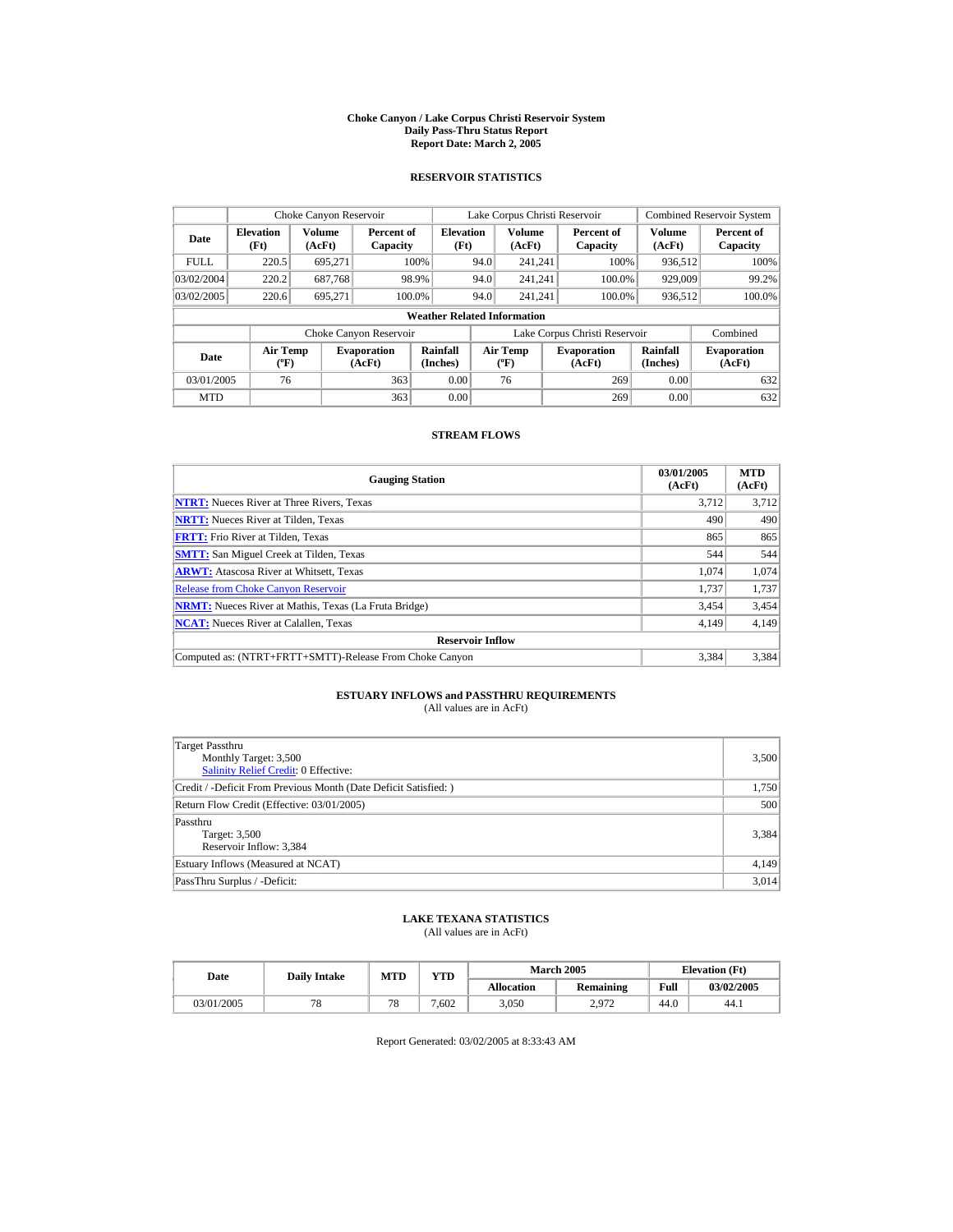#### **Choke Canyon / Lake Corpus Christi Reservoir System Daily Pass-Thru Status Report Report Date: March 3, 2005**

## **RESERVOIR STATISTICS**

| Choke Canyon Reservoir                                                              |       |                      |                        |                                          |                              | Lake Corpus Christi Reservoir |                               |                         | <b>Combined Reservoir System</b> |  |
|-------------------------------------------------------------------------------------|-------|----------------------|------------------------|------------------------------------------|------------------------------|-------------------------------|-------------------------------|-------------------------|----------------------------------|--|
| <b>Elevation</b><br>Date<br>(Ft)                                                    |       | Volume<br>(AcFt)     | Percent of<br>Capacity | <b>Elevation</b><br>(Ft)                 |                              | <b>Volume</b><br>(AcFt)       | Percent of<br>Capacity        | <b>Volume</b><br>(AcFt) | Percent of<br>Capacity           |  |
| <b>FULL</b>                                                                         | 220.5 | 695,271              |                        | 100%                                     | 94.0                         | 241.241                       | 100%                          | 936.512                 | 100%                             |  |
| 03/03/2004                                                                          | 220.2 | 688.283              |                        | 99.0%                                    | 94.0                         | 241.048                       | 99.9%                         | 929,331                 | 99.2%                            |  |
| 03/03/2005                                                                          | 220.6 | 695.271              |                        | 100.0%                                   | 94.0                         | 241.241                       | 100.0%                        | 936,512                 | 100.0%                           |  |
|                                                                                     |       |                      |                        | <b>Weather Related Information</b>       |                              |                               |                               |                         |                                  |  |
|                                                                                     |       |                      | Choke Canyon Reservoir |                                          |                              |                               | Lake Corpus Christi Reservoir |                         | Combined                         |  |
| <b>Air Temp</b><br><b>Evaporation</b><br>Date<br>$({}^{\circ}\mathrm{F})$<br>(AcFt) |       | Rainfall<br>(Inches) |                        | <b>Air Temp</b><br>$({}^{\circ}{\rm F})$ | <b>Evaporation</b><br>(AcFt) | Rainfall<br>(Inches)          | <b>Evaporation</b><br>(AcFt)  |                         |                                  |  |
| 69<br>136<br>03/02/2005                                                             |       |                      | 0.12                   |                                          | 75                           | 101                           | 0.02                          | 237                     |                                  |  |
| <b>MTD</b>                                                                          |       |                      | 499                    | 0.12                                     |                              |                               | 370                           | 0.02                    | 869                              |  |

## **STREAM FLOWS**

| <b>Gauging Station</b>                                       | 03/02/2005<br>(AcFt) | <b>MTD</b><br>(AcFt) |
|--------------------------------------------------------------|----------------------|----------------------|
| <b>NTRT:</b> Nueces River at Three Rivers, Texas             | 3,136                | 6,848                |
| <b>NRTT:</b> Nueces River at Tilden, Texas                   | 592                  | 1,082                |
| <b>FRTT:</b> Frio River at Tilden, Texas                     | 727                  | 1,592                |
| <b>SMTT:</b> San Miguel Creek at Tilden, Texas               | 300                  | 844                  |
| <b>ARWT:</b> Atascosa River at Whitsett, Texas               | 673                  | 1,747                |
| <b>Release from Choke Canvon Reservoir</b>                   | 1.939                | 3,676                |
| <b>NRMT:</b> Nueces River at Mathis, Texas (La Fruta Bridge) | 3,613                | 7,067                |
| <b>NCAT:</b> Nueces River at Calallen, Texas                 | 4,188                | 8,337                |
| <b>Reservoir Inflow</b>                                      |                      |                      |
| Computed as: (NTRT+FRTT+SMTT)-Release From Choke Canyon      | 2.223                | 5,608                |

# **ESTUARY INFLOWS and PASSTHRU REQUIREMENTS**<br>(All values are in AcFt)

| Target Passthru<br>Monthly Target: 3,500<br>Salinity Relief Credit: 0 Effective: | 3,500 |
|----------------------------------------------------------------------------------|-------|
| Credit / -Deficit From Previous Month (Date Deficit Satisfied: )                 | 1,750 |
| Return Flow Credit (Effective: 03/01/2005)                                       | 500   |
| Passthru<br>Target: 3,500<br>Reservoir Inflow: 5,608                             | 3,500 |
| Estuary Inflows (Measured at NCAT)                                               | 8,337 |
| PassThru Surplus / -Deficit:                                                     | 7,087 |

## **LAKE TEXANA STATISTICS**

(All values are in AcFt)

| Date       | <b>VTD</b><br>MTD<br><b>Daily Intake</b> |      |                   | <b>March 2005</b> | <b>Elevation</b> (Ft) |            |
|------------|------------------------------------------|------|-------------------|-------------------|-----------------------|------------|
|            |                                          |      | <b>Allocation</b> | Remaining         | Full                  | 03/03/2005 |
| 03/02/2005 | 114                                      | .639 | 3,050             | 2.936             | 44.0                  | 44.0       |

Report Generated: 03/03/2005 at 8:31:01 AM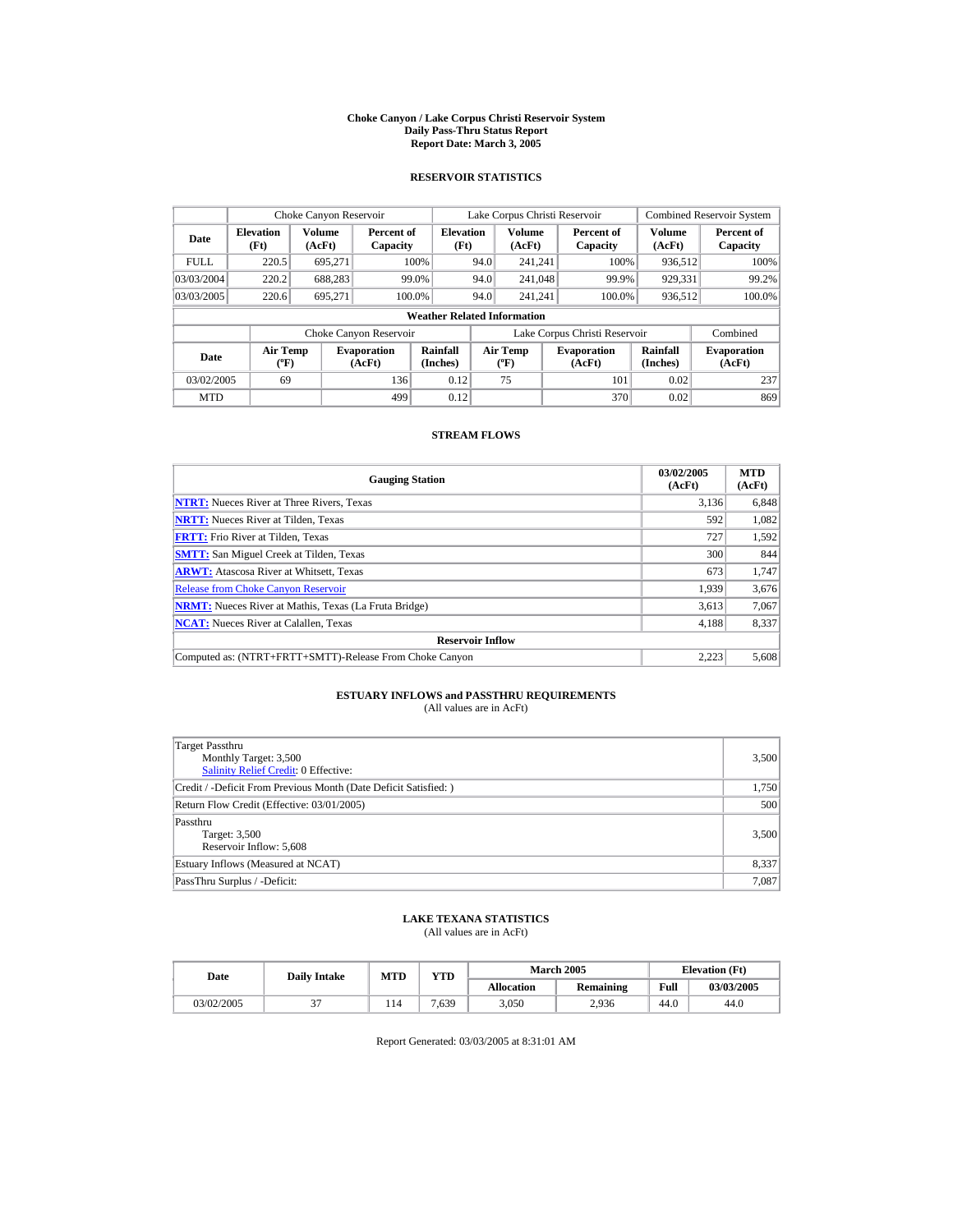#### **Choke Canyon / Lake Corpus Christi Reservoir System Daily Pass-Thru Status Report Report Date: March 4, 2005**

## **RESERVOIR STATISTICS**

| Choke Canyon Reservoir                              |                          |                  |                              |                                    |      | Lake Corpus Christi Reservoir            |                               |                         | <b>Combined Reservoir System</b> |
|-----------------------------------------------------|--------------------------|------------------|------------------------------|------------------------------------|------|------------------------------------------|-------------------------------|-------------------------|----------------------------------|
| Date                                                | <b>Elevation</b><br>(Ft) | Volume<br>(AcFt) | Percent of<br>Capacity       | <b>Elevation</b><br>(Ft)           |      | <b>Volume</b><br>(AcFt)                  | Percent of<br>Capacity        | <b>Volume</b><br>(AcFt) | Percent of<br>Capacity           |
| <b>FULL</b>                                         | 220.5                    | 695.271          |                              | 100%                               | 94.0 | 241.241                                  | 100%                          | 936.512                 | 100%                             |
| 03/04/2004                                          | 220.2                    | 687.768          |                              | 98.9%                              | 94.0 | 241.241                                  | 100.0%                        | 929,009                 | 99.2%                            |
| 03/04/2005                                          | 220.6                    | 695.271          |                              | 100.0%                             | 94.0 | 241.241                                  | 100.0%                        | 936,512                 | 100.0%                           |
|                                                     |                          |                  |                              | <b>Weather Related Information</b> |      |                                          |                               |                         |                                  |
|                                                     |                          |                  | Choke Canyon Reservoir       |                                    |      |                                          | Lake Corpus Christi Reservoir |                         | Combined                         |
| <b>Air Temp</b><br>Date<br>$({}^{\circ}\mathrm{F})$ |                          |                  | <b>Evaporation</b><br>(AcFt) | Rainfall<br>(Inches)               |      | <b>Air Temp</b><br>$({}^{\circ}{\rm F})$ | <b>Evaporation</b><br>(AcFt)  | Rainfall<br>(Inches)    | <b>Evaporation</b><br>(AcFt)     |
| 151<br>03/03/2005<br>64                             |                          |                  | 0.00                         |                                    | 60   | 79                                       | 0.00                          | 230                     |                                  |
| <b>MTD</b>                                          |                          |                  | 650                          | 0.12                               |      |                                          | 449                           | 0.02                    | 1.099                            |

## **STREAM FLOWS**

| <b>Gauging Station</b>                                       | 03/03/2005<br>(AcFt) | <b>MTD</b><br>(AcFt) |
|--------------------------------------------------------------|----------------------|----------------------|
| <b>NTRT:</b> Nueces River at Three Rivers, Texas             | 2.898                | 9,746                |
| <b>NRTT:</b> Nueces River at Tilden, Texas                   | 596                  | 1,677                |
| <b>FRTT:</b> Frio River at Tilden, Texas                     | 601                  | 2,193                |
| <b>SMTT:</b> San Miguel Creek at Tilden, Texas               | 187                  | 1,030                |
| <b>ARWT:</b> Atascosa River at Whitsett, Texas               | 387                  | 2,134                |
| <b>Release from Choke Canvon Reservoir</b>                   | 1.939                | 5,616                |
| <b>NRMT:</b> Nueces River at Mathis, Texas (La Fruta Bridge) | 3,553                | 10,620               |
| <b>NCAT:</b> Nueces River at Calallen, Texas                 | 4,248                | 12,585               |
| <b>Reservoir Inflow</b>                                      |                      |                      |
| Computed as: (NTRT+FRTT+SMTT)-Release From Choke Canyon      | 1.747                | 7.354                |

# **ESTUARY INFLOWS and PASSTHRU REQUIREMENTS**<br>(All values are in AcFt)

| Target Passthru<br>Monthly Target: 3,500<br>Salinity Relief Credit: 0 Effective: | 3,500  |
|----------------------------------------------------------------------------------|--------|
| Credit / -Deficit From Previous Month (Date Deficit Satisfied: )                 | 1,750  |
| Return Flow Credit (Effective: 03/01/2005)                                       | 500    |
| Passthru<br>Target: 3,500<br>Reservoir Inflow: 7,354                             | 3,500  |
| Estuary Inflows (Measured at NCAT)                                               | 12,585 |
| PassThru Surplus / -Deficit:                                                     | 11,335 |

## **LAKE TEXANA STATISTICS**

(All values are in AcFt)

| Date |            | <b>Daily Intake</b> | <b>MTD</b>      | <b>VTD</b> |                   | <b>March 2005</b> |      | <b>Elevation</b> (Ft) |
|------|------------|---------------------|-----------------|------------|-------------------|-------------------|------|-----------------------|
|      |            |                     |                 |            | <b>Allocation</b> | Remaining         | Full | 03/04/2005            |
|      | 03/03/2005 | 103                 | 017<br>$\sim$ 1 | 7.741      | 3,050             | 2,833             | 44.0 | 44.0                  |

Report Generated: 03/04/2005 at 8:30:33 AM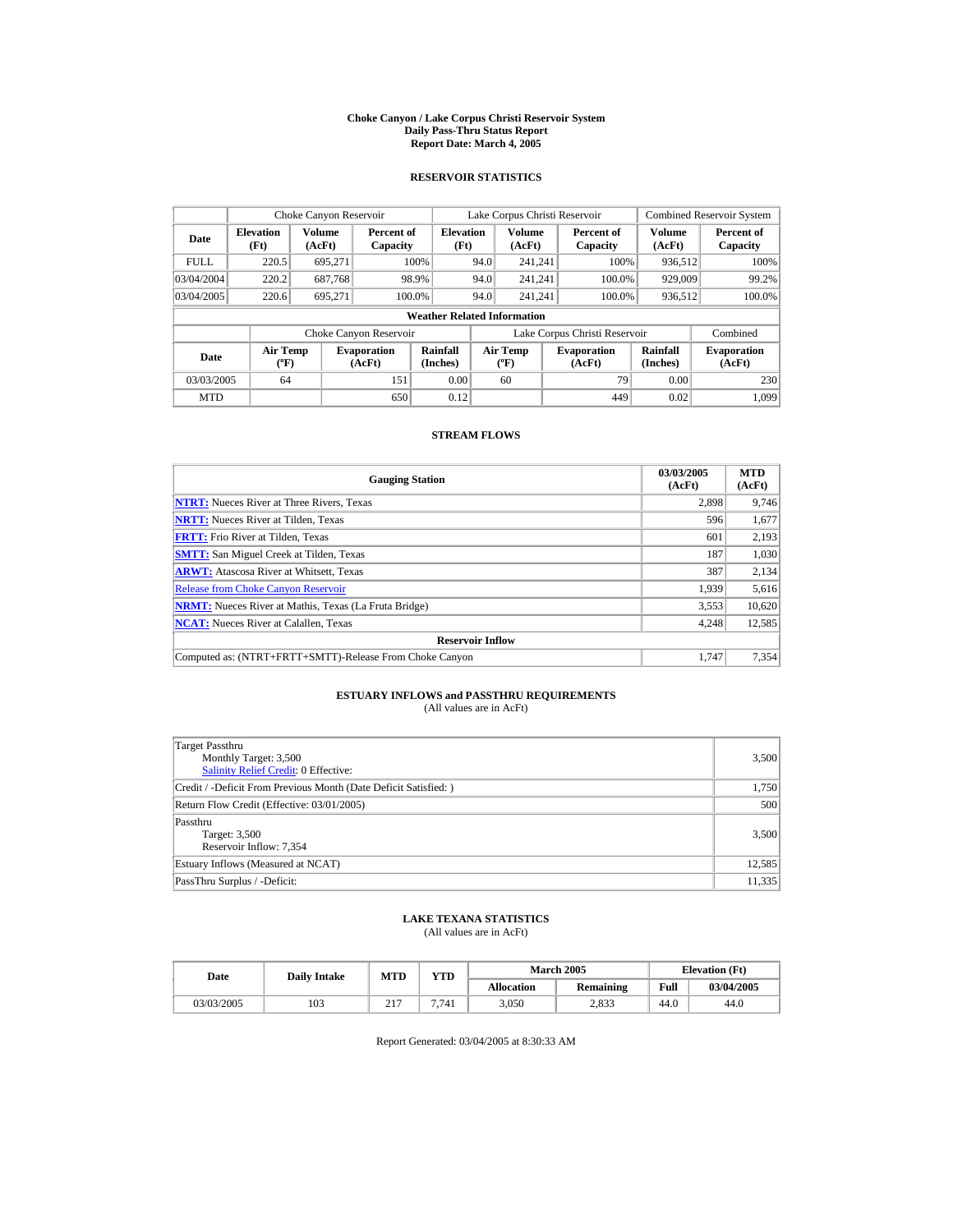#### **Choke Canyon / Lake Corpus Christi Reservoir System Daily Pass-Thru Status Report Report Date: March 5, 2005**

## **RESERVOIR STATISTICS**

|                                                                                     | Choke Canyon Reservoir   |                  |                        |                                          |      | Lake Corpus Christi Reservoir |                               |                              | <b>Combined Reservoir System</b> |
|-------------------------------------------------------------------------------------|--------------------------|------------------|------------------------|------------------------------------------|------|-------------------------------|-------------------------------|------------------------------|----------------------------------|
| Date                                                                                | <b>Elevation</b><br>(Ft) | Volume<br>(AcFt) | Percent of<br>Capacity | <b>Elevation</b><br>(Ft)                 |      | <b>Volume</b><br>(AcFt)       | Percent of<br>Capacity        | <b>Volume</b><br>(AcFt)      | Percent of<br>Capacity           |
| <b>FULL</b>                                                                         | 220.5                    | 695,271          |                        | 100%                                     | 94.0 | 241.241                       | 100%                          | 936.512                      | 100%                             |
| 03/05/2004                                                                          | 220.2                    | 688,025          |                        | 99.0%                                    | 94.0 | 241.241                       | 100.0%                        | 929,266                      | 99.2%                            |
| 03/05/2005                                                                          | 220.6                    | 695.271          | 100.0%                 |                                          | 94.0 | 241.241                       | 100.0%                        | 936,512                      | 100.0%                           |
|                                                                                     |                          |                  |                        | <b>Weather Related Information</b>       |      |                               |                               |                              |                                  |
|                                                                                     |                          |                  | Choke Canyon Reservoir |                                          |      |                               | Lake Corpus Christi Reservoir |                              | Combined                         |
| <b>Air Temp</b><br><b>Evaporation</b><br>Date<br>(AcFt)<br>$({}^{\circ}\mathrm{F})$ |                          |                  | Rainfall<br>(Inches)   | <b>Air Temp</b><br>$({}^{\circ}{\rm F})$ |      | <b>Evaporation</b><br>(AcFt)  | Rainfall<br>(Inches)          | <b>Evaporation</b><br>(AcFt) |                                  |
| 74<br>227<br>03/04/2005                                                             |                          |                  | 0.00                   |                                          | 75   | 146                           | 0.00                          | 373                          |                                  |
| <b>MTD</b>                                                                          |                          |                  | 877                    | 0.12                                     |      |                               | 595                           | 0.02                         | 1.472                            |

## **STREAM FLOWS**

| <b>Gauging Station</b>                                       | 03/04/2005<br>(AcFt) | <b>MTD</b><br>(AcFt) |
|--------------------------------------------------------------|----------------------|----------------------|
| <b>NTRT:</b> Nueces River at Three Rivers, Texas             | 2,561                | 12,307               |
| <b>NRTT:</b> Nueces River at Tilden, Texas                   | 576                  | 2.253                |
| <b>FRTT:</b> Frio River at Tilden, Texas                     | 530                  | 2,723                |
| <b>SMTT:</b> San Miguel Creek at Tilden, Texas               | 131                  | 1,161                |
| <b>ARWT:</b> Atascosa River at Whitsett, Texas               | 284                  | 2,418                |
| <b>Release from Choke Canvon Reservoir</b>                   | 1.239                | 6,854                |
| <b>NRMT:</b> Nueces River at Mathis, Texas (La Fruta Bridge) | 3,057                | 13,677               |
| <b>NCAT:</b> Nueces River at Calallen, Texas                 | 4,288                | 16,873               |
| <b>Reservoir Inflow</b>                                      |                      |                      |
| Computed as: (NTRT+FRTT+SMTT)-Release From Choke Canyon      | 1.983                | 9,337                |

# **ESTUARY INFLOWS and PASSTHRU REQUIREMENTS**<br>(All values are in AcFt)

| <b>Target Passthru</b><br>Monthly Target: 3,500<br><b>Salinity Relief Credit: 0 Effective:</b> | 3,500  |
|------------------------------------------------------------------------------------------------|--------|
| Credit / -Deficit From Previous Month (Date Deficit Satisfied:)                                | 1,750  |
| Return Flow Credit (Effective: 03/01/2005)                                                     | 500    |
| Passthru<br>Target: 3,500<br>Reservoir Inflow: 9,337                                           | 3,500  |
| Estuary Inflows (Measured at NCAT)                                                             | 16,873 |
| PassThru Surplus / -Deficit:                                                                   | 15,623 |

## **LAKE TEXANA STATISTICS**

(All values are in AcFt)

| Date       | <b>Daily Intake</b> | MTD | VTD   |                   | <b>March 2005</b> | <b>Elevation</b> (Ft) |            |
|------------|---------------------|-----|-------|-------------------|-------------------|-----------------------|------------|
|            |                     |     |       | <b>Allocation</b> | <b>Remaining</b>  | Full                  | 03/05/2005 |
| 03/04/2005 | 143                 | 360 | 7.884 | 3,050             | 2,690             | 44.0                  | 44.1       |

Report Generated: 03/05/2005 at 9:03:08 AM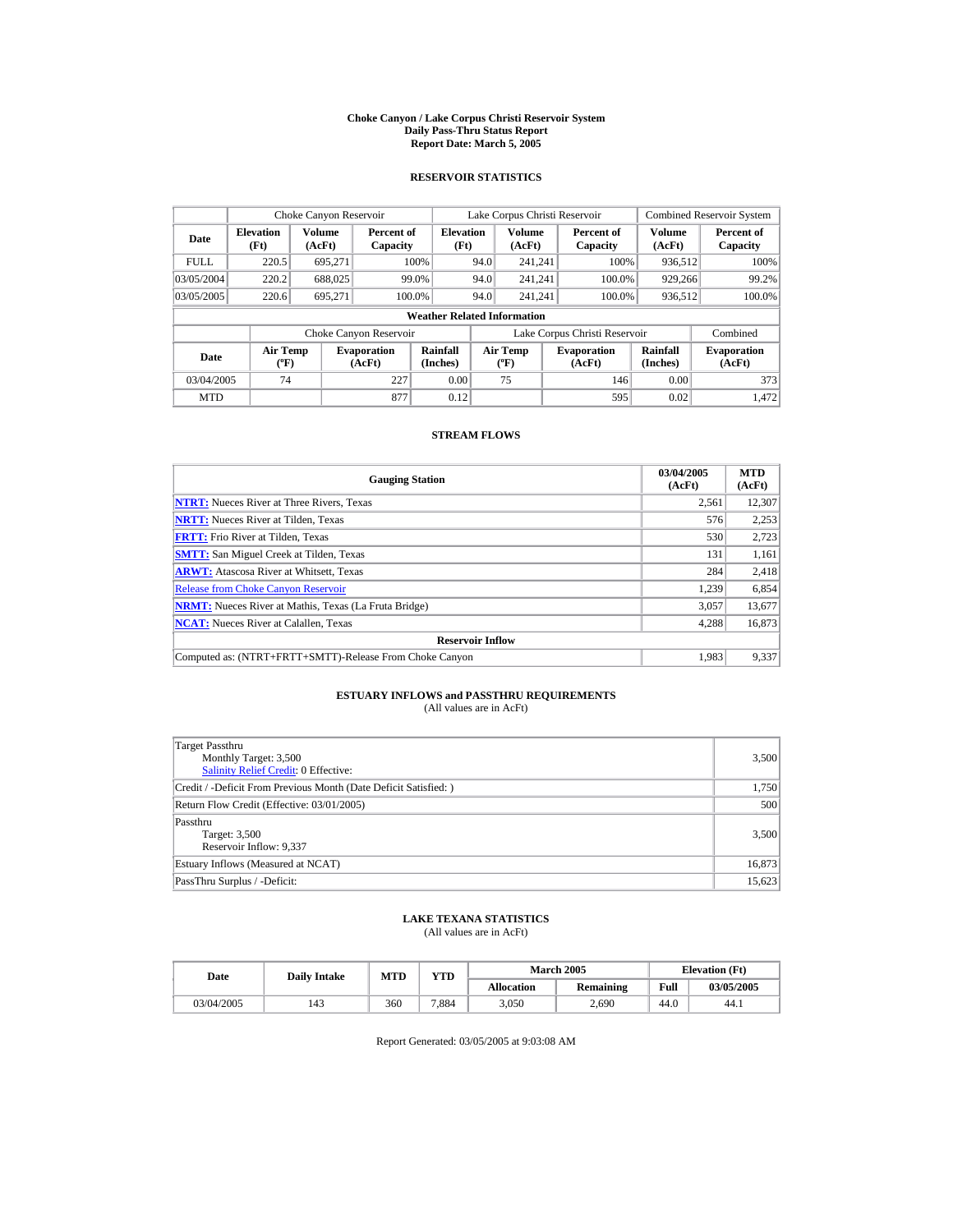#### **Choke Canyon / Lake Corpus Christi Reservoir System Daily Pass-Thru Status Report Report Date: March 6, 2005**

## **RESERVOIR STATISTICS**

|                                          | Choke Canyon Reservoir                              |                              |                        |                                    |                                  | Lake Corpus Christi Reservoir |                               |                              | <b>Combined Reservoir System</b> |
|------------------------------------------|-----------------------------------------------------|------------------------------|------------------------|------------------------------------|----------------------------------|-------------------------------|-------------------------------|------------------------------|----------------------------------|
| Date                                     | <b>Volume</b><br><b>Elevation</b><br>(Ft)<br>(AcFt) |                              | Percent of<br>Capacity | <b>Elevation</b><br>(Ft)           |                                  | Volume<br>(AcFt)              | Percent of<br>Capacity        | Volume<br>(AcFt)             | Percent of<br>Capacity           |
| <b>FULL</b>                              | 220.5                                               | 695.271                      |                        | 100%                               | 94.0                             | 241.241                       | 100%                          | 936.512                      | 100%                             |
| 03/06/2004                               | 220.3                                               | 688.797                      |                        | 99.1%                              | 94.0                             | 241.241                       | 100.0%                        | 930,038                      | 99.3%                            |
| 03/06/2005                               | 220.6                                               | 695.271                      |                        | 100.0%                             | 94.0                             | 241.241                       | 100.0%                        | 936,512                      | 100.0%                           |
|                                          |                                                     |                              |                        | <b>Weather Related Information</b> |                                  |                               |                               |                              |                                  |
|                                          |                                                     |                              | Choke Canyon Reservoir |                                    |                                  |                               | Lake Corpus Christi Reservoir |                              | Combined                         |
| <b>Air Temp</b><br>Date<br>$(^{\circ}F)$ |                                                     | <b>Evaporation</b><br>(AcFt) | Rainfall<br>(Inches)   |                                    | <b>Air Temp</b><br>$(^{\circ}F)$ | <b>Evaporation</b><br>(AcFt)  | Rainfall<br>(Inches)          | <b>Evaporation</b><br>(AcFt) |                                  |
| 76<br>03/05/2005<br>66                   |                                                     |                              | 1.23                   |                                    | 67                               | Pan overflow                  | 2.18                          | 76                           |                                  |
| <b>MTD</b>                               |                                                     |                              | 953                    | 1.35                               |                                  |                               | 595                           | 2.20                         | 1.548                            |

## **STREAM FLOWS**

| <b>Gauging Station</b>                                       | 03/05/2005<br>(AcFt) | <b>MTD</b><br>(AcFt) |
|--------------------------------------------------------------|----------------------|----------------------|
| <b>NTRT:</b> Nueces River at Three Rivers, Texas             | 1.505                | 13,812               |
| <b>NRTT:</b> Nueces River at Tilden, Texas                   | 576                  | 2,829                |
| <b>FRTT:</b> Frio River at Tilden, Texas                     | 464                  | 3,188                |
| <b>SMTT:</b> San Miguel Creek at Tilden, Texas               | 103                  | 1,264                |
| <b>ARWT:</b> Atascosa River at Whitsett, Texas               | 224                  | 2,642                |
| <b>Release from Choke Canvon Reservoir</b>                   | 647                  | 7,501                |
| <b>NRMT:</b> Nueces River at Mathis, Texas (La Fruta Bridge) | 2,461                | 16,138               |
| <b>NCAT:</b> Nueces River at Calallen, Texas                 | 3,990                | 20,862               |
| <b>Reservoir Inflow</b>                                      |                      |                      |
| Computed as: (NTRT+FRTT+SMTT)-Release From Choke Canyon      | 1.425                | 10.763               |

# **ESTUARY INFLOWS and PASSTHRU REQUIREMENTS**<br>(All values are in AcFt)

| Target Passthru<br>Monthly Target: 3,500<br>Salinity Relief Credit: 0 Effective: | 3,500  |
|----------------------------------------------------------------------------------|--------|
| Credit / -Deficit From Previous Month (Date Deficit Satisfied: )                 | 1,750  |
| Return Flow Credit (Effective: 03/01/2005)                                       | 500    |
| Passthru<br>Target: 3,500<br>Reservoir Inflow: 10,763                            | 3,500  |
| Estuary Inflows (Measured at NCAT)                                               | 20,862 |
| PassThru Surplus / -Deficit:                                                     | 19,612 |

## **LAKE TEXANA STATISTICS**

(All values are in AcFt)

| Date       | <b>Daily Intake</b> | <b>MTD</b> | YTD   |                   | <b>March 2005</b> | <b>Elevation</b> (Ft) |            |
|------------|---------------------|------------|-------|-------------------|-------------------|-----------------------|------------|
|            |                     |            |       | <b>Allocation</b> | Remaining         | Full                  | 03/06/2005 |
| 03/05/2005 | 143                 | 502        | 8.027 | 3,050             | 2.548             | 44.0                  | 44.1       |

Report Generated: 03/06/2005 at 8:54:24 AM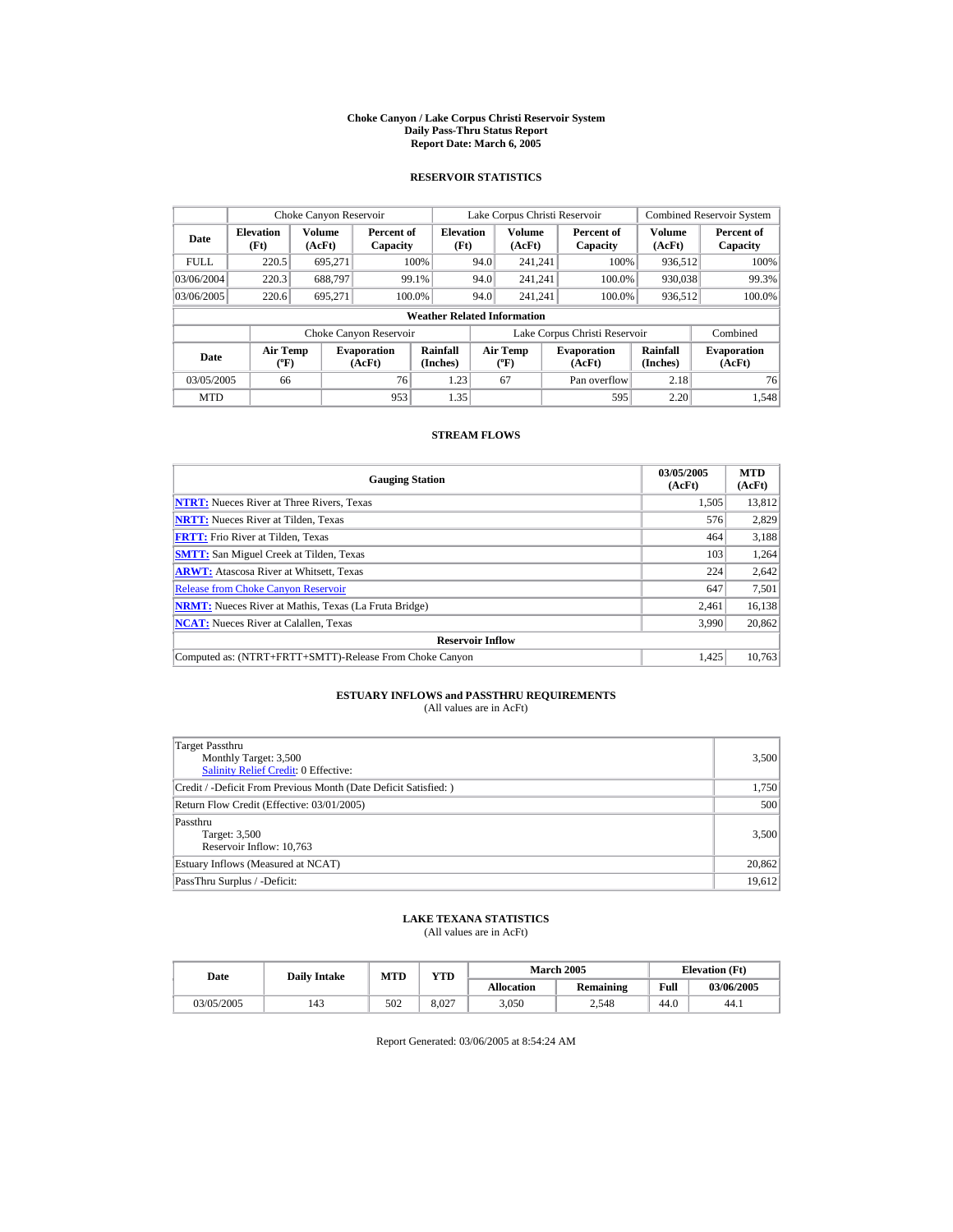#### **Choke Canyon / Lake Corpus Christi Reservoir System Daily Pass-Thru Status Report Report Date: March 7, 2005**

## **RESERVOIR STATISTICS**

|                                                             | Choke Canyon Reservoir                      |         |                              |                          |      | Lake Corpus Christi Reservoir     |  |                               |                      | <b>Combined Reservoir System</b> |  |  |
|-------------------------------------------------------------|---------------------------------------------|---------|------------------------------|--------------------------|------|-----------------------------------|--|-------------------------------|----------------------|----------------------------------|--|--|
| <b>Volume</b><br><b>Elevation</b><br>Date<br>(Ft)<br>(AcFt) |                                             |         | Percent of<br>Capacity       | <b>Elevation</b><br>(Ft) |      | <b>Volume</b><br>(AcFt)           |  | Percent of<br>Capacity        | Volume<br>(AcFt)     | Percent of<br>Capacity           |  |  |
| <b>FULL</b>                                                 | 220.5                                       | 695.271 |                              | 100%                     | 94.0 | 241.241                           |  | 100%                          | 936.512              | 100%                             |  |  |
| 03/07/2004                                                  | 220.2                                       | 688.283 |                              | 99.0%                    | 94.0 | 241.241                           |  | 100.0%                        | 929,524              | 99.3%                            |  |  |
| 03/07/2005                                                  | 220.7                                       | 695.271 | 100.0%                       |                          | 94.0 | 241.241                           |  | 100.0%                        | 936,512              | 100.0%                           |  |  |
|                                                             | <b>Weather Related Information</b>          |         |                              |                          |      |                                   |  |                               |                      |                                  |  |  |
|                                                             |                                             |         | Choke Canyon Reservoir       |                          |      |                                   |  | Lake Corpus Christi Reservoir |                      | Combined                         |  |  |
| Date                                                        | <b>Air Temp</b><br>$({}^{\circ}\mathrm{F})$ |         | <b>Evaporation</b><br>(AcFt) | Rainfall<br>(Inches)     |      | Air Temp<br>$({}^{\circ}{\rm F})$ |  | <b>Evaporation</b><br>(AcFt)  | Rainfall<br>(Inches) | <b>Evaporation</b><br>(AcFt)     |  |  |
| 03/06/2005                                                  | 70                                          |         | 76                           | 0.30                     |      | 72                                |  | 90                            | 0.16                 | 166                              |  |  |
| <b>MTD</b>                                                  |                                             |         | 1.029                        | 1.65                     |      |                                   |  | 685                           | 2.36                 | 1.714                            |  |  |

## **STREAM FLOWS**

| <b>Gauging Station</b>                                       | 03/06/2005<br>(AcFt) | <b>MTD</b><br>(AcFt) |
|--------------------------------------------------------------|----------------------|----------------------|
| <b>NTRT:</b> Nueces River at Three Rivers, Texas             | 1,536                | 15,348               |
| <b>NRTT:</b> Nueces River at Tilden, Texas                   | 774                  | 3,603                |
| <b>FRTT:</b> Frio River at Tilden, Texas                     | 592                  | 3,779                |
| <b>SMTT:</b> San Miguel Creek at Tilden, Texas               | 337                  | 1,602                |
| <b>ARWT:</b> Atascosa River at Whitsett, Texas               | 528                  | 3,170                |
| <b>Release from Choke Canvon Reservoir</b>                   | 647                  | 8.148                |
| <b>NRMT:</b> Nueces River at Mathis, Texas (La Fruta Bridge) | 3,077                | 19,215               |
| <b>NCAT:</b> Nueces River at Calallen, Texas                 | 3,692                | 24,554               |
| <b>Reservoir Inflow</b>                                      |                      |                      |
| Computed as: (NTRT+FRTT+SMTT)-Release From Choke Canyon      | 1.818                | 12.581               |

# **ESTUARY INFLOWS and PASSTHRU REQUIREMENTS**<br>(All values are in AcFt)

| <b>Target Passthru</b><br>Monthly Target: 3,500<br><b>Salinity Relief Credit: 0 Effective:</b> | 3,500  |
|------------------------------------------------------------------------------------------------|--------|
| Credit / -Deficit From Previous Month (Date Deficit Satisfied:)                                | 1,750  |
| Return Flow Credit (Effective: 03/01/2005)                                                     | 500    |
| Passthru<br>Target: 3,500<br>Reservoir Inflow: 12,581                                          | 3,500  |
| Estuary Inflows (Measured at NCAT)                                                             | 24,554 |
| PassThru Surplus / -Deficit:                                                                   | 23,304 |

## **LAKE TEXANA STATISTICS**

(All values are in AcFt)

| Date       |     | VTD<br>MTD<br><b>Daily Intake</b> |       |                   | <b>March 2005</b> | <b>Elevation</b> (Ft) |            |
|------------|-----|-----------------------------------|-------|-------------------|-------------------|-----------------------|------------|
|            |     |                                   |       | <b>Allocation</b> | <b>Remaining</b>  | Full                  | 03/07/2005 |
| 03/06/2005 | 143 | 645                               | 8.169 | 3,050             | 2.405             | 44.0                  | 44.1       |

Report Generated: 03/07/2005 at 8:37:55 AM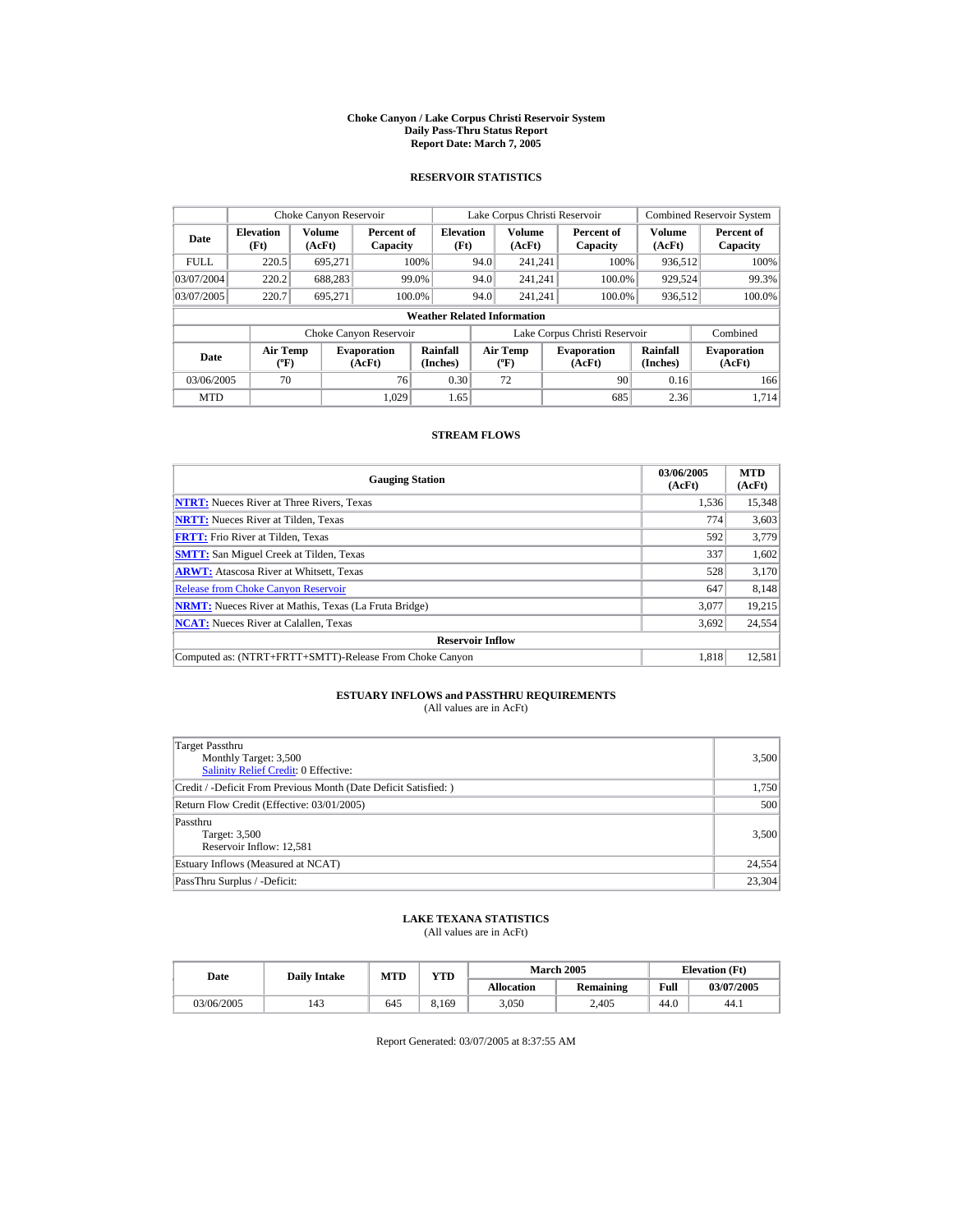#### **Choke Canyon / Lake Corpus Christi Reservoir System Daily Pass-Thru Status Report Report Date: March 8, 2005**

## **RESERVOIR STATISTICS**

|             | Choke Canyon Reservoir                      |                  |                              |                          |      | Lake Corpus Christi Reservoir            |  |                               |                         | <b>Combined Reservoir System</b> |  |  |
|-------------|---------------------------------------------|------------------|------------------------------|--------------------------|------|------------------------------------------|--|-------------------------------|-------------------------|----------------------------------|--|--|
| Date        | <b>Elevation</b><br>(Ft)                    | Volume<br>(AcFt) | Percent of<br>Capacity       | <b>Elevation</b><br>(Ft) |      | <b>Volume</b><br>(AcFt)                  |  | Percent of<br>Capacity        | <b>Volume</b><br>(AcFt) | Percent of<br>Capacity           |  |  |
| <b>FULL</b> | 220.5                                       | 695.271          |                              | 100%                     | 94.0 | 241.241                                  |  | 100%                          | 936.512                 | 100%                             |  |  |
| 03/08/2004  | 220.2                                       | 688,025          |                              | 99.0%                    | 94.0 | 241.241                                  |  | 100.0%                        | 929,266                 | 99.2%                            |  |  |
| 03/08/2005  | 220.7                                       | 695.271          | 100.0%                       |                          | 94.0 | 241.241                                  |  | 100.0%                        | 936,512                 | 100.0%                           |  |  |
|             | <b>Weather Related Information</b>          |                  |                              |                          |      |                                          |  |                               |                         |                                  |  |  |
|             |                                             |                  | Choke Canyon Reservoir       |                          |      |                                          |  | Lake Corpus Christi Reservoir |                         | Combined                         |  |  |
| Date        | <b>Air Temp</b><br>$({}^{\circ}\mathrm{F})$ |                  | <b>Evaporation</b><br>(AcFt) | Rainfall<br>(Inches)     |      | <b>Air Temp</b><br>$({}^{\circ}{\rm F})$ |  | <b>Evaporation</b><br>(AcFt)  | Rainfall<br>(Inches)    | <b>Evaporation</b><br>(AcFt)     |  |  |
| 03/07/2005  | 79                                          |                  | 273                          | 0.00                     |      | 82                                       |  | 224                           | 0.00                    | 497                              |  |  |
| <b>MTD</b>  |                                             |                  | 1.302                        | 1.65                     |      |                                          |  | 909                           | 2.36                    | 2.211                            |  |  |

## **STREAM FLOWS**

| <b>Gauging Station</b>                                       | 03/07/2005<br>(AcFt) | <b>MTD</b><br>(AcFt) |
|--------------------------------------------------------------|----------------------|----------------------|
| <b>NTRT:</b> Nueces River at Three Rivers, Texas             | 2.759                | 18,107               |
| <b>NRTT:</b> Nueces River at Tilden, Texas                   | 1.171                | 4,774                |
| <b>FRTT:</b> Frio River at Tilden, Texas                     | 869                  | 4,649                |
| <b>SMTT:</b> San Miguel Creek at Tilden, Texas               | 339                  | 1,941                |
| <b>ARWT:</b> Atascosa River at Whitsett, Texas               | 1,802                | 4,972                |
| <b>Release from Choke Canyon Reservoir</b>                   | 1.024                | 9,173                |
| <b>NRMT:</b> Nueces River at Mathis, Texas (La Fruta Bridge) | 4.248                | 23,463               |
| <b>NCAT:</b> Nueces River at Calallen, Texas                 | 3,930                | 28,485               |
| <b>Reservoir Inflow</b>                                      |                      |                      |
| Computed as: (NTRT+FRTT+SMTT)-Release From Choke Canyon      | 2.944                | 15,525               |

# **ESTUARY INFLOWS and PASSTHRU REQUIREMENTS**<br>(All values are in AcFt)

| Target Passthru<br>Monthly Target: 3,500<br>Salinity Relief Credit: 0 Effective: | 3,500  |
|----------------------------------------------------------------------------------|--------|
| Credit / -Deficit From Previous Month (Date Deficit Satisfied:)                  | 1,750  |
| Return Flow Credit (Effective: 03/01/2005)                                       | 500    |
| Passthru<br>Target: 3,500<br>Reservoir Inflow: 15,525                            | 3,500  |
| Estuary Inflows (Measured at NCAT)                                               | 28,485 |
| PassThru Surplus / -Deficit:                                                     | 27,235 |

## **LAKE TEXANA STATISTICS**

(All values are in AcFt)

| Date       | <b>Daily Intake</b> | MTD | VTD            |                   | <b>March 2005</b> |      | <b>Elevation</b> (Ft) |
|------------|---------------------|-----|----------------|-------------------|-------------------|------|-----------------------|
|            |                     |     |                | <b>Allocation</b> | <b>Remaining</b>  | Full | 03/08/2005            |
| 03/07/2005 | 143                 | 788 | 0.212<br>8.313 | 3,050             | 2.262             | 44.0 | 44.1                  |

Report Generated: 03/08/2005 at 8:49:08 AM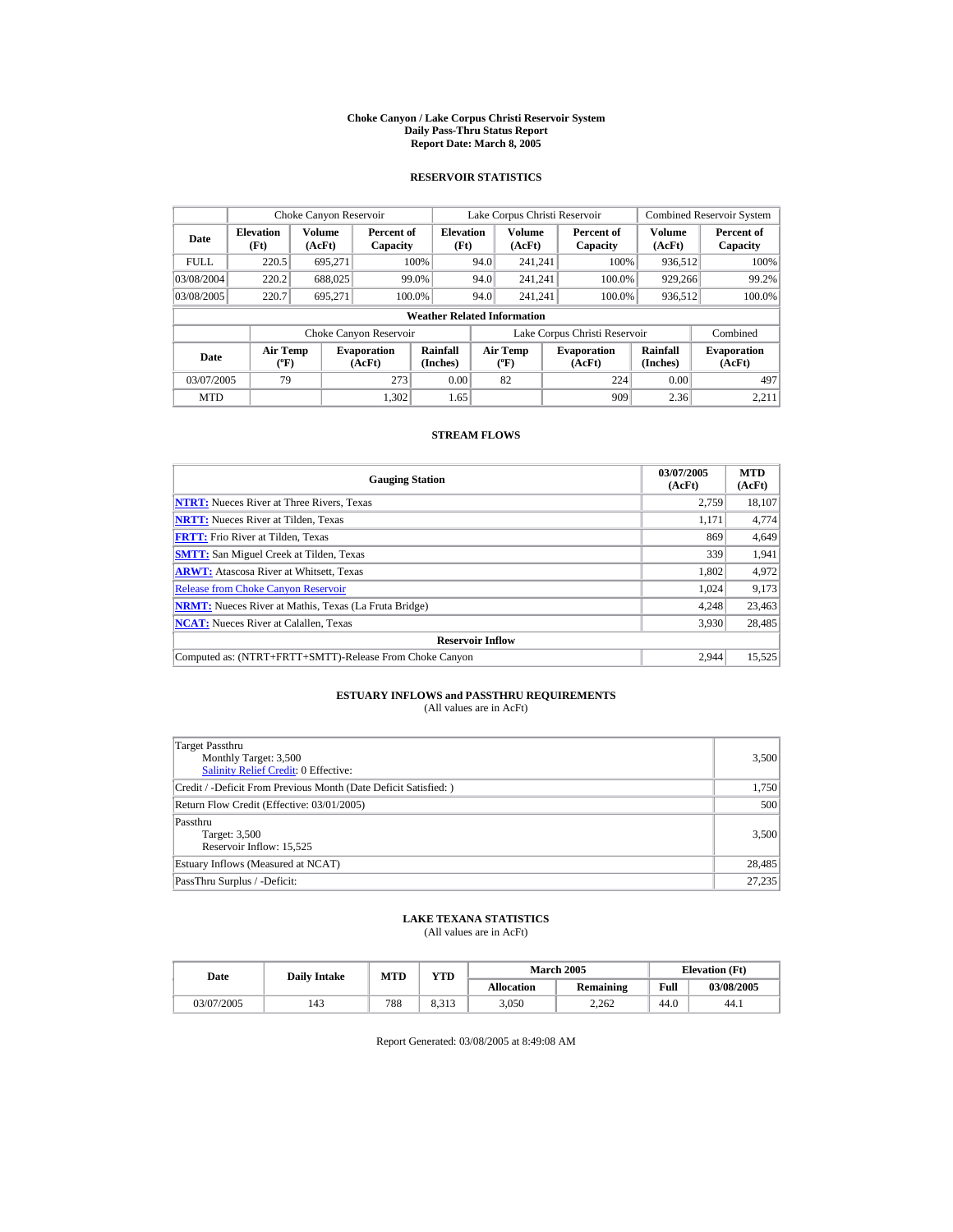#### **Choke Canyon / Lake Corpus Christi Reservoir System Daily Pass-Thru Status Report Report Date: March 9, 2005**

## **RESERVOIR STATISTICS**

|             | Choke Canyon Reservoir                      |                         |                              |                          |      | Lake Corpus Christi Reservoir            |  |                               |                      | <b>Combined Reservoir System</b> |  |  |  |
|-------------|---------------------------------------------|-------------------------|------------------------------|--------------------------|------|------------------------------------------|--|-------------------------------|----------------------|----------------------------------|--|--|--|
| Date        | <b>Elevation</b><br>(Ft)                    | <b>Volume</b><br>(AcFt) | Percent of<br>Capacity       | <b>Elevation</b><br>(Ft) |      | <b>Volume</b><br>(AcFt)                  |  | Percent of<br>Capacity        | Volume<br>(AcFt)     | Percent of<br>Capacity           |  |  |  |
| <b>FULL</b> | 220.5                                       | 695.271                 |                              | 100%                     | 94.0 | 241.241                                  |  | 100%                          | 936.512              | 100%                             |  |  |  |
| 03/09/2004  | 220.2                                       | 688.283                 |                              | 99.0%                    | 94.0 | 241.241                                  |  | 100.0%                        | 929,524              | 99.3%                            |  |  |  |
| 03/09/2005  | 220.7                                       | 695.271                 |                              | 100.0%                   | 94.0 | 241.241                                  |  | 100.0%                        | 936,512              | 100.0%                           |  |  |  |
|             | <b>Weather Related Information</b>          |                         |                              |                          |      |                                          |  |                               |                      |                                  |  |  |  |
|             |                                             |                         | Choke Canyon Reservoir       |                          |      |                                          |  | Lake Corpus Christi Reservoir |                      | Combined                         |  |  |  |
| Date        | <b>Air Temp</b><br>$({}^{\circ}\mathrm{F})$ |                         | <b>Evaporation</b><br>(AcFt) | Rainfall<br>(Inches)     |      | <b>Air Temp</b><br>$({}^{\circ}{\rm F})$ |  | <b>Evaporation</b><br>(AcFt)  | Rainfall<br>(Inches) | <b>Evaporation</b><br>(AcFt)     |  |  |  |
| 03/08/2005  | 73                                          |                         | 303                          | 0.00                     |      | 71                                       |  | 157                           | 0.01                 | 460                              |  |  |  |
| <b>MTD</b>  |                                             |                         | 1.605                        | 1.65                     |      |                                          |  | 1.066                         | 2.37                 | 2.671                            |  |  |  |

## **STREAM FLOWS**

| <b>Gauging Station</b>                                       | 03/08/2005<br>(AcFt) | <b>MTD</b><br>(AcFt) |
|--------------------------------------------------------------|----------------------|----------------------|
| <b>NTRT:</b> Nueces River at Three Rivers, Texas             | 4,566                | 22,673               |
| <b>NRTT:</b> Nueces River at Tilden, Texas                   | 1.318                | 6,092                |
| <b>FRTT:</b> Frio River at Tilden, Texas                     | 816                  | 5,465                |
| <b>SMTT:</b> San Miguel Creek at Tilden, Texas               | 270                  | 2,211                |
| <b>ARWT:</b> Atascosa River at Whitsett, Texas               | 2.104                | 7,077                |
| <b>Release from Choke Canyon Reservoir</b>                   | 1,290                | 10,463               |
| <b>NRMT:</b> Nueces River at Mathis, Texas (La Fruta Bridge) | 4.030                | 27,492               |
| <b>NCAT:</b> Nueces River at Calallen, Texas                 | 4,387                | 32,872               |
| <b>Reservoir Inflow</b>                                      |                      |                      |
| Computed as: (NTRT+FRTT+SMTT)-Release From Choke Canyon      | 4.361                | 19,886               |

# **ESTUARY INFLOWS and PASSTHRU REQUIREMENTS**<br>(All values are in AcFt)

| Target Passthru<br>Monthly Target: 3,500<br><b>Salinity Relief Credit: 0 Effective:</b> | 3,500  |
|-----------------------------------------------------------------------------------------|--------|
| Credit / -Deficit From Previous Month (Date Deficit Satisfied:)                         | 1,750  |
| Return Flow Credit (Effective: 03/01/2005)                                              | 500    |
| Passthru<br>Target: 3,500<br>Reservoir Inflow: 19,886                                   | 3,500  |
| Estuary Inflows (Measured at NCAT)                                                      | 32,872 |
| PassThru Surplus / -Deficit:                                                            | 31,622 |

## **LAKE TEXANA STATISTICS**

(All values are in AcFt)

| Date       |     | <b>VTD</b><br><b>MTD</b><br><b>Daily Intake</b> |       | <b>March 2005</b> | <b>Elevation</b> (Ft) |      |            |
|------------|-----|-------------------------------------------------|-------|-------------------|-----------------------|------|------------|
|            |     |                                                 |       | <b>Allocation</b> | Remaining             | Full | 03/09/2005 |
| 03/08/2005 | 143 | 931                                             | 8.456 | 3,050             | 2.119                 | 44.U | 4.1        |

Report Generated: 03/09/2005 at 8:24:02 AM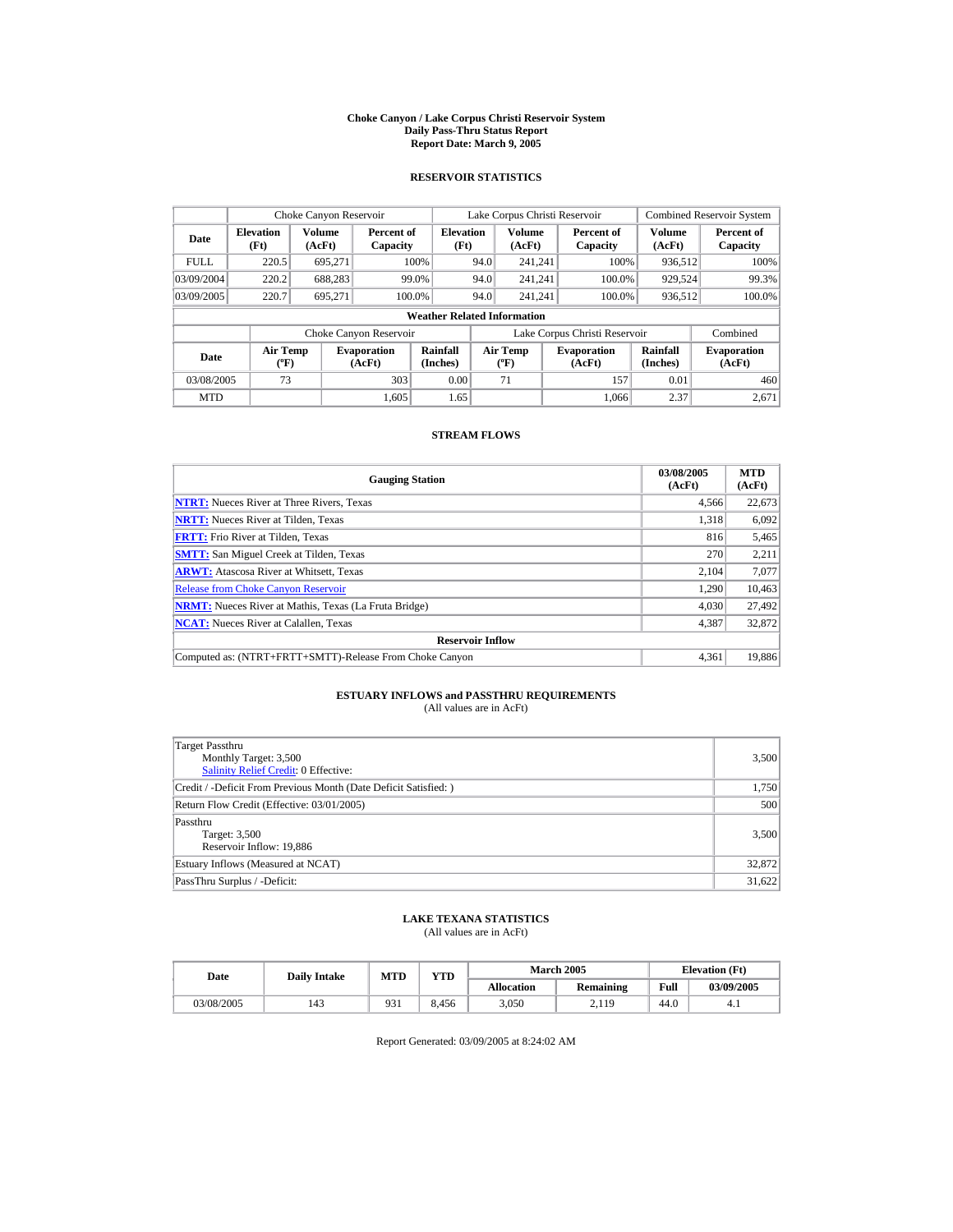#### **Choke Canyon / Lake Corpus Christi Reservoir System Daily Pass-Thru Status Report Report Date: March 10, 2005**

## **RESERVOIR STATISTICS**

| Choke Canyon Reservoir                                                                                      |                          |                  |                        |                                    |      | Lake Corpus Christi Reservoir            |                               |                      | <b>Combined Reservoir System</b> |
|-------------------------------------------------------------------------------------------------------------|--------------------------|------------------|------------------------|------------------------------------|------|------------------------------------------|-------------------------------|----------------------|----------------------------------|
| Date                                                                                                        | <b>Elevation</b><br>(Ft) | Volume<br>(AcFt) | Percent of<br>Capacity | <b>Elevation</b><br>(Ft)           |      | <b>Volume</b><br>(AcFt)                  | Percent of<br>Capacity        | Volume<br>(AcFt)     | Percent of<br>Capacity           |
| <b>FULL</b>                                                                                                 | 220.5                    | 695.271          |                        | 100%                               | 94.0 | 241.241                                  | 100%                          | 936.512              | 100%                             |
| 03/10/2004                                                                                                  | 220.2                    | 688.283          |                        | 99.0%                              | 94.0 | 241.241                                  | 100.0%                        | 929,524              | 99.3%                            |
| 03/10/2005                                                                                                  | 220.6                    | 695.271          |                        | 100.0%                             | 94.0 | 241.241                                  | 100.0%                        | 936,512              | 100.0%                           |
|                                                                                                             |                          |                  |                        | <b>Weather Related Information</b> |      |                                          |                               |                      |                                  |
|                                                                                                             |                          |                  | Choke Canyon Reservoir |                                    |      |                                          | Lake Corpus Christi Reservoir |                      | Combined                         |
| Rainfall<br><b>Air Temp</b><br><b>Evaporation</b><br>Date<br>(Inches)<br>(AcFt)<br>$({}^{\circ}\mathrm{F})$ |                          |                  |                        |                                    |      | <b>Air Temp</b><br>$({}^{\circ}{\rm F})$ | <b>Evaporation</b><br>(AcFt)  | Rainfall<br>(Inches) | <b>Evaporation</b><br>(AcFt)     |
| 03/09/2005                                                                                                  | 77                       |                  | 318                    | 0.00                               |      | 74                                       | 236                           | 0.00                 | 554                              |
| <b>MTD</b>                                                                                                  |                          |                  | 1.923                  | 1.65                               |      |                                          | 1.302                         | 2.37                 | 3.225                            |

## **STREAM FLOWS**

| <b>Gauging Station</b>                                       | 03/09/2005<br>(AcFt) | <b>MTD</b><br>(AcFt) |
|--------------------------------------------------------------|----------------------|----------------------|
| <b>NTRT:</b> Nueces River at Three Rivers, Texas             | 4,367                | 27,040               |
| <b>NRTT:</b> Nueces River at Tilden, Texas                   | 1,552                | 7,644                |
| <b>FRTT:</b> Frio River at Tilden, Texas                     | 742                  | 6,207                |
| <b>SMTT:</b> San Miguel Creek at Tilden, Texas               | 439                  | 2,650                |
| <b>ARWT:</b> Atascosa River at Whitsett, Texas               | 1.106                | 8,182                |
| <b>Release from Choke Canyon Reservoir</b>                   | 1.616                | 12,079               |
| <b>NRMT:</b> Nueces River at Mathis, Texas (La Fruta Bridge) | 4.585                | 32,078               |
| <b>NCAT:</b> Nueces River at Calallen, Texas                 | 4,069                | 36,941               |
| <b>Reservoir Inflow</b>                                      |                      |                      |
| Computed as: (NTRT+FRTT+SMTT)-Release From Choke Canyon      | 3.932                | 23,818               |

# **ESTUARY INFLOWS and PASSTHRU REQUIREMENTS**<br>(All values are in AcFt)

| Target Passthru<br>Monthly Target: 3,500<br><b>Salinity Relief Credit: 0 Effective:</b> | 3,500  |
|-----------------------------------------------------------------------------------------|--------|
| Credit / -Deficit From Previous Month (Date Deficit Satisfied:)                         | 1,750  |
| Return Flow Credit (Effective: 03/01/2005)                                              | 500    |
| Passthru<br>Target: 3,500<br>Reservoir Inflow: 23,818                                   | 3,500  |
| Estuary Inflows (Measured at NCAT)                                                      | 36,941 |
| PassThru Surplus / -Deficit:                                                            | 35,691 |

## **LAKE TEXANA STATISTICS**

(All values are in AcFt)

| Date       |     | YTD<br><b>MTD</b><br><b>Daily Intake</b> |       |                   | <b>March 2005</b> | <b>Elevation</b> (Ft) |            |
|------------|-----|------------------------------------------|-------|-------------------|-------------------|-----------------------|------------|
|            |     |                                          |       | <b>Allocation</b> | Remaining         | Full                  | 03/10/2005 |
| 03/09/2005 | 142 | 1.073                                    | 8.598 | 3,050             | $197^{\circ}$     | 44.0                  | 44.0       |

Report Generated: 03/10/2005 at 8:25:19 AM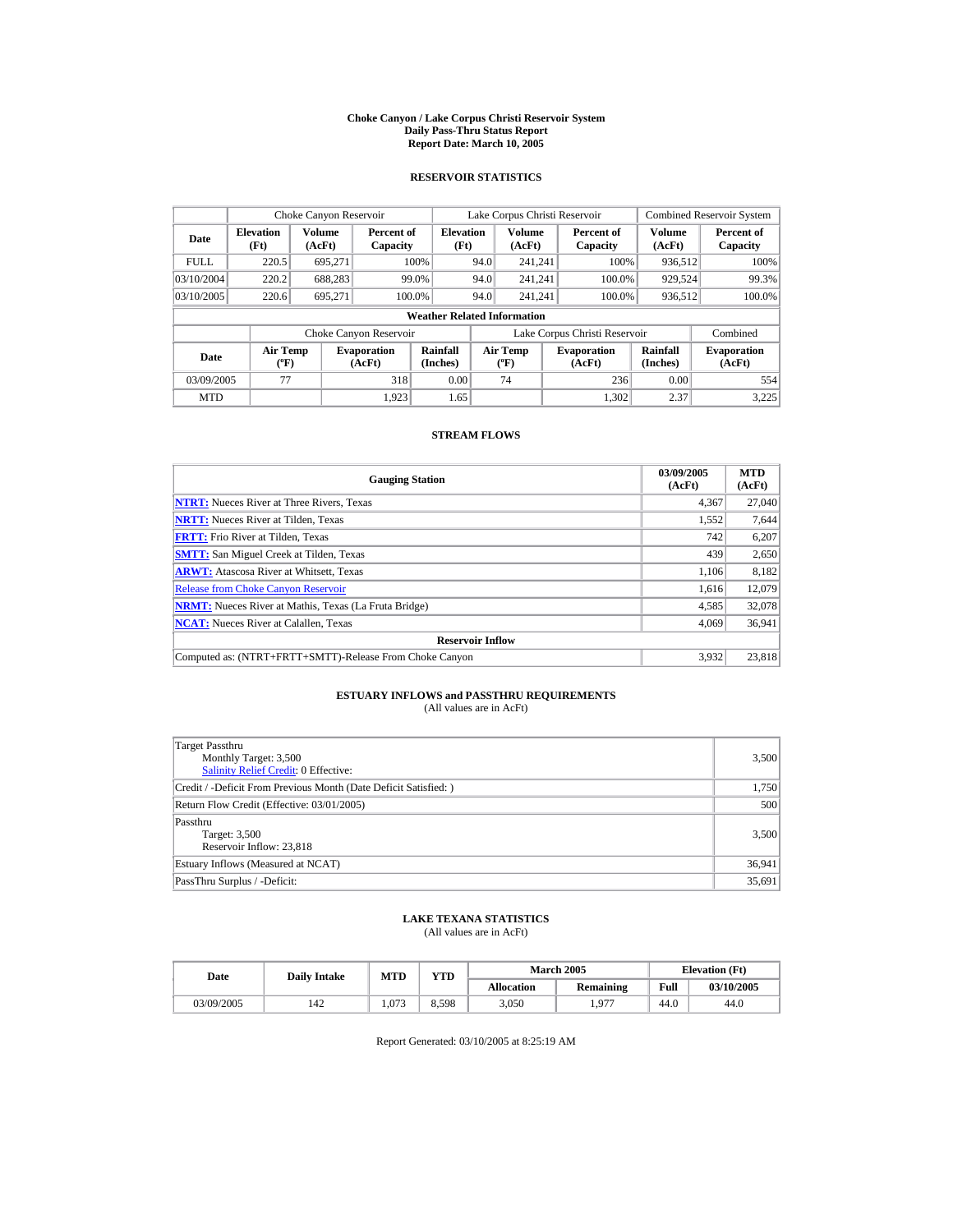#### **Choke Canyon / Lake Corpus Christi Reservoir System Daily Pass-Thru Status Report Report Date: March 11, 2005**

## **RESERVOIR STATISTICS**

| Choke Canyon Reservoir |                                    |                  |                              |                                    |      | Lake Corpus Christi Reservoir                    |                               |                         | <b>Combined Reservoir System</b> |
|------------------------|------------------------------------|------------------|------------------------------|------------------------------------|------|--------------------------------------------------|-------------------------------|-------------------------|----------------------------------|
| Date                   | <b>Elevation</b><br>(Ft)           | Volume<br>(AcFt) | Percent of<br>Capacity       | <b>Elevation</b><br>(Ft)           |      | <b>Volume</b><br>(AcFt)                          | Percent of<br>Capacity        | <b>Volume</b><br>(AcFt) | Percent of<br>Capacity           |
| <b>FULL</b>            | 220.5                              | 695.271          |                              | 100%                               | 94.0 | 241.241                                          | 100%                          | 936.512                 | 100%                             |
| 03/11/2004             | 220.2                              | 688,025          |                              | 99.0%                              | 94.0 | 241.241                                          | 100.0%                        | 929,266                 | 99.2%                            |
| 03/11/2005             | 220.5                              | 695.271          | 100.0%                       |                                    | 94.0 | 241.241                                          | 100.0%                        | 936,512                 | $100.0\%$                        |
|                        |                                    |                  |                              | <b>Weather Related Information</b> |      |                                                  |                               |                         |                                  |
|                        |                                    |                  | Choke Canyon Reservoir       |                                    |      |                                                  | Lake Corpus Christi Reservoir |                         | Combined                         |
| Date                   | <b>Air Temp</b><br>$({}^{\circ}F)$ |                  | <b>Evaporation</b><br>(AcFt) | Rainfall<br>(Inches)               |      | <b>Air Temp</b><br>$({}^{\mathrm{o}}\mathrm{F})$ | <b>Evaporation</b><br>(AcFt)  | Rainfall<br>(Inches)    | <b>Evaporation</b><br>(AcFt)     |
| 03/10/2005             | 82                                 |                  | 303                          | 0.00                               |      | 83                                               | 168                           | 0.00                    | 471                              |
| <b>MTD</b>             |                                    |                  | 2.226                        | 1.65                               |      |                                                  | 1.470                         | 2.37                    | 3.696                            |

## **STREAM FLOWS**

| <b>Gauging Station</b>                                       | 03/10/2005<br>(AcFt) | <b>MTD</b><br>(AcFt) |
|--------------------------------------------------------------|----------------------|----------------------|
| <b>NTRT:</b> Nueces River at Three Rivers, Texas             | 4,268                | 31,307               |
| <b>NRTT:</b> Nueces River at Tilden, Texas                   | 1.719                | 9,363                |
| <b>FRTT:</b> Frio River at Tilden, Texas                     | 675                  | 6,882                |
| <b>SMTT:</b> San Miguel Creek at Tilden, Texas               | 272                  | 2,922                |
| <b>ARWT:</b> Atascosa River at Whitsett, Texas               | 1.072                | 9,254                |
| <b>Release from Choke Canyon Reservoir</b>                   | 1,935                | 14,014               |
| <b>NRMT:</b> Nueces River at Mathis, Texas (La Fruta Bridge) | 4.486                | 36,564               |
| <b>NCAT:</b> Nueces River at Calallen, Texas                 | 4,268                | 41,209               |
| <b>Reservoir Inflow</b>                                      |                      |                      |
| Computed as: (NTRT+FRTT+SMTT)-Release From Choke Canyon      | 3.279                | 27.097               |

# **ESTUARY INFLOWS and PASSTHRU REQUIREMENTS**<br>(All values are in AcFt)

| <b>Target Passthru</b><br>Monthly Target: 3,500<br><b>Salinity Relief Credit: 0 Effective:</b> | 3,500  |
|------------------------------------------------------------------------------------------------|--------|
| Credit / -Deficit From Previous Month (Date Deficit Satisfied:)                                | 1,750  |
| Return Flow Credit (Effective: 03/01/2005)                                                     | 500    |
| Passthru<br>Target: 3,500<br>Reservoir Inflow: 27,097                                          | 3,500  |
| Estuary Inflows (Measured at NCAT)                                                             | 41,209 |
| PassThru Surplus / -Deficit:                                                                   | 39,959 |

## **LAKE TEXANA STATISTICS**

(All values are in AcFt)

| Date       | <b>Daily Intake</b> | <b>MTD</b> | <b>VTD</b> |                   | <b>March 2005</b> | <b>Elevation</b> (Ft) |            |  |
|------------|---------------------|------------|------------|-------------------|-------------------|-----------------------|------------|--|
|            |                     |            |            | <b>Allocation</b> | Remaining         | Full                  | 03/11/2005 |  |
| 03/10/2005 | 142                 | 1.215      | 8.740      | 3,050             | .,835             | 44.0                  | 44.1       |  |

Report Generated: 03/11/2005 at 8:16:04 AM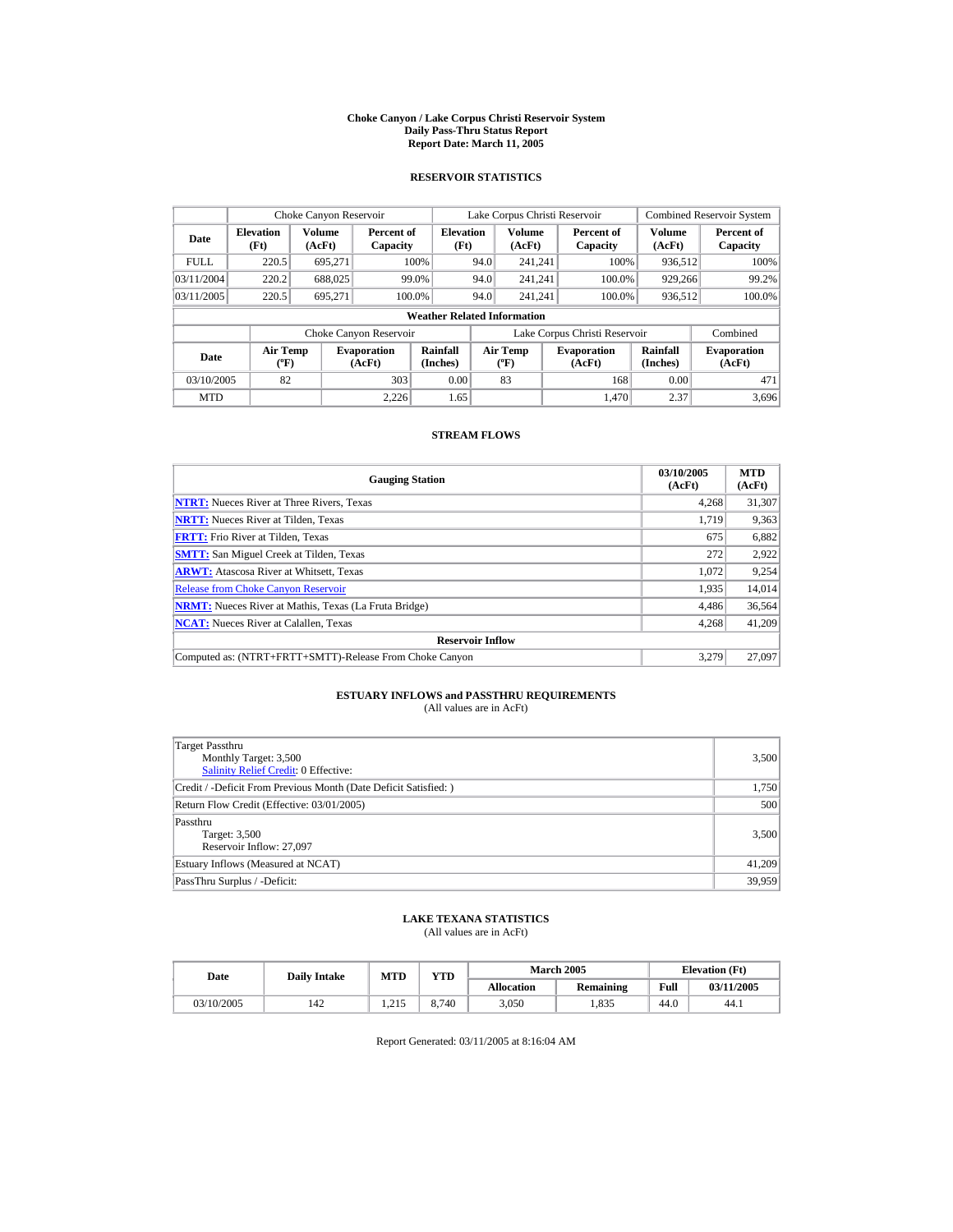#### **Choke Canyon / Lake Corpus Christi Reservoir System Daily Pass-Thru Status Report Report Date: March 12, 2005**

## **RESERVOIR STATISTICS**

| Choke Canyon Reservoir                                                              |                                              |         |                        |                                    |      | Lake Corpus Christi Reservoir             |                               |                             | <b>Combined Reservoir System</b> |
|-------------------------------------------------------------------------------------|----------------------------------------------|---------|------------------------|------------------------------------|------|-------------------------------------------|-------------------------------|-----------------------------|----------------------------------|
| Date                                                                                | Volume<br><b>Elevation</b><br>(Ft)<br>(AcFt) |         | Percent of<br>Capacity | <b>Elevation</b><br>(Ft)           |      | <b>Volume</b><br>(AcFt)                   | Percent of<br>Capacity        | Volume<br>(AcFt)            | Percent of<br>Capacity           |
| <b>FULL</b>                                                                         | 220.5                                        | 695.271 |                        | 100%                               | 94.0 | 241.241                                   | 100%                          | 936.512                     | 100%                             |
| 03/12/2004                                                                          | 220.2                                        | 688.283 |                        | 99.0%                              | 94.0 | 241.241                                   | 100.0%                        | 929,524                     | 99.3%                            |
| 03/12/2005                                                                          | 220.6                                        | 695.271 | 100.0%                 |                                    | 94.0 | 241.241                                   | 100.0%                        | 936,512                     | 100.0%                           |
|                                                                                     |                                              |         |                        | <b>Weather Related Information</b> |      |                                           |                               |                             |                                  |
|                                                                                     |                                              |         | Choke Canyon Reservoir |                                    |      |                                           | Lake Corpus Christi Reservoir |                             | Combined                         |
| <b>Air Temp</b><br><b>Evaporation</b><br>Date<br>$({}^{\circ}\mathrm{F})$<br>(AcFt) |                                              |         |                        | Rainfall<br>(Inches)               |      | <b>Air Temp</b><br>$({}^{\circ}\text{F})$ | <b>Evaporation</b><br>(AcFt)  | <b>Rainfall</b><br>(Inches) | <b>Evaporation</b><br>(AcFt)     |
| 03/11/2005                                                                          | 78                                           |         | 409                    | 0.00                               |      | 77                                        | 381                           | 0.00                        | 790                              |
| <b>MTD</b>                                                                          |                                              |         | 2.635                  | 1.65                               |      |                                           | 1.851                         | 2.37                        | 4.486                            |

## **STREAM FLOWS**

| <b>Gauging Station</b>                                       | 03/11/2005<br>(AcFt) | <b>MTD</b><br>(AcFt) |
|--------------------------------------------------------------|----------------------|----------------------|
| <b>NTRT:</b> Nueces River at Three Rivers, Texas             | 4,228                | 35,535               |
| <b>NRTT:</b> Nueces River at Tilden, Texas                   | 1.846                | 11,209               |
| <b>FRTT:</b> Frio River at Tilden, Texas                     | 723                  | 7,605                |
| <b>SMTT:</b> San Miguel Creek at Tilden, Texas               | 173                  | 3,095                |
| <b>ARWT:</b> Atascosa River at Whitsett, Texas               | 564                  | 9,818                |
| <b>Release from Choke Canyon Reservoir</b>                   | 1.372                | 15,386               |
| <b>NRMT:</b> Nueces River at Mathis, Texas (La Fruta Bridge) | 4.804                | 41,367               |
| <b>NCAT:</b> Nueces River at Calallen, Texas                 | 4,526                | 45,734               |
| <b>Reservoir Inflow</b>                                      |                      |                      |
| Computed as: (NTRT+FRTT+SMTT)-Release From Choke Canyon      | 3.752                | 30.849               |

# **ESTUARY INFLOWS and PASSTHRU REQUIREMENTS**<br>(All values are in AcFt)

| Target Passthru<br>Monthly Target: 3,500<br>Salinity Relief Credit: 2,625 Effective: 03/11/2005 | 875    |
|-------------------------------------------------------------------------------------------------|--------|
| Credit / -Deficit From Previous Month (Date Deficit Satisfied: )                                | 0      |
| Return Flow Credit (Effective: 03/01/2005)                                                      | 500    |
| Passthru<br>Target: 875<br>Reservoir Inflow: 30,849                                             | 875    |
| Estuary Inflows (Measured at NCAT)                                                              | 45,734 |
| PassThru Surplus / -Deficit:                                                                    | 45,359 |

## **LAKE TEXANA STATISTICS**

(All values are in AcFt)

| Date       |     | VTD<br><b>MTD</b><br><b>Daily Intake</b> |       |                   | <b>March 2005</b> | <b>Elevation</b> (Ft) |            |  |
|------------|-----|------------------------------------------|-------|-------------------|-------------------|-----------------------|------------|--|
|            |     |                                          |       | <b>Allocation</b> | Remaining         | Full                  | 03/12/2005 |  |
| 03/11/2005 | 142 | .358                                     | 8.882 | 3,050             | .692              | 44.0                  | 44.1       |  |

Report Generated: 03/12/2005 at 9:04:00 AM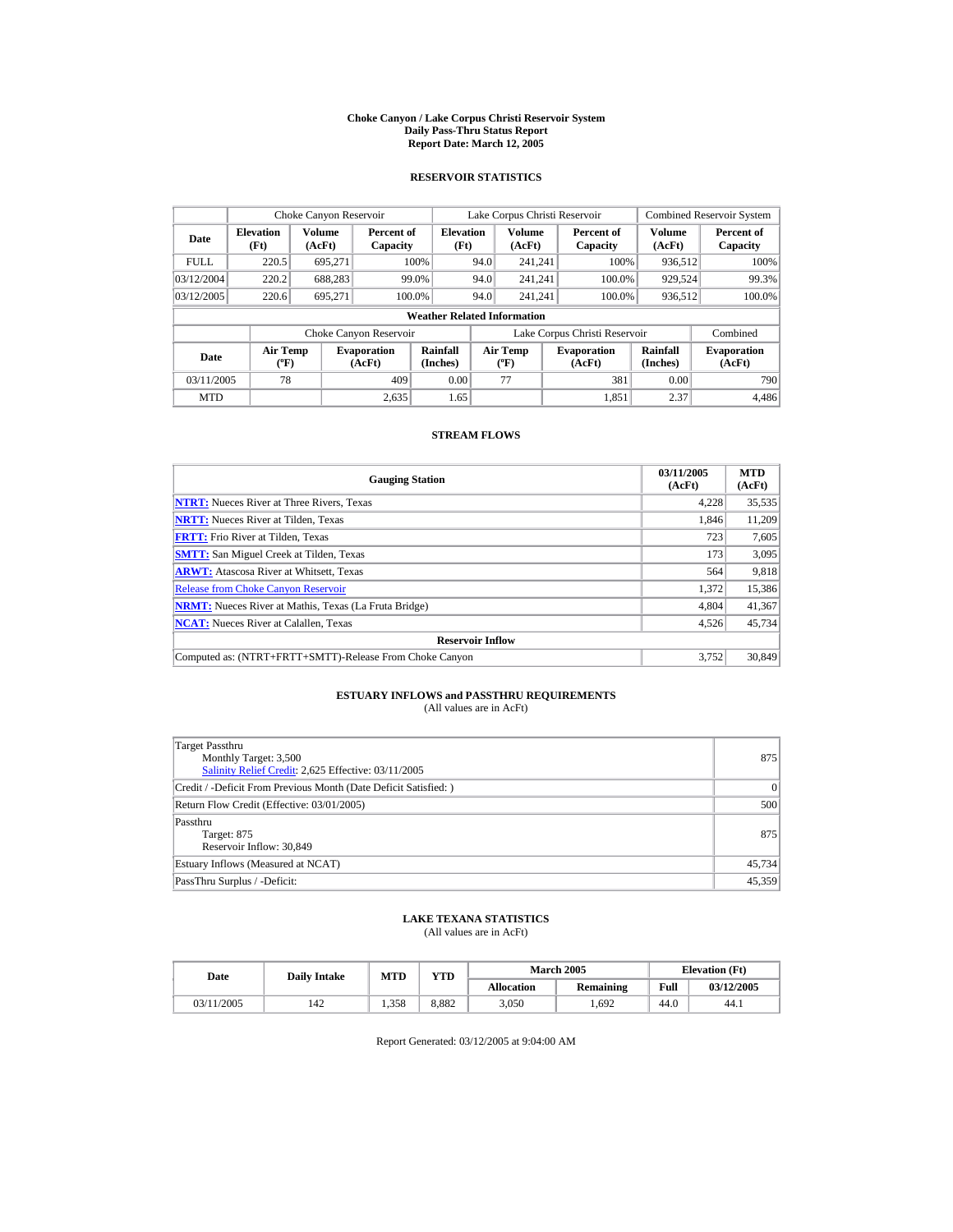#### **Choke Canyon / Lake Corpus Christi Reservoir System Daily Pass-Thru Status Report Report Date: March 13, 2005**

## **RESERVOIR STATISTICS**

|                                                     | Choke Canyon Reservoir   |                  |                              |                                    |      | Lake Corpus Christi Reservoir            |                               |                      | <b>Combined Reservoir System</b> |
|-----------------------------------------------------|--------------------------|------------------|------------------------------|------------------------------------|------|------------------------------------------|-------------------------------|----------------------|----------------------------------|
| Date                                                | <b>Elevation</b><br>(Ft) | Volume<br>(AcFt) | Percent of<br>Capacity       | <b>Elevation</b><br>(Ft)           |      | <b>Volume</b><br>(AcFt)                  | Percent of<br>Capacity        | Volume<br>(AcFt)     | Percent of<br>Capacity           |
| <b>FULL</b>                                         | 220.5                    | 695.271          |                              | 100%                               | 94.0 | 241.241                                  | 100%                          | 936.512              | 100%                             |
| 03/13/2004                                          | 220.3                    | 689.311          |                              | 99.1%                              | 94.0 | 241.241                                  | 100.0%                        | 930,552              | 99.4%                            |
| 03/13/2005                                          | 220.5                    | 695.271          |                              | 100.0%                             | 94.0 | 241.241                                  | 100.0%                        | 936,512              | 100.0%                           |
|                                                     |                          |                  |                              | <b>Weather Related Information</b> |      |                                          |                               |                      |                                  |
|                                                     |                          |                  | Choke Canyon Reservoir       |                                    |      |                                          | Lake Corpus Christi Reservoir |                      | Combined                         |
| <b>Air Temp</b><br>Date<br>$({}^{\circ}\mathrm{F})$ |                          |                  | <b>Evaporation</b><br>(AcFt) | Rainfall<br>(Inches)               |      | <b>Air Temp</b><br>$({}^{\circ}{\rm F})$ | <b>Evaporation</b><br>(AcFt)  | Rainfall<br>(Inches) | <b>Evaporation</b><br>(AcFt)     |
| 394<br>84<br>03/12/2005                             |                          | 0.00             |                              | 85                                 | 303  | 0.00                                     | 697                           |                      |                                  |
| <b>MTD</b>                                          |                          |                  | 3.029                        | 1.65                               |      |                                          | 2.154                         | 2.37                 | 5.183                            |

## **STREAM FLOWS**

| <b>Gauging Station</b>                                       | 03/12/2005<br>(AcFt) | <b>MTD</b><br>(AcFt) |
|--------------------------------------------------------------|----------------------|----------------------|
| <b>NTRT:</b> Nueces River at Three Rivers, Texas             | 2,997                | 38,533               |
| <b>NRTT:</b> Nueces River at Tilden, Texas                   | 1.663                | 12,873               |
| <b>FRTT:</b> Frio River at Tilden, Texas                     | 754                  | 8,359                |
| <b>SMTT:</b> San Miguel Creek at Tilden, Texas               | 121                  | 3,216                |
| <b>ARWT:</b> Atascosa River at Whitsett, Texas               | 292                  | 10,110               |
| <b>Release from Choke Canyon Reservoir</b>                   | 645                  | 16,031               |
| <b>NRMT:</b> Nueces River at Mathis, Texas (La Fruta Bridge) | 4.506                | 45,873               |
| <b>NCAT:</b> Nueces River at Calallen, Texas                 | 4,665                | 50,399               |
| <b>Reservoir Inflow</b>                                      |                      |                      |
| Computed as: (NTRT+FRTT+SMTT)-Release From Choke Canyon      | 3.228                | 34,076               |

# **ESTUARY INFLOWS and PASSTHRU REQUIREMENTS**<br>(All values are in AcFt)

| Target Passthru                                                  |          |
|------------------------------------------------------------------|----------|
| Monthly Target: 3,500                                            | 875      |
| Salinity Relief Credit: 2,625 Effective: 03/11/2005              |          |
| Credit / -Deficit From Previous Month (Date Deficit Satisfied: ) | $\Omega$ |
| Return Flow Credit (Effective: 03/01/2005)                       | 500      |
| Passthru                                                         |          |
| Target: 875                                                      | 875      |
| Reservoir Inflow: 34,076                                         |          |
| Estuary Inflows (Measured at NCAT)                               | 50,399   |
| PassThru Surplus / -Deficit:                                     | 50,024   |

## **LAKE TEXANA STATISTICS**

(All values are in AcFt)

| Date       |     | <b>VTD</b><br>MTD<br><b>Daily Intake</b> |       |                   | <b>March 2005</b> | <b>Elevation</b> (Ft) |            |
|------------|-----|------------------------------------------|-------|-------------------|-------------------|-----------------------|------------|
|            |     |                                          |       | <b>Allocation</b> | Remaining         | Full                  | 03/13/2005 |
| 03/12/2005 | 142 | .499                                     | 9.024 | 3,050             | 1.551             | 44.0                  | 44.1       |

Report Generated: 03/13/2005 at 7:46:17 AM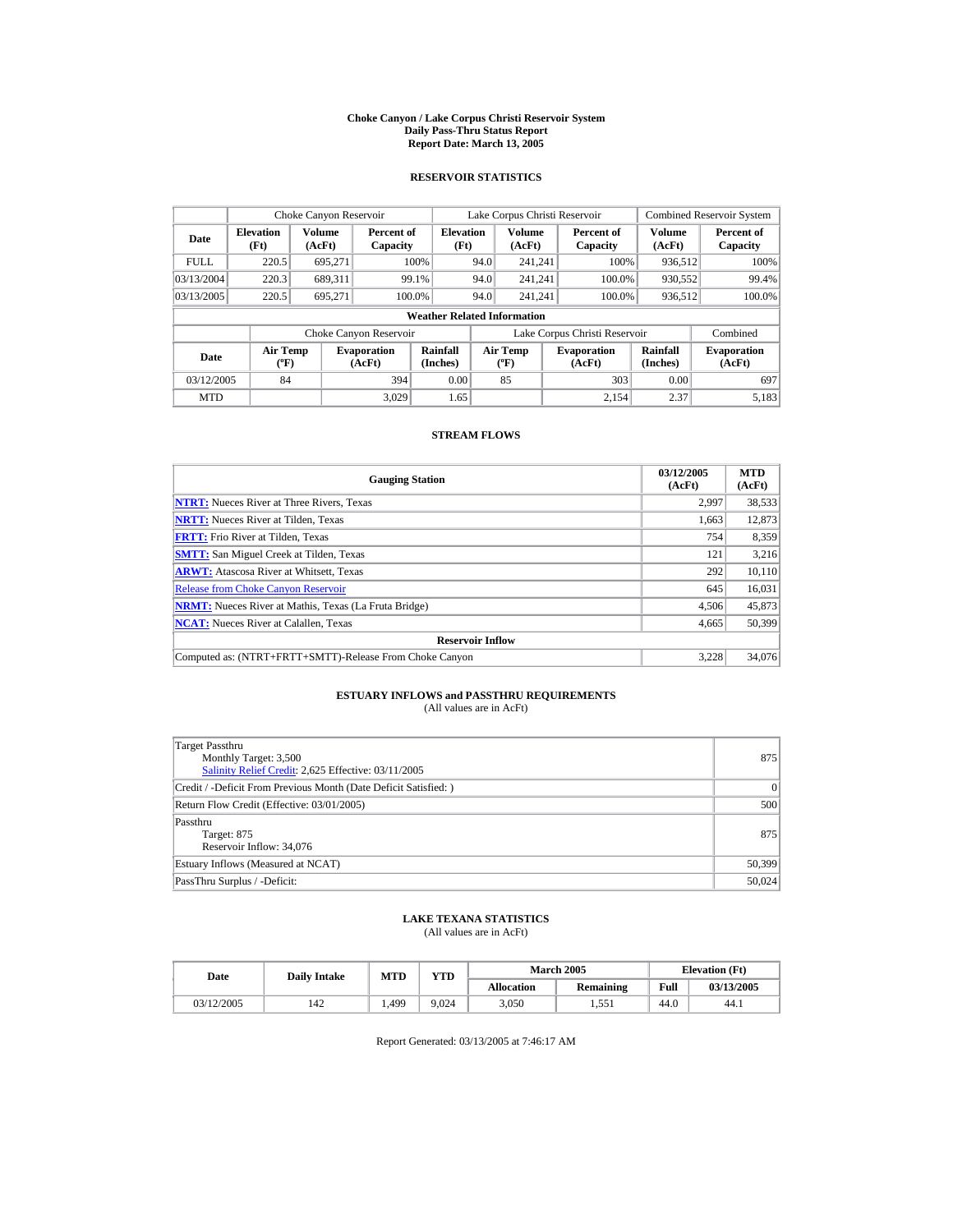#### **Choke Canyon / Lake Corpus Christi Reservoir System Daily Pass-Thru Status Report Report Date: March 14, 2005**

## **RESERVOIR STATISTICS**

|                                                     | Choke Canyon Reservoir   |                  |                              |                                    |      | Lake Corpus Christi Reservoir            |                               |                      | <b>Combined Reservoir System</b> |
|-----------------------------------------------------|--------------------------|------------------|------------------------------|------------------------------------|------|------------------------------------------|-------------------------------|----------------------|----------------------------------|
| Date                                                | <b>Elevation</b><br>(Ft) | Volume<br>(AcFt) | Percent of<br>Capacity       | <b>Elevation</b><br>(Ft)           |      | <b>Volume</b><br>(AcFt)                  | Percent of<br>Capacity        | Volume<br>(AcFt)     | Percent of<br>Capacity           |
| <b>FULL</b>                                         | 220.5                    | 695.271          |                              | 100%                               | 94.0 | 241.241                                  | 100%                          | 936.512              | 100%                             |
| 03/14/2004                                          | 220.3                    | 691.121          |                              | 99.4%                              | 94.0 | 241.241                                  | 100.0%                        | 932,362              | 99.6%                            |
| 03/14/2005                                          | 220.5                    | 695.271          |                              | 100.0%                             | 94.0 | 241.241                                  | 100.0%                        | 936,512              | 100.0%                           |
|                                                     |                          |                  |                              | <b>Weather Related Information</b> |      |                                          |                               |                      |                                  |
|                                                     |                          |                  | Choke Canyon Reservoir       |                                    |      |                                          | Lake Corpus Christi Reservoir |                      | Combined                         |
| <b>Air Temp</b><br>Date<br>$({}^{\circ}\mathrm{F})$ |                          |                  | <b>Evaporation</b><br>(AcFt) | <b>Rainfall</b><br>(Inches)        |      | <b>Air Temp</b><br>$({}^{\circ}{\rm F})$ | <b>Evaporation</b><br>(AcFt)  | Rainfall<br>(Inches) | <b>Evaporation</b><br>(AcFt)     |
| 03/13/2005                                          | 88                       |                  | 484                          | 0.00                               |      | 91                                       | 247                           | 0.00                 | 731                              |
| <b>MTD</b>                                          |                          |                  | 3.513                        | 1.65                               |      |                                          | 2.401                         | 2.37                 | 5.914                            |

## **STREAM FLOWS**

| <b>Gauging Station</b>                                       | 03/13/2005<br>(AcFt) | <b>MTD</b><br>(AcFt) |
|--------------------------------------------------------------|----------------------|----------------------|
| <b>NTRT:</b> Nueces River at Three Rivers, Texas             | 2,600                | 41,133               |
| <b>NRTT:</b> Nueces River at Tilden, Texas                   | 1.241                | 14,113               |
| <b>FRTT:</b> Frio River at Tilden, Texas                     | 744                  | 9,103                |
| <b>SMTT:</b> San Miguel Creek at Tilden, Texas               | 93                   | 3,309                |
| <b>ARWT:</b> Atascosa River at Whitsett, Texas               | 228                  | 10,338               |
| <b>Release from Choke Canyon Reservoir</b>                   | 645                  | 16,676               |
| <b>NRMT:</b> Nueces River at Mathis, Texas (La Fruta Bridge) | 3.871                | 49,744               |
| <b>NCAT:</b> Nueces River at Calallen, Texas                 | 4,585                | 54,985               |
| <b>Reservoir Inflow</b>                                      |                      |                      |
| Computed as: (NTRT+FRTT+SMTT)-Release From Choke Canyon      | 2.793                | 36,869               |

# **ESTUARY INFLOWS and PASSTHRU REQUIREMENTS**<br>(All values are in AcFt)

| Target Passthru<br>Monthly Target: 3,500<br>Salinity Relief Credit: 2,625 Effective: 03/11/2005 | 875      |
|-------------------------------------------------------------------------------------------------|----------|
| Credit / -Deficit From Previous Month (Date Deficit Satisfied: )                                | $\Omega$ |
| Return Flow Credit (Effective: 03/01/2005)                                                      | 500      |
| Passthru<br>Target: 875<br>Reservoir Inflow: 36,869                                             | 875      |
| Estuary Inflows (Measured at NCAT)                                                              | 54,985   |
| PassThru Surplus / -Deficit:                                                                    | 54,610   |

## **LAKE TEXANA STATISTICS**

(All values are in AcFt)

| Date       | <b>Daily Intake</b> | <b>MTD</b> | VTD  |                   | <b>March 2005</b> |      | <b>Elevation</b> (Ft) |
|------------|---------------------|------------|------|-------------------|-------------------|------|-----------------------|
|            |                     |            |      | <b>Allocation</b> | Remaining         | Full | 03/14/2005            |
| 03/13/2005 | 141                 | .641       | .165 | 3,050             | .409              | 44.0 | 44.1                  |

Report Generated: 03/14/2005 at 8:19:58 AM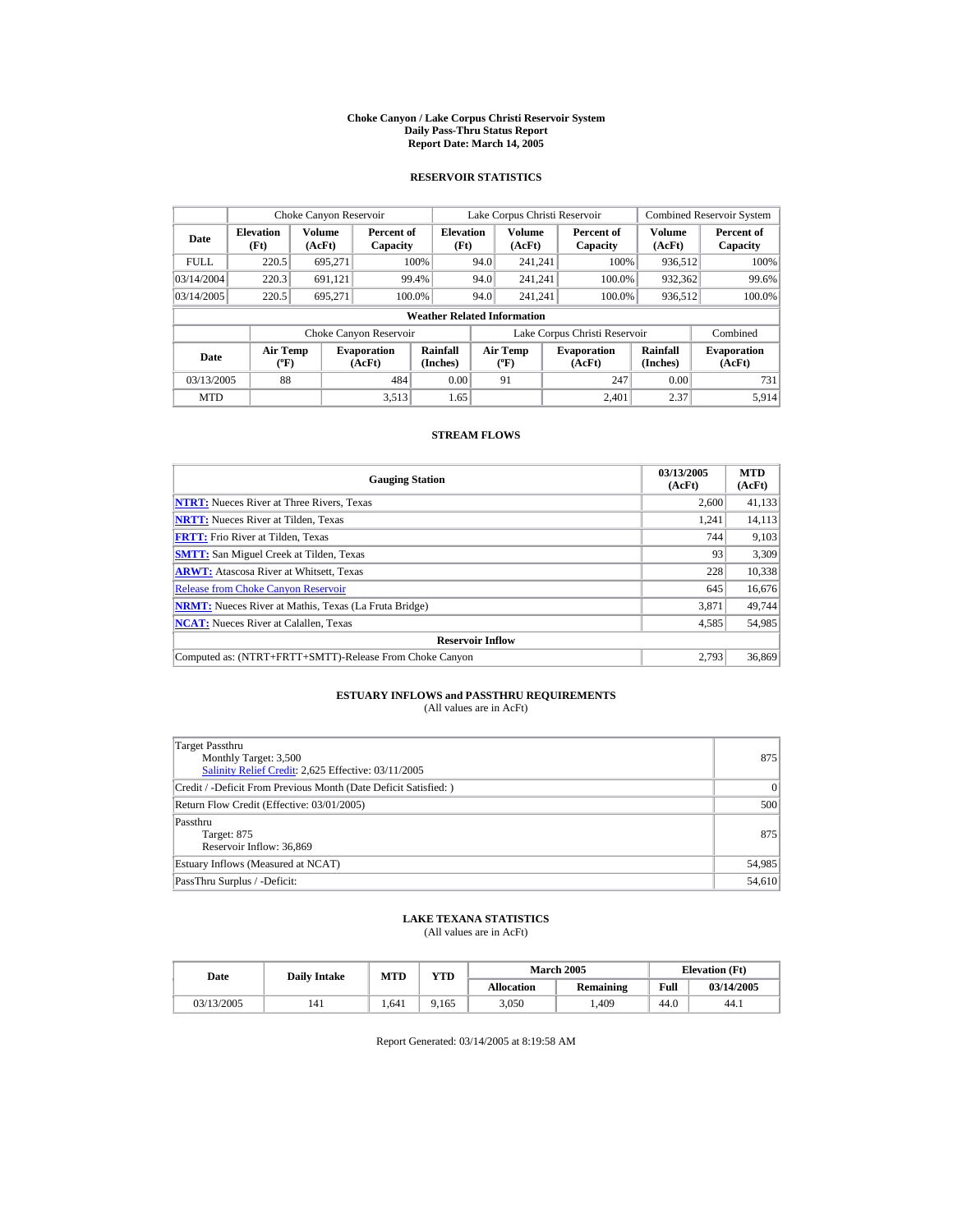#### **Choke Canyon / Lake Corpus Christi Reservoir System Daily Pass-Thru Status Report Report Date: March 15, 2005**

## **RESERVOIR STATISTICS**

|                                                          | Choke Canyon Reservoir   |                  |                              |                                    |      | Lake Corpus Christi Reservoir             |                               |                      | <b>Combined Reservoir System</b> |
|----------------------------------------------------------|--------------------------|------------------|------------------------------|------------------------------------|------|-------------------------------------------|-------------------------------|----------------------|----------------------------------|
| Date                                                     | <b>Elevation</b><br>(Ft) | Volume<br>(AcFt) | Percent of<br>Capacity       | <b>Elevation</b><br>(Ft)           |      | <b>Volume</b><br>(AcFt)                   | Percent of<br>Capacity        | Volume<br>(AcFt)     | Percent of<br>Capacity           |
| <b>FULL</b>                                              | 220.5                    | 695.271          |                              | 100%                               | 94.0 | 241.241                                   | 100%                          | 936.512              | 100%                             |
| 03/15/2004                                               | 220.4                    | 691.639          |                              | 99.5%                              | 94.0 | 241.241                                   | 100.0%                        | 932,880              | 99.6%                            |
| 03/15/2005                                               | 220.5                    | 695,271          |                              | 100.0%                             | 94.0 | 241.241                                   | 100.0%                        | 936,512              | 100.0%                           |
|                                                          |                          |                  |                              | <b>Weather Related Information</b> |      |                                           |                               |                      |                                  |
|                                                          |                          |                  | Choke Canyon Reservoir       |                                    |      |                                           | Lake Corpus Christi Reservoir |                      | Combined                         |
| <b>Air Temp</b><br>Date<br>$({}^{\mathrm{o}}\mathbf{F})$ |                          |                  | <b>Evaporation</b><br>(AcFt) | Rainfall<br>(Inches)               |      | Air Temp<br>$({}^{\mathrm{o}}\mathrm{F})$ | <b>Evaporation</b><br>(AcFt)  | Rainfall<br>(Inches) | <b>Evaporation</b><br>(AcFt)     |
| 03/14/2005                                               | 71                       |                  | 333                          | 0.02                               |      | 71                                        | 292                           | 0.01                 | 625                              |
| <b>MTD</b>                                               |                          |                  | 3.846                        | 1.67                               |      |                                           | 2.693                         | 2.38                 | 6.539                            |

## **STREAM FLOWS**

| <b>Gauging Station</b>                                       | 03/14/2005<br>(AcFt) | <b>MTD</b><br>(AcFt) |
|--------------------------------------------------------------|----------------------|----------------------|
| <b>NTRT:</b> Nueces River at Three Rivers, Texas             | 2,005                | 43,138               |
| <b>NRTT:</b> Nueces River at Tilden, Texas                   | 1,157                | 15,271               |
| <b>FRTT:</b> Frio River at Tilden, Texas                     | 651                  | 9,754                |
| <b>SMTT:</b> San Miguel Creek at Tilden, Texas               | 75                   | 3,384                |
| <b>ARWT:</b> Atascosa River at Whitsett, Texas               | 183                  | 10,521               |
| <b>Release from Choke Canyon Reservoir</b>                   | 308                  | 16,984               |
| <b>NRMT:</b> Nueces River at Mathis, Texas (La Fruta Bridge) | 2.541                | 52,285               |
| <b>NCAT:</b> Nueces River at Calallen, Texas                 | 3,930                | 58,915               |
| <b>Reservoir Inflow</b>                                      |                      |                      |
| Computed as: (NTRT+FRTT+SMTT)-Release From Choke Canyon      | 2.424                | 39.293               |

# **ESTUARY INFLOWS and PASSTHRU REQUIREMENTS**<br>(All values are in AcFt)

| Target Passthru<br>Monthly Target: 3,500<br>Salinity Relief Credit: 2,625 Effective: 03/11/2005 | 875    |
|-------------------------------------------------------------------------------------------------|--------|
| Credit / -Deficit From Previous Month (Date Deficit Satisfied:)                                 | 0      |
| Return Flow Credit (Effective: 03/01/2005)                                                      | 500    |
| Passthru<br>Target: 875<br>Reservoir Inflow: 39,293                                             | 875    |
| Estuary Inflows (Measured at NCAT)                                                              | 58,915 |
| PassThru Surplus / -Deficit:                                                                    | 58,540 |

## **LAKE TEXANA STATISTICS**

(All values are in AcFt)

| Date       | <b>Daily Intake</b> | <b>MTD</b> | VTD   |                   | <b>March 2005</b> | <b>Elevation</b> (Ft) |            |
|------------|---------------------|------------|-------|-------------------|-------------------|-----------------------|------------|
|            |                     |            |       | <b>Allocation</b> | Remaining         | Full                  | 03/15/2005 |
| 03/14/2005 | 141                 | 781        | 9.306 | 3,050             | .269              | 44.0                  | 44.1       |

Report Generated: 03/15/2005 at 9:04:31 AM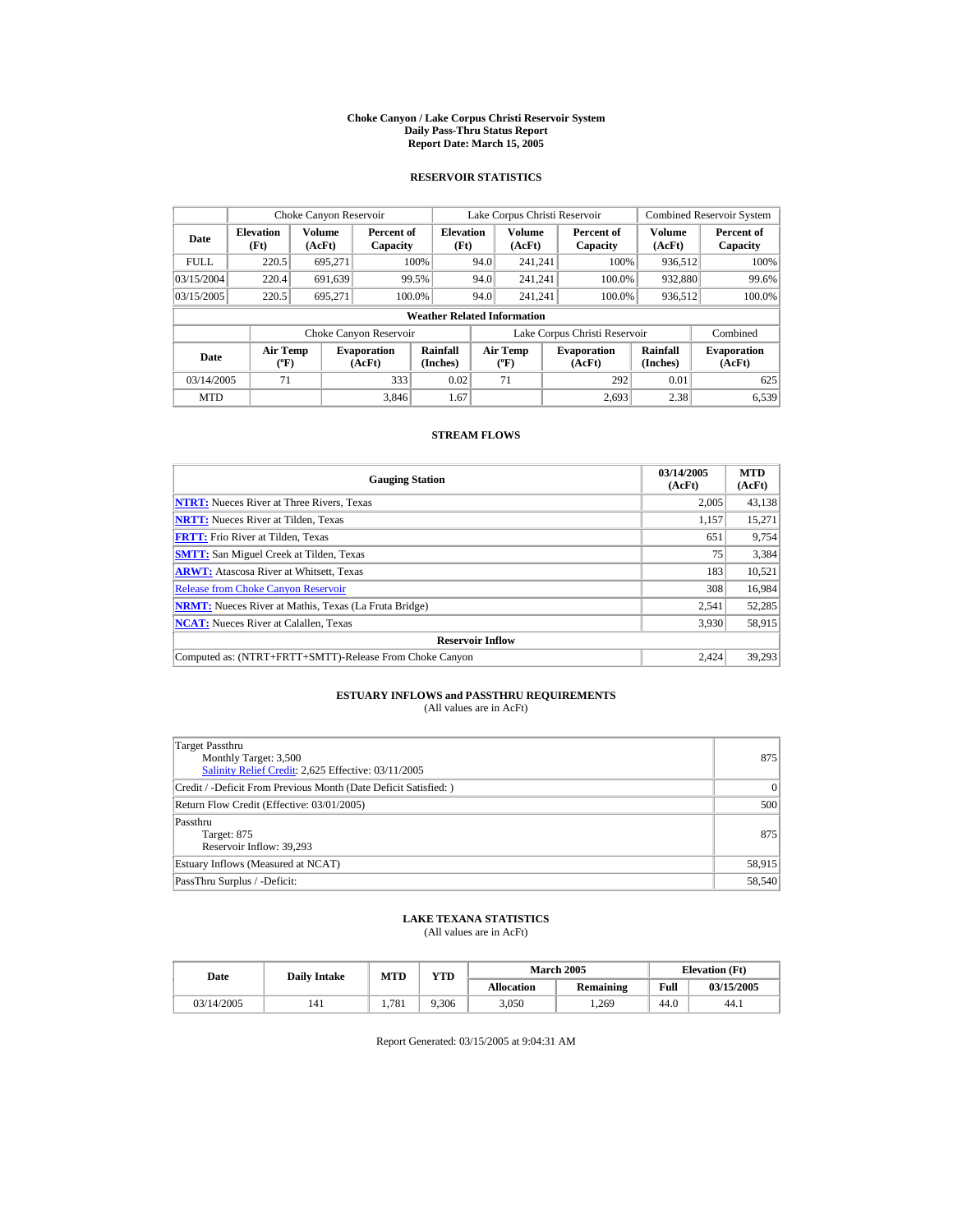#### **Choke Canyon / Lake Corpus Christi Reservoir System Daily Pass-Thru Status Report Report Date: March 16, 2005**

## **RESERVOIR STATISTICS**

| Choke Canyon Reservoir           |                                             |                  |                              |                                    |      | Lake Corpus Christi Reservoir            |                               |                      | <b>Combined Reservoir System</b> |
|----------------------------------|---------------------------------------------|------------------|------------------------------|------------------------------------|------|------------------------------------------|-------------------------------|----------------------|----------------------------------|
| <b>Elevation</b><br>Date<br>(Ft) |                                             | Volume<br>(AcFt) | Percent of<br>Capacity       | <b>Elevation</b><br>(Ft)           |      | <b>Volume</b><br>(AcFt)                  | Percent of<br>Capacity        | Volume<br>(AcFt)     | Percent of<br>Capacity           |
| <b>FULL</b>                      | 220.5                                       | 695.271          |                              | 100%                               | 94.0 | 241.241                                  | 100%                          | 936.512              | 100%                             |
| 03/16/2004                       | 220.4                                       | 693.715          |                              | 99.8%                              | 94.0 | 241.241                                  | 100.0%                        | 934,956              | 99.8%                            |
| 03/16/2005                       | 220.6                                       | 695.271          |                              | 100.0%                             | 94.0 | 241.241                                  | 100.0%                        | 936,512              | 100.0%                           |
|                                  |                                             |                  |                              | <b>Weather Related Information</b> |      |                                          |                               |                      |                                  |
|                                  |                                             |                  | Choke Canyon Reservoir       |                                    |      |                                          | Lake Corpus Christi Reservoir |                      | Combined                         |
| Date                             | <b>Air Temp</b><br>$({}^{\circ}\mathrm{F})$ |                  | <b>Evaporation</b><br>(AcFt) | Rainfall<br>(Inches)               |      | <b>Air Temp</b><br>$({}^{\circ}{\rm F})$ | <b>Evaporation</b><br>(AcFt)  | Rainfall<br>(Inches) | <b>Evaporation</b><br>(AcFt)     |
| 03/15/2005                       | 61                                          |                  | 257                          | 0.74                               |      | 65                                       | 123                           | 0.28                 | 380                              |
| <b>MTD</b>                       |                                             |                  | 4.103                        | 2.41                               |      |                                          | 2.816                         | 2.66                 | 6.919                            |

## **STREAM FLOWS**

| <b>Gauging Station</b>                                       | 03/15/2005<br>(AcFt) | <b>MTD</b><br>(AcFt) |
|--------------------------------------------------------------|----------------------|----------------------|
| <b>NTRT:</b> Nueces River at Three Rivers, Texas             | 1,380                | 44,518               |
| <b>NRTT:</b> Nueces River at Tilden, Texas                   | 1,120                | 16,390               |
| <b>FRTT:</b> Frio River at Tilden, Texas                     | 556                  | 10,310               |
| <b>SMTT:</b> San Miguel Creek at Tilden, Texas               | 62                   | 3,446                |
| <b>ARWT:</b> Atascosa River at Whitsett, Texas               | 161                  | 10,681               |
| <b>Release from Choke Canyon Reservoir</b>                   | 66                   | 17,049               |
| <b>NRMT:</b> Nueces River at Mathis, Texas (La Fruta Bridge) | 1,483                | 53,768               |
| <b>NCAT:</b> Nueces River at Calallen, Texas                 | 2,938                | 61,853               |
| <b>Reservoir Inflow</b>                                      |                      |                      |
| Computed as: (NTRT+FRTT+SMTT)-Release From Choke Canyon      | 1.931                | 41,224               |

# **ESTUARY INFLOWS and PASSTHRU REQUIREMENTS**<br>(All values are in AcFt)

| Target Passthru<br>Monthly Target: 3,500<br>Salinity Relief Credit: 2,625 Effective: 03/11/2005 | 875    |
|-------------------------------------------------------------------------------------------------|--------|
| Credit / -Deficit From Previous Month (Date Deficit Satisfied: )                                | 0      |
| Return Flow Credit (Effective: 03/01/2005)                                                      | 500    |
| Passthru<br>Target: 875<br>Reservoir Inflow: 41,224                                             | 875    |
| Estuary Inflows (Measured at NCAT)                                                              | 61,853 |
| PassThru Surplus / -Deficit:                                                                    | 61.478 |

## **LAKE TEXANA STATISTICS**

(All values are in AcFt)

| Date       | <b>Daily Intake</b> | MTD  | <b>VTD</b> |                   | <b>March 2005</b> |      | <b>Elevation</b> (Ft) |
|------------|---------------------|------|------------|-------------------|-------------------|------|-----------------------|
|            |                     |      |            | <b>Allocation</b> | Remaining         | Full | 03/16/2005            |
| 03/15/2005 | 142                 | .923 | 9.448      | 3,050             | 127<br>1.14       | 44.0 | 44.1                  |

Report Generated: 03/16/2005 at 8:25:19 AM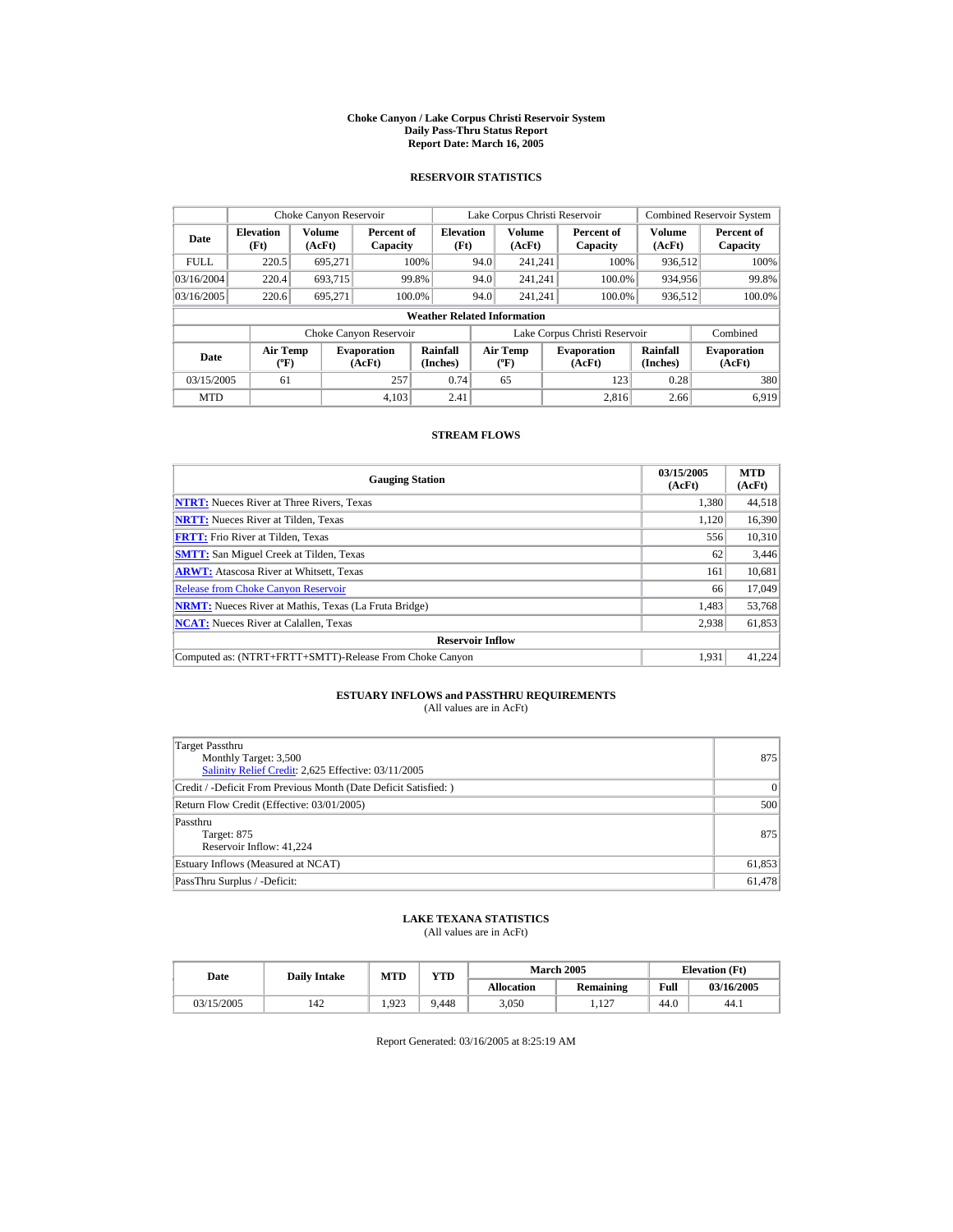#### **Choke Canyon / Lake Corpus Christi Reservoir System Daily Pass-Thru Status Report Report Date: March 17, 2005**

## **RESERVOIR STATISTICS**

| Choke Canyon Reservoir           |                                             |                  |                              |                                    |      | Lake Corpus Christi Reservoir             |                               |                             | <b>Combined Reservoir System</b> |
|----------------------------------|---------------------------------------------|------------------|------------------------------|------------------------------------|------|-------------------------------------------|-------------------------------|-----------------------------|----------------------------------|
| <b>Elevation</b><br>Date<br>(Ft) |                                             | Volume<br>(AcFt) | Percent of<br>Capacity       | <b>Elevation</b><br>(Ft)           |      | Volume<br>(AcFt)                          | Percent of<br>Capacity        | Volume<br>(AcFt)            | Percent of<br>Capacity           |
| <b>FULL</b>                      | 220.5                                       | 695.271          |                              | 100%                               | 94.0 | 241.241                                   | 100%                          | 936,512                     | 100%                             |
| 03/17/2004                       | 220.5                                       | 694.233          |                              | 99.9%                              | 94.0 | 241.241                                   | 100.0%                        | 935,474                     | 99.9%                            |
| 03/17/2005                       | 220.6                                       | 695.271          |                              | 100.0%                             | 94.0 | 241.241                                   | 100.0%                        | 936,512                     | 100.0%                           |
|                                  |                                             |                  |                              | <b>Weather Related Information</b> |      |                                           |                               |                             |                                  |
|                                  |                                             |                  | Choke Canyon Reservoir       |                                    |      |                                           | Lake Corpus Christi Reservoir |                             | Combined                         |
| Date                             | <b>Air Temp</b><br>$({}^{\circ}\mathrm{F})$ |                  | <b>Evaporation</b><br>(AcFt) | Rainfall<br>(Inches)               |      | <b>Air Temp</b><br>$({}^{\circ}\text{F})$ | <b>Evaporation</b><br>(AcFt)  | <b>Rainfall</b><br>(Inches) | <b>Evaporation</b><br>(AcFt)     |
| 03/16/2005                       | 56                                          |                  | 182                          | 0.04                               |      | 57                                        | 146                           | 0.06                        | 328                              |
| <b>MTD</b>                       |                                             |                  | 4.285                        | 2.45                               |      |                                           | 2.962                         | 2.72                        | 7.247                            |

## **STREAM FLOWS**

| <b>Gauging Station</b>                                       | 03/16/2005<br>(AcFt) | <b>MTD</b><br>(AcFt) |
|--------------------------------------------------------------|----------------------|----------------------|
| <b>NTRT:</b> Nueces River at Three Rivers, Texas             | 1.390                | 45,907               |
| <b>NRTT:</b> Nueces River at Tilden, Texas                   | 1.066                | 17,456               |
| <b>FRTT:</b> Frio River at Tilden, Texas                     | 518                  | 10,828               |
| <b>SMTT:</b> San Miguel Creek at Tilden, Texas               | 64                   | 3,509                |
| <b>ARWT:</b> Atascosa River at Whitsett, Texas               | 151                  | 10,832               |
| <b>Release from Choke Canvon Reservoir</b>                   | 375                  | 17,424               |
| <b>NRMT:</b> Nueces River at Mathis, Texas (La Fruta Bridge) | 2,322                | 56,090               |
| <b>NCAT:</b> Nueces River at Calallen, Texas                 | 2,025                | 63,877               |
| <b>Reservoir Inflow</b>                                      |                      |                      |
| Computed as: (NTRT+FRTT+SMTT)-Release From Choke Canyon      | 1.596                | 42,820               |

# **ESTUARY INFLOWS and PASSTHRU REQUIREMENTS**<br>(All values are in AcFt)

| Target Passthru<br>Monthly Target: 3,500<br>Salinity Relief Credit: 2,625 Effective: 03/11/2005 | 875    |
|-------------------------------------------------------------------------------------------------|--------|
| Credit / -Deficit From Previous Month (Date Deficit Satisfied: )                                | 0      |
| Return Flow Credit (Effective: 03/01/2005)                                                      | 500    |
| Passthru<br>Target: 875<br>Reservoir Inflow: 42,820                                             | 875    |
| Estuary Inflows (Measured at NCAT)                                                              | 63,877 |
| PassThru Surplus / -Deficit:                                                                    | 63,502 |

## **LAKE TEXANA STATISTICS**

(All values are in AcFt)

| Date       | <b>Daily Intake</b> | MTD   | <b>VTD</b> |                   | <b>March 2005</b> | <b>Elevation</b> (Ft) |            |
|------------|---------------------|-------|------------|-------------------|-------------------|-----------------------|------------|
|            |                     |       |            | <b>Allocation</b> | Remaining         | Full                  | 03/17/2005 |
| 03/16/2005 | 141                 | 2.064 | 9.589      | 3,050             | 986               | 44.0                  | 44.)       |

Report Generated: 03/17/2005 at 8:24:37 AM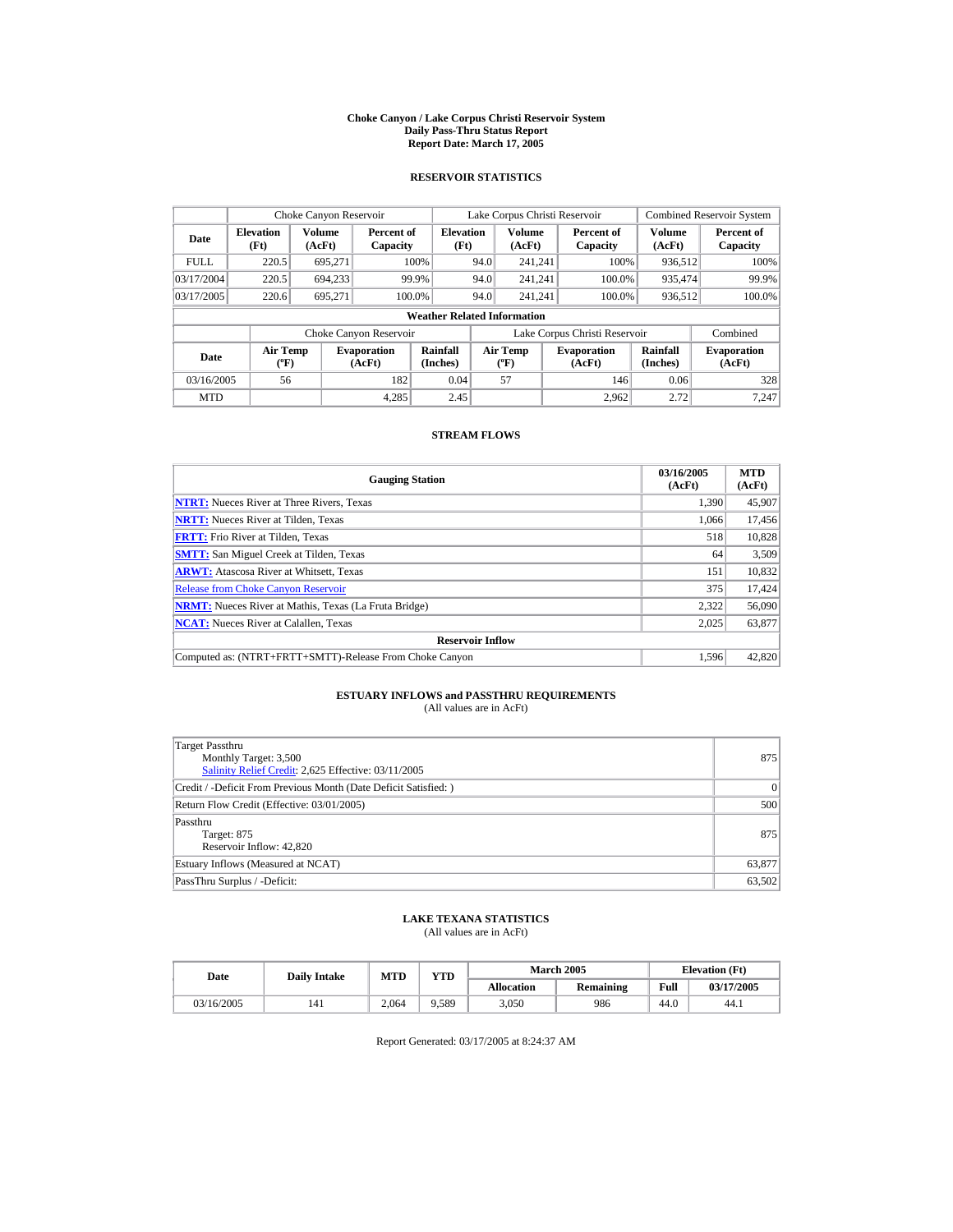#### **Choke Canyon / Lake Corpus Christi Reservoir System Daily Pass-Thru Status Report Report Date: March 18, 2005**

## **RESERVOIR STATISTICS**

| Choke Canyon Reservoir           |                                             |                  |                              |                                    |      | Lake Corpus Christi Reservoir            |                               |                      | <b>Combined Reservoir System</b> |
|----------------------------------|---------------------------------------------|------------------|------------------------------|------------------------------------|------|------------------------------------------|-------------------------------|----------------------|----------------------------------|
| <b>Elevation</b><br>Date<br>(Ft) |                                             | Volume<br>(AcFt) | Percent of<br>Capacity       | <b>Elevation</b><br>(Ft)           |      | <b>Volume</b><br>(AcFt)                  | Percent of<br>Capacity        | Volume<br>(AcFt)     | Percent of<br>Capacity           |
| <b>FULL</b>                      | 220.5                                       | 695.271          |                              | 100%                               | 94.0 | 241.241                                  | 100%                          | 936.512              | 100%                             |
| 03/18/2004                       | 220.5                                       | 694,493          |                              | 99.9%                              | 94.0 | 241.241                                  | 100.0%                        | 935,734              | 99.9%                            |
| 03/18/2005                       | 220.6                                       | 695.271          | 100.0%                       |                                    | 94.0 | 241.241                                  | 100.0%                        | 936,512              | 100.0%                           |
|                                  |                                             |                  |                              | <b>Weather Related Information</b> |      |                                          |                               |                      |                                  |
|                                  |                                             |                  | Choke Canyon Reservoir       |                                    |      |                                          | Lake Corpus Christi Reservoir |                      | Combined                         |
| Date                             | <b>Air Temp</b><br>$({}^{\circ}\mathrm{F})$ |                  | <b>Evaporation</b><br>(AcFt) | <b>Rainfall</b><br>(Inches)        |      | <b>Air Temp</b><br>$({}^{\circ}{\rm F})$ | <b>Evaporation</b><br>(AcFt)  | Rainfall<br>(Inches) | <b>Evaporation</b><br>(AcFt)     |
| 03/17/2005                       | 66                                          |                  | 227                          | 0.00                               |      | 65                                       | 179                           | 0.00                 | 406                              |
| <b>MTD</b>                       |                                             |                  | 4.512                        | 2.45                               |      |                                          | 3.141                         | 2.72                 | 7.653                            |

## **STREAM FLOWS**

| <b>Gauging Station</b>                                       | 03/17/2005<br>(AcFt) | <b>MTD</b><br>(AcFt) |
|--------------------------------------------------------------|----------------------|----------------------|
| <b>NTRT:</b> Nueces River at Three Rivers, Texas             | 1.719                | 47,626               |
| <b>NRTT:</b> Nueces River at Tilden, Texas                   | 1.010                | 18,466               |
| <b>FRTT:</b> Frio River at Tilden, Texas                     | 504                  | 11,332               |
| <b>SMTT:</b> San Miguel Creek at Tilden, Texas               | 58                   | 3,567                |
| <b>ARWT:</b> Atascosa River at Whitsett, Texas               | 133                  | 10,965               |
| <b>Release from Choke Canvon Reservoir</b>                   | 596                  | 18,020               |
| <b>NRMT:</b> Nueces River at Mathis, Texas (La Fruta Bridge) | 953                  | 57,043               |
| <b>NCAT:</b> Nueces River at Calallen, Texas                 | 1,957                | 65,835               |
| <b>Reservoir Inflow</b>                                      |                      |                      |
| Computed as: (NTRT+FRTT+SMTT)-Release From Choke Canyon      | 1.685                | 44,506               |

# **ESTUARY INFLOWS and PASSTHRU REQUIREMENTS**<br>(All values are in AcFt)

| Target Passthru<br>Monthly Target: 3,500<br>Salinity Relief Credit: 2,625 Effective: 03/11/2005 | 875    |
|-------------------------------------------------------------------------------------------------|--------|
| Credit / -Deficit From Previous Month (Date Deficit Satisfied: )                                | 0      |
| Return Flow Credit (Effective: 03/01/2005)                                                      | 500    |
| Passthru<br>Target: 875<br>Reservoir Inflow: 44,506                                             | 875    |
| Estuary Inflows (Measured at NCAT)                                                              | 65,835 |
| PassThru Surplus / -Deficit:                                                                    | 65,460 |

## **LAKE TEXANA STATISTICS**

(All values are in AcFt)

| Date       | <b>Daily Intake</b> | <b>MTD</b> |              |                   | <b>March 2005</b> | <b>Elevation</b> (Ft) |            |  |
|------------|---------------------|------------|--------------|-------------------|-------------------|-----------------------|------------|--|
|            |                     |            | VTD          | <b>Allocation</b> | Remaining         | Full                  | 03/18/2005 |  |
| 03/17/2005 | 142                 | 2.206      | 0.731<br>731 | 3,050             | 844               | 44.0                  | 44.0       |  |

Report Generated: 03/18/2005 at 8:19:48 AM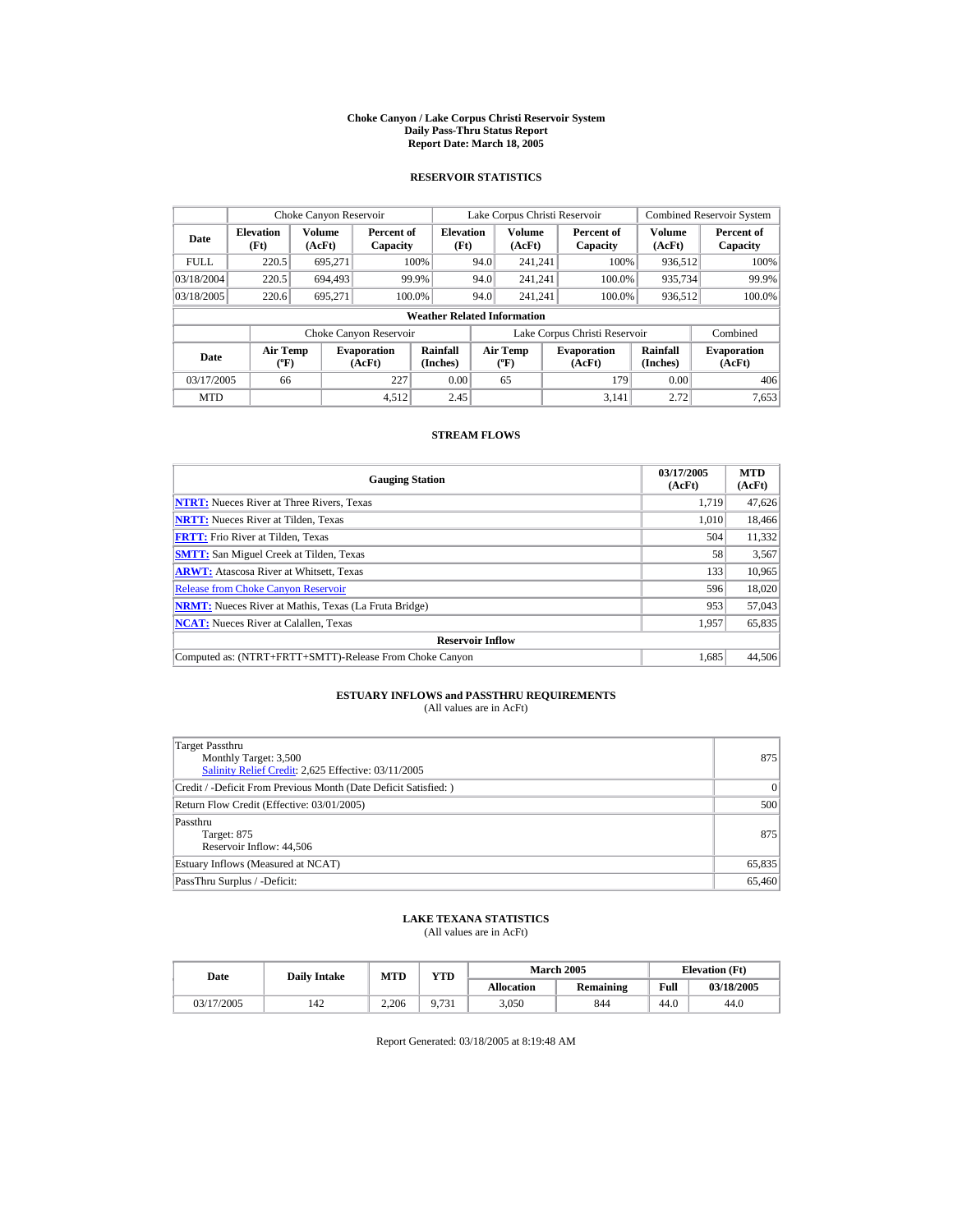#### **Choke Canyon / Lake Corpus Christi Reservoir System Daily Pass-Thru Status Report Report Date: March 19, 2005**

## **RESERVOIR STATISTICS**

| Choke Canyon Reservoir |                                                  |                  |                              |                                    | Lake Corpus Christi Reservoir |                                           |                               | <b>Combined Reservoir System</b> |                              |
|------------------------|--------------------------------------------------|------------------|------------------------------|------------------------------------|-------------------------------|-------------------------------------------|-------------------------------|----------------------------------|------------------------------|
| Date                   | <b>Elevation</b><br>(Ft)                         | Volume<br>(AcFt) | Percent of<br>Capacity       | <b>Elevation</b><br>(Ft)           |                               | <b>Volume</b><br>(AcFt)                   | Percent of<br>Capacity        | Volume<br>(AcFt)                 | Percent of<br>Capacity       |
| <b>FULL</b>            | 220.5                                            | 695.271          |                              | 100%                               | 94.0                          | 241.241                                   | 100%                          | 936.512                          | 100%                         |
| 03/19/2004             | 220.5                                            | 694.493          |                              | 99.9%                              | 94.0                          | 241.241                                   | 100.0%                        | 935,734                          | 99.9%                        |
| 03/19/2005             | 220.6                                            | 695,271          |                              | 100.0%                             | 94.0                          | 241.241                                   | 100.0%                        | 936,512                          | 100.0%                       |
|                        |                                                  |                  |                              | <b>Weather Related Information</b> |                               |                                           |                               |                                  |                              |
|                        |                                                  |                  | Choke Canyon Reservoir       |                                    |                               |                                           | Lake Corpus Christi Reservoir |                                  | Combined                     |
| Date                   | <b>Air Temp</b><br>$({}^{\mathrm{o}}\mathbf{F})$ |                  | <b>Evaporation</b><br>(AcFt) | Rainfall<br>(Inches)               |                               | Air Temp<br>$({}^{\mathrm{o}}\mathrm{F})$ | <b>Evaporation</b><br>(AcFt)  | Rainfall<br>(Inches)             | <b>Evaporation</b><br>(AcFt) |
| 03/18/2005             | 81                                               |                  | 318                          | 0.00                               |                               | 81                                        | 247                           | 0.00                             | 565                          |
| <b>MTD</b>             |                                                  |                  | 4.830                        | 2.45                               |                               |                                           | 3.388                         | 2.72                             | 8.218                        |

## **STREAM FLOWS**

| <b>Gauging Station</b>                                       | 03/18/2005<br>(AcFt) | <b>MTD</b><br>(AcFt) |
|--------------------------------------------------------------|----------------------|----------------------|
| <b>NTRT:</b> Nueces River at Three Rivers, Texas             | 1.642                | 49,268               |
| <b>NRTT:</b> Nueces River at Tilden, Texas                   | 933                  | 19.399               |
| <b>FRTT:</b> Frio River at Tilden, Texas                     | 498                  | 11,831               |
| <b>SMTT:</b> San Miguel Creek at Tilden, Texas               | 50                   | 3,617                |
| <b>ARWT:</b> Atascosa River at Whitsett, Texas               | 123                  | 11,088               |
| <b>Release from Choke Canyon Reservoir</b>                   | 377                  | 18,397               |
| <b>NRMT:</b> Nueces River at Mathis, Texas (La Fruta Bridge) | 1.157                | 58,200               |
| <b>NCAT:</b> Nueces River at Calallen, Texas                 | 1,122                | 66,956               |
| <b>Reservoir Inflow</b>                                      |                      |                      |
| Computed as: (NTRT+FRTT+SMTT)-Release From Choke Canyon      | 1.812                | 46.318               |

# **ESTUARY INFLOWS and PASSTHRU REQUIREMENTS**<br>(All values are in AcFt)

| Target Passthru<br>Monthly Target: 3,500<br>Salinity Relief Credit: 2,625 Effective: 03/11/2005 | 875    |
|-------------------------------------------------------------------------------------------------|--------|
| Credit / -Deficit From Previous Month (Date Deficit Satisfied: )                                | 0      |
| Return Flow Credit (Effective: 03/01/2005)                                                      | 500    |
| Passthru<br>Target: 875<br>Reservoir Inflow: 46,318                                             | 875    |
| Estuary Inflows (Measured at NCAT)                                                              | 66,956 |
| PassThru Surplus / -Deficit:                                                                    | 66,581 |

## **LAKE TEXANA STATISTICS**

(All values are in AcFt)

| Date       | <b>Daily Intake</b> | MTD   | <b>VTD</b> |                   | <b>March 2005</b> | <b>Elevation</b> (Ft) |            |
|------------|---------------------|-------|------------|-------------------|-------------------|-----------------------|------------|
|            |                     |       |            | <b>Allocation</b> | Remaining         | Full                  | 03/19/2005 |
| 03/18/2005 | 142                 | 2.348 | 9.872      | 3,050             | 702               | 44.0                  | 44.0       |

Report Generated: 03/19/2005 at 8:17:45 AM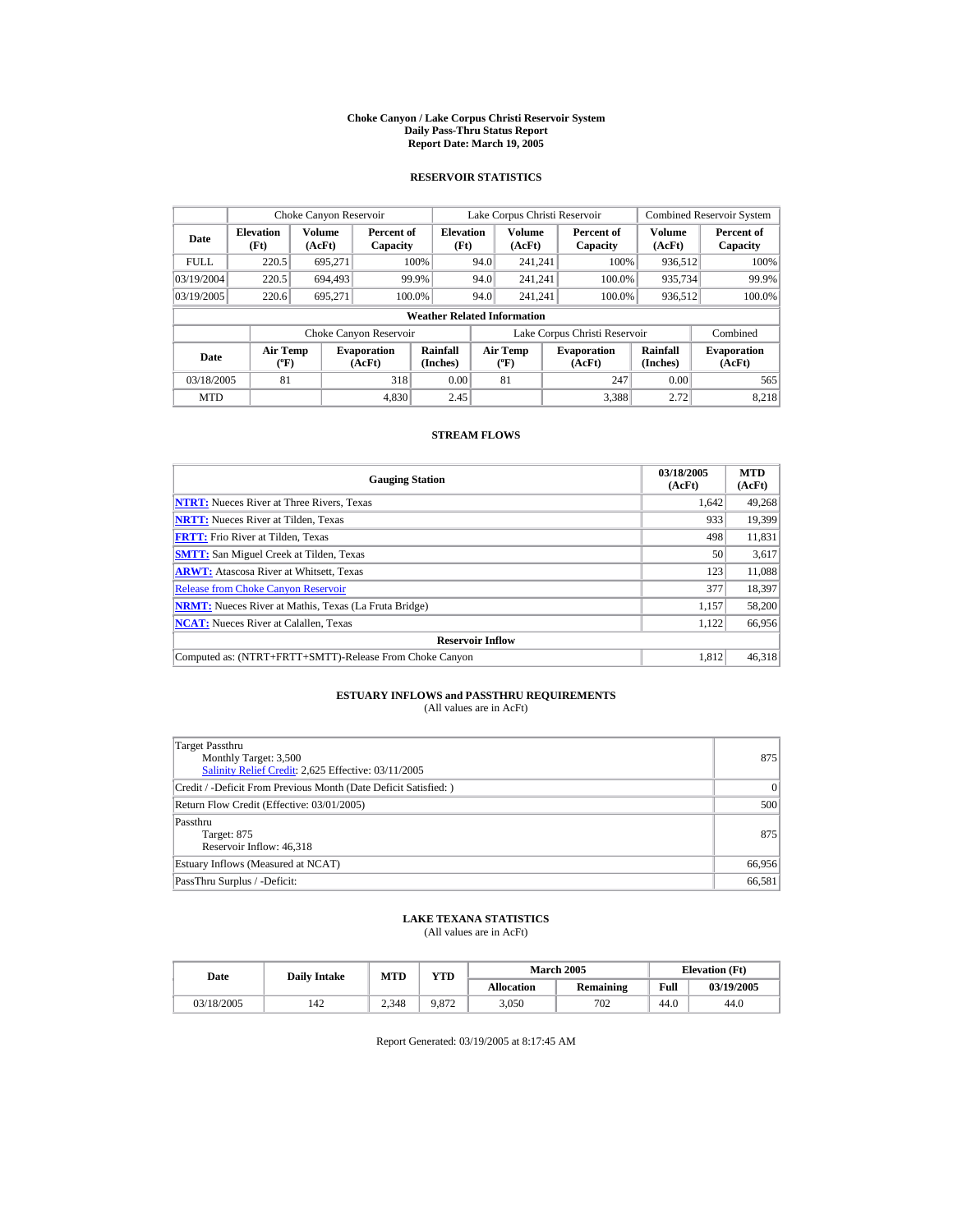#### **Choke Canyon / Lake Corpus Christi Reservoir System Daily Pass-Thru Status Report Report Date: March 20, 2005**

## **RESERVOIR STATISTICS**

| Choke Canyon Reservoir |                                                  |                  |                              |                                    |      | Lake Corpus Christi Reservoir |                               |                      | <b>Combined Reservoir System</b> |
|------------------------|--------------------------------------------------|------------------|------------------------------|------------------------------------|------|-------------------------------|-------------------------------|----------------------|----------------------------------|
| Date                   | <b>Elevation</b><br>(Ft)                         | Volume<br>(AcFt) | Percent of<br>Capacity       | <b>Elevation</b><br>(Ft)           |      | <b>Volume</b><br>(AcFt)       | Percent of<br>Capacity        | Volume<br>(AcFt)     | Percent of<br>Capacity           |
| <b>FULL</b>            | 220.5                                            | 695.271          |                              | 100%                               | 94.0 | 241.241                       | 100%                          | 936.512              | 100%                             |
| 03/20/2004             | 220.4                                            | 693.455          |                              | 99.7%                              | 94.0 | 241.241                       | 100.0%                        | 934.696              | 99.8%                            |
| 03/20/2005             | 220.6                                            | 695,271          |                              | 100.0%                             | 94.0 | 241.241                       | 100.0%                        | 936,512              | 100.0%                           |
|                        |                                                  |                  |                              | <b>Weather Related Information</b> |      |                               |                               |                      |                                  |
|                        |                                                  |                  | Choke Canyon Reservoir       |                                    |      |                               | Lake Corpus Christi Reservoir |                      | Combined                         |
| Date                   | <b>Air Temp</b><br>$({}^{\mathrm{o}}\mathbf{F})$ |                  | <b>Evaporation</b><br>(AcFt) | Rainfall<br>(Inches)               |      | Air Temp<br>$(^{\circ}F)$     | <b>Evaporation</b><br>(AcFt)  | Rainfall<br>(Inches) | <b>Evaporation</b><br>(AcFt)     |
| 03/19/2005             | 79                                               |                  | 197                          | 0.00                               |      | 79                            | Pan overflow                  | 2.99                 | 197                              |
| <b>MTD</b>             |                                                  |                  | 5.027                        | 2.45                               |      |                               | 3.388                         | 5.71                 | 8.415                            |

## **STREAM FLOWS**

| <b>Gauging Station</b>                                       | 03/19/2005<br>(AcFt) | <b>MTD</b><br>(AcFt) |
|--------------------------------------------------------------|----------------------|----------------------|
| <b>NTRT:</b> Nueces River at Three Rivers, Texas             | 1,175                | 50,443               |
| <b>NRTT:</b> Nueces River at Tilden, Texas                   | 939                  | 20,338               |
| <b>FRTT:</b> Frio River at Tilden, Texas                     | 488                  | 12,319               |
| <b>SMTT:</b> San Miguel Creek at Tilden, Texas               | 40                   | 3,656                |
| <b>ARWT:</b> Atascosa River at Whitsett, Texas               | 111                  | 11,199               |
| <b>Release from Choke Canyon Reservoir</b>                   | 119                  | 18,516               |
| <b>NRMT:</b> Nueces River at Mathis, Texas (La Fruta Bridge) | 1.393                | 59,594               |
| <b>NCAT:</b> Nueces River at Calallen, Texas                 | 1,052                | 68,008               |
| <b>Reservoir Inflow</b>                                      |                      |                      |
| Computed as: (NTRT+FRTT+SMTT)-Release From Choke Canyon      | 1.584                | 47,902               |

# **ESTUARY INFLOWS and PASSTHRU REQUIREMENTS**<br>(All values are in AcFt)

| Target Passthru<br>Monthly Target: 3,500<br>Salinity Relief Credit: 2,625 Effective: 03/11/2005 | 875    |
|-------------------------------------------------------------------------------------------------|--------|
| Credit / -Deficit From Previous Month (Date Deficit Satisfied: )                                | 0      |
| Return Flow Credit (Effective: 03/01/2005)                                                      | 500    |
| Passthru<br>Target: 875<br>Reservoir Inflow: 47,902                                             | 875    |
| Estuary Inflows (Measured at NCAT)                                                              | 68,008 |
| PassThru Surplus / -Deficit:                                                                    | 67,633 |

## **LAKE TEXANA STATISTICS**

(All values are in AcFt)

| Date       | <b>Daily Intake</b> | MTD   | VTD    |                   | <b>March 2005</b> |      | <b>Elevation</b> (Ft) |
|------------|---------------------|-------|--------|-------------------|-------------------|------|-----------------------|
|            |                     |       |        | <b>Allocation</b> | <b>Remaining</b>  | Full | 03/20/2005            |
| 03/19/2005 | 141                 | 2.489 | 10.014 | 3.050             | 561               | 44.0 | 44.0                  |

Report Generated: 03/21/2005 at 10:25:39 AM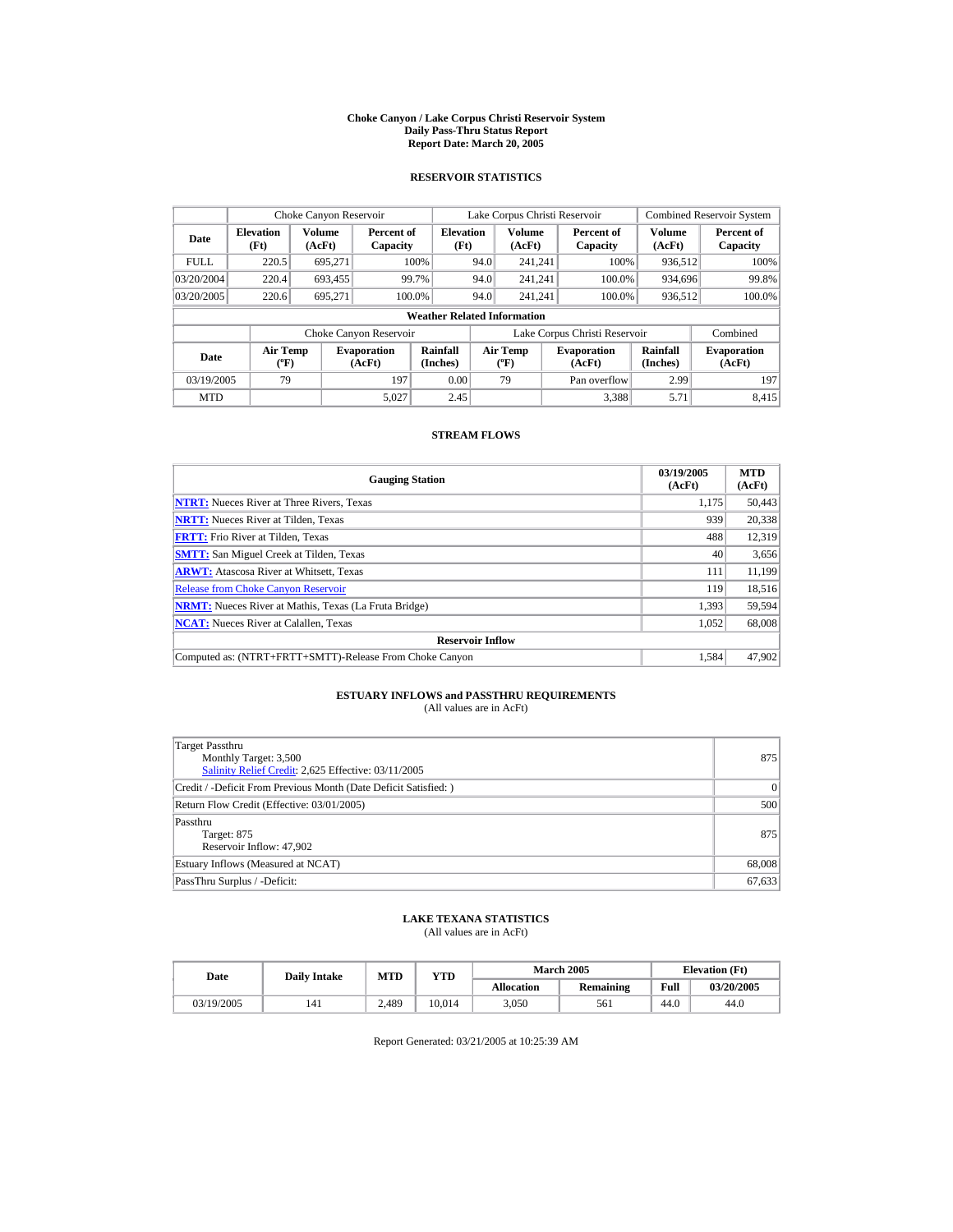#### **Choke Canyon / Lake Corpus Christi Reservoir System Daily Pass-Thru Status Report Report Date: March 21, 2005**

## **RESERVOIR STATISTICS**

|                                    | Choke Canyon Reservoir                      |                  |                              |                          |      | Lake Corpus Christi Reservoir    |                               |                             | <b>Combined Reservoir System</b> |
|------------------------------------|---------------------------------------------|------------------|------------------------------|--------------------------|------|----------------------------------|-------------------------------|-----------------------------|----------------------------------|
| Date                               | <b>Elevation</b><br>(Ft)                    | Volume<br>(AcFt) | Percent of<br>Capacity       | <b>Elevation</b><br>(Ft) |      | Volume<br>(AcFt)                 | Percent of<br>Capacity        | Volume<br>(AcFt)            | Percent of<br>Capacity           |
| <b>FULL</b>                        | 220.5                                       | 695.271          |                              | 100%                     | 94.0 | 241.241                          | 100%                          | 936.512                     | 100%                             |
| 03/21/2004                         | 220.5                                       | 696,052          |                              | 100.1%                   | 94.0 | 241.241                          | 100.0%                        | 937.293                     | 100.1%                           |
| 03/21/2005                         | 220.6                                       | 695.271          |                              | 100.0%                   | 94.0 | 241.241                          | 100.0%                        | 936,512                     | 100.0%                           |
| <b>Weather Related Information</b> |                                             |                  |                              |                          |      |                                  |                               |                             |                                  |
|                                    |                                             |                  | Choke Canyon Reservoir       |                          |      |                                  | Lake Corpus Christi Reservoir |                             | Combined                         |
| Date                               | <b>Air Temp</b><br>$({}^{\circ}\mathrm{F})$ |                  | <b>Evaporation</b><br>(AcFt) | Rainfall<br>(Inches)     |      | <b>Air Temp</b><br>$(^{\circ}F)$ | <b>Evaporation</b><br>(AcFt)  | <b>Rainfall</b><br>(Inches) | <b>Evaporation</b><br>(AcFt)     |
| 03/20/2005                         | 80                                          |                  | 197                          | 0.00                     |      | 84                               | 236                           | 0.00                        | 433                              |
| <b>MTD</b>                         |                                             |                  | 5.224                        | 2.45                     |      |                                  | 3.624                         | 5.71                        | 8.848                            |

## **STREAM FLOWS**

| <b>Gauging Station</b>                                       | 03/20/2005<br>(AcFt) | <b>MTD</b><br>(AcFt) |
|--------------------------------------------------------------|----------------------|----------------------|
| <b>NTRT:</b> Nueces River at Three Rivers, Texas             | 1.114                | 51,556               |
| <b>NRTT:</b> Nueces River at Tilden, Texas                   | 1.034                | 21.372               |
| <b>FRTT:</b> Frio River at Tilden, Texas                     | 482                  | 12,801               |
| <b>SMTT:</b> San Miguel Creek at Tilden, Texas               | 11                   | 3,667                |
| <b>ARWT:</b> Atascosa River at Whitsett, Texas               | 195                  | 11,394               |
| <b>Release from Choke Canvon Reservoir</b>                   | 119                  | 18,635               |
| <b>NRMT:</b> Nueces River at Mathis, Texas (La Fruta Bridge) | 1,677                | 61,271               |
| <b>NCAT:</b> Nueces River at Calallen, Texas                 | 1,616                | 69,624               |
| <b>Reservoir Inflow</b>                                      |                      |                      |
| Computed as: (NTRT+FRTT+SMTT)-Release From Choke Canyon      | 1.488                | 49.390               |

# **ESTUARY INFLOWS and PASSTHRU REQUIREMENTS**<br>(All values are in AcFt)

| Target Passthru<br>Monthly Target: 3,500<br>Salinity Relief Credit: 2,625 Effective: 03/11/2005 | 875    |
|-------------------------------------------------------------------------------------------------|--------|
| Credit / -Deficit From Previous Month (Date Deficit Satisfied: )                                | 0      |
| Return Flow Credit (Effective: 03/01/2005)                                                      | 500    |
| Passthru<br>Target: 875<br>Reservoir Inflow: 49,390                                             | 875    |
| Estuary Inflows (Measured at NCAT)                                                              | 69,624 |
| PassThru Surplus / -Deficit:                                                                    | 69.249 |

## **LAKE TEXANA STATISTICS**

(All values are in AcFt)

| Date       | <b>Daily Intake</b> | MTD   | YTD    |                   | <b>March 2005</b> |      | <b>Elevation</b> (Ft) |
|------------|---------------------|-------|--------|-------------------|-------------------|------|-----------------------|
|            |                     |       |        | <b>Allocation</b> | <b>Remaining</b>  | Full | 03/21/2005            |
| 03/20/2005 | 142                 | 2.631 | 10.155 | 3.050             | 419               | 44.0 | 44.0                  |

Report Generated: 03/21/2005 at 10:30:13 AM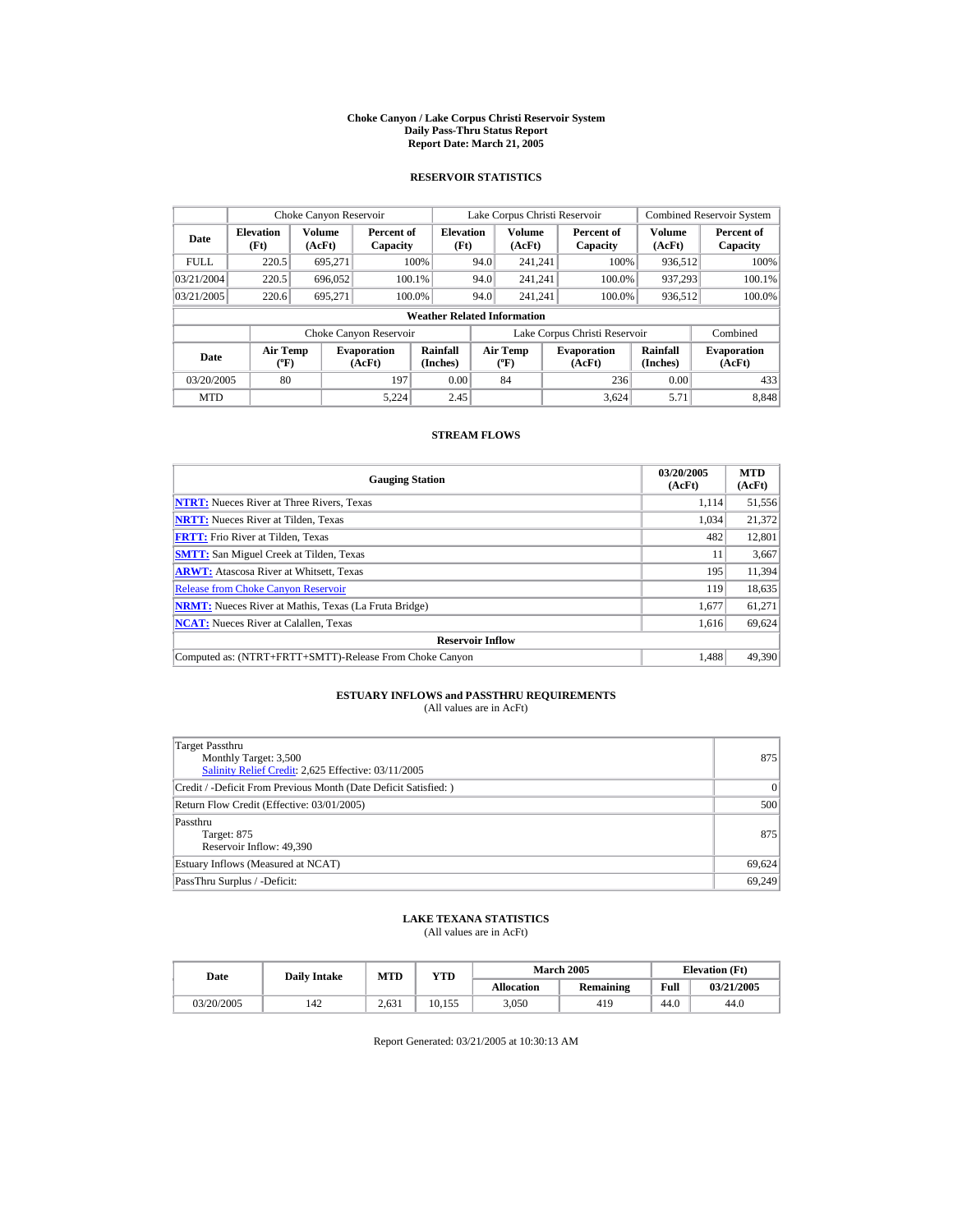#### **Choke Canyon / Lake Corpus Christi Reservoir System Daily Pass-Thru Status Report Report Date: March 22, 2005**

## **RESERVOIR STATISTICS**

|             | Choke Canyon Reservoir                      |                  |                              |                          |      | Lake Corpus Christi Reservoir            |  |                               |                      | <b>Combined Reservoir System</b> |  |
|-------------|---------------------------------------------|------------------|------------------------------|--------------------------|------|------------------------------------------|--|-------------------------------|----------------------|----------------------------------|--|
| Date        | <b>Elevation</b><br>(Ft)                    | Volume<br>(AcFt) | Percent of<br>Capacity       | <b>Elevation</b><br>(Ft) |      | <b>Volume</b><br>(AcFt)                  |  | Percent of<br>Capacity        | Volume<br>(AcFt)     | Percent of<br>Capacity           |  |
| <b>FULL</b> | 220.5                                       | 695.271          |                              | 100%                     | 94.0 | 241.241                                  |  | 100%                          | 936.512              | 100%                             |  |
| 03/22/2004  | 220.5                                       | 696.052          |                              | 100.1%                   | 94.0 | 241.241                                  |  | 100.0%                        | 937.293              | 100.1%                           |  |
| 03/22/2005  | 220.6                                       | 695.271          |                              | 100.0%                   | 94.0 | 241.241                                  |  | 100.0%                        | 936,512              | 100.0%                           |  |
|             | <b>Weather Related Information</b>          |                  |                              |                          |      |                                          |  |                               |                      |                                  |  |
|             |                                             |                  | Choke Canyon Reservoir       |                          |      |                                          |  | Lake Corpus Christi Reservoir |                      | Combined                         |  |
| Date        | <b>Air Temp</b><br>$({}^{\circ}\mathrm{F})$ |                  | <b>Evaporation</b><br>(AcFt) | Rainfall<br>(Inches)     |      | <b>Air Temp</b><br>$({}^{\circ}{\rm F})$ |  | <b>Evaporation</b><br>(AcFt)  | Rainfall<br>(Inches) | <b>Evaporation</b><br>(AcFt)     |  |
| 03/21/2005  | 82                                          |                  | 182                          | 0.00                     |      | 81                                       |  | 101                           | 0.02                 | 283                              |  |
| <b>MTD</b>  |                                             |                  | 5.406                        | 2.45                     |      |                                          |  | 3.725                         | 5.73                 | 9.131                            |  |

## **STREAM FLOWS**

| <b>Gauging Station</b>                                       | 03/21/2005<br>(AcFt) | <b>MTD</b><br>(AcFt) |
|--------------------------------------------------------------|----------------------|----------------------|
| <b>NTRT:</b> Nueces River at Three Rivers, Texas             | 1,568                | 53,125               |
| <b>NRTT:</b> Nueces River at Tilden, Texas                   | 1.028                | 22,401               |
| <b>FRTT:</b> Frio River at Tilden, Texas                     | 478                  | 13,280               |
| <b>SMTT:</b> San Miguel Creek at Tilden, Texas               | 44                   | 3.711                |
| <b>ARWT:</b> Atascosa River at Whitsett, Texas               | 1,201                | 12,595               |
| <b>Release from Choke Canyon Reservoir</b>                   | 119                  | 18,754               |
| <b>NRMT:</b> Nueces River at Mathis, Texas (La Fruta Bridge) | 1,489                | 62,760               |
| <b>NCAT:</b> Nueces River at Calallen, Texas                 | 1,878                | 71,502               |
| <b>Reservoir Inflow</b>                                      |                      |                      |
| Computed as: (NTRT+FRTT+SMTT)-Release From Choke Canyon      | 1.971                | 51,361               |

# **ESTUARY INFLOWS and PASSTHRU REQUIREMENTS**<br>(All values are in AcFt)

| Target Passthru<br>Monthly Target: 3,500<br>Salinity Relief Credit: 2,625 Effective: 03/11/2005 | 875    |
|-------------------------------------------------------------------------------------------------|--------|
| Credit / -Deficit From Previous Month (Date Deficit Satisfied: )                                | 0      |
| Return Flow Credit (Effective: 03/01/2005)                                                      | 500    |
| Passthru<br>Target: 875<br>Reservoir Inflow: 51,361                                             | 875    |
| Estuary Inflows (Measured at NCAT)                                                              | 71,502 |
| PassThru Surplus / -Deficit:                                                                    | 71,127 |

## **LAKE TEXANA STATISTICS**

(All values are in AcFt)

| Date       | <b>Daily Intake</b> | <b>MTD</b>                | YTD    |                   | <b>March 2005</b> |      | <b>Elevation</b> (Ft) |
|------------|---------------------|---------------------------|--------|-------------------|-------------------|------|-----------------------|
|            |                     |                           |        | <b>Allocation</b> | Remaining         | Full | 03/22/2005            |
| 03/21/2005 | 142                 | רידי ה<br><b><u>_</u></b> | 10.297 | 3.050             | 278               | 44.0 | 44.0                  |

Report Generated: 03/22/2005 at 9:37:02 AM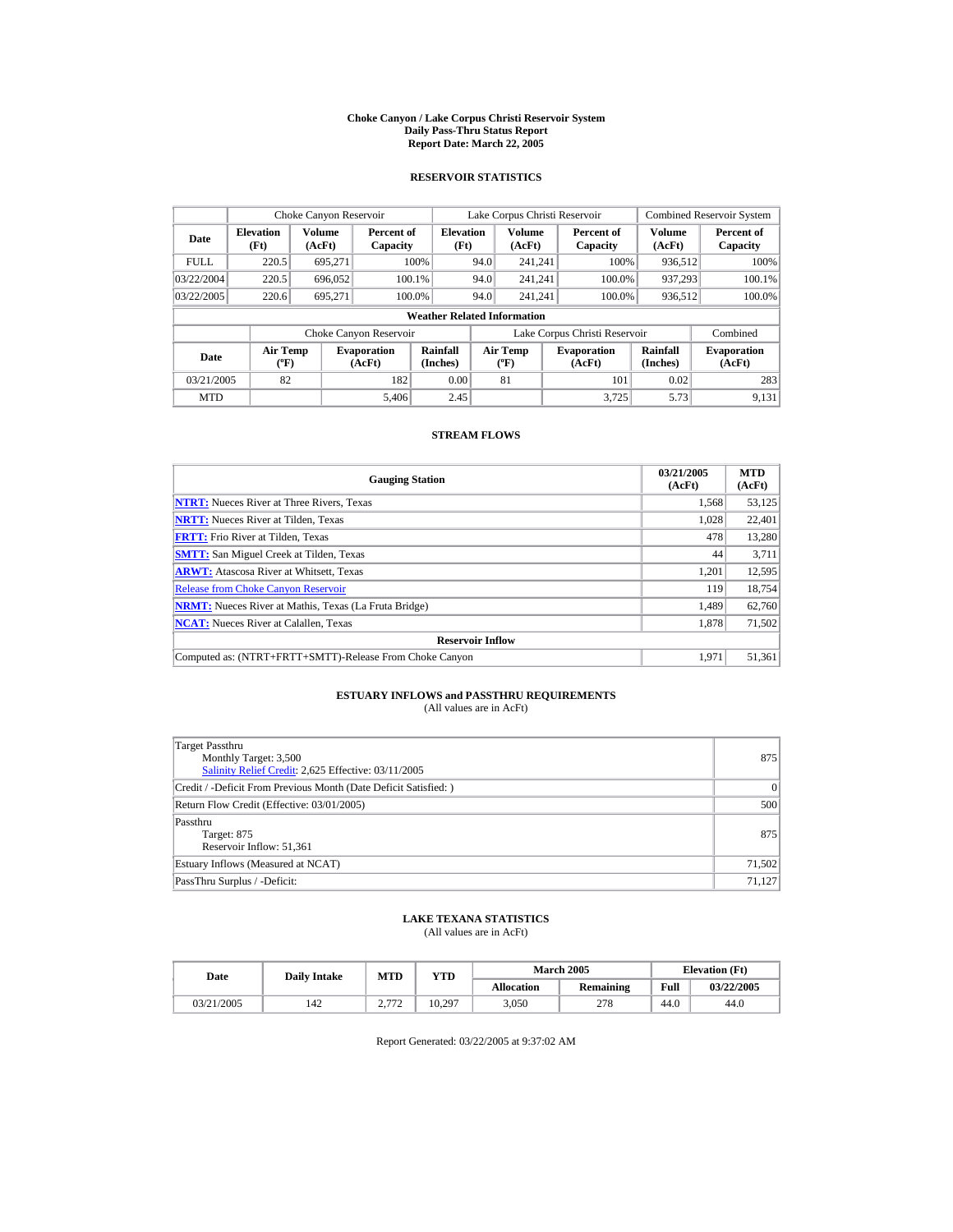#### **Choke Canyon / Lake Corpus Christi Reservoir System Daily Pass-Thru Status Report Report Date: March 23, 2005**

## **RESERVOIR STATISTICS**

|             | Choke Canyon Reservoir             |                                                                                                                                                                                 |                        |                          |                              | Lake Corpus Christi Reservoir |  |                               |                  | <b>Combined Reservoir System</b> |  |  |
|-------------|------------------------------------|---------------------------------------------------------------------------------------------------------------------------------------------------------------------------------|------------------------|--------------------------|------------------------------|-------------------------------|--|-------------------------------|------------------|----------------------------------|--|--|
| Date        | <b>Elevation</b><br>(Ft)           | Volume<br>(AcFt)                                                                                                                                                                | Percent of<br>Capacity | <b>Elevation</b><br>(Ft) |                              | <b>Volume</b><br>(AcFt)       |  | Percent of<br>Capacity        | Volume<br>(AcFt) | Percent of<br>Capacity           |  |  |
| <b>FULL</b> | 220.5                              | 695.271                                                                                                                                                                         |                        | 100%                     | 94.0                         | 241.241                       |  | 100%                          | 936.512          | 100%                             |  |  |
| 03/23/2004  | 220.6                              | 695.271                                                                                                                                                                         |                        | 100.0%                   | 94.0                         | 241.241                       |  | 100.0%                        | 936,512          | 100.0%                           |  |  |
| 03/23/2005  | 220.5                              | 695.271                                                                                                                                                                         |                        | 100.0%                   | 94.0                         | 241.241                       |  | 100.0%                        | 936,512          | 100.0%                           |  |  |
|             | <b>Weather Related Information</b> |                                                                                                                                                                                 |                        |                          |                              |                               |  |                               |                  |                                  |  |  |
|             |                                    |                                                                                                                                                                                 | Choke Canyon Reservoir |                          |                              |                               |  | Lake Corpus Christi Reservoir |                  | Combined                         |  |  |
| Date        |                                    | Rainfall<br><b>Air Temp</b><br><b>Air Temp</b><br><b>Evaporation</b><br><b>Evaporation</b><br>(Inches)<br>$({}^{\circ}\mathrm{F})$<br>(AcFt)<br>(AcFt)<br>$({}^{\circ}{\rm F})$ |                        | Rainfall<br>(Inches)     | <b>Evaporation</b><br>(AcFt) |                               |  |                               |                  |                                  |  |  |
| 03/22/2005  | 80                                 |                                                                                                                                                                                 | 424                    | 0.00                     |                              | 81                            |  | 45                            | 0.00             | 469                              |  |  |
| <b>MTD</b>  |                                    |                                                                                                                                                                                 | 5.830                  | 2.45                     |                              |                               |  | 3.770                         | 5.73             | 9,600                            |  |  |

## **STREAM FLOWS**

| <b>Gauging Station</b>                                       | 03/22/2005<br>(AcFt) | <b>MTD</b><br>(AcFt) |
|--------------------------------------------------------------|----------------------|----------------------|
| <b>NTRT:</b> Nueces River at Three Rivers, Texas             | 2,223                | 55,348               |
| <b>NRTT:</b> Nueces River at Tilden, Texas                   | 989                  | 23,389               |
| <b>FRTT:</b> Frio River at Tilden, Texas                     | 470                  | 13,750               |
| <b>SMTT:</b> San Miguel Creek at Tilden, Texas               | 26                   | 3,737                |
| <b>ARWT:</b> Atascosa River at Whitsett, Texas               | 566                  | 13,161               |
| <b>Release from Choke Canyon Reservoir</b>                   | 119                  | 18,873               |
| <b>NRMT:</b> Nueces River at Mathis, Texas (La Fruta Bridge) | 1,983                | 64,743               |
| <b>NCAT:</b> Nueces River at Calallen, Texas                 | 1.604                | 73,106               |
| <b>Reservoir Inflow</b>                                      |                      |                      |
| Computed as: (NTRT+FRTT+SMTT)-Release From Choke Canyon      | 2.600                | 53,961               |

# **ESTUARY INFLOWS and PASSTHRU REQUIREMENTS**<br>(All values are in AcFt)

| Target Passthru<br>Monthly Target: 3,500<br>Salinity Relief Credit: 2,625 Effective: 03/11/2005 | 875    |
|-------------------------------------------------------------------------------------------------|--------|
| Credit / -Deficit From Previous Month (Date Deficit Satisfied: )                                | 0      |
| Return Flow Credit (Effective: 03/01/2005)                                                      | 500    |
| Passthru<br>Target: 875<br>Reservoir Inflow: 53,961                                             | 875    |
| Estuary Inflows (Measured at NCAT)                                                              | 73,106 |
| PassThru Surplus / -Deficit:                                                                    | 72,731 |

## **LAKE TEXANA STATISTICS**

(All values are in AcFt)

| Date       | <b>Daily Intake</b> | MTD<br>YTD |        |                   | <b>March 2005</b> | <b>Elevation</b> (Ft) |            |  |
|------------|---------------------|------------|--------|-------------------|-------------------|-----------------------|------------|--|
|            |                     |            |        | <b>Allocation</b> | <b>Remaining</b>  | Full                  | 03/23/2005 |  |
| 03/22/2005 | 141                 | 2.914      | 10.438 | 3.050             | 136               | 44.0                  | 44.0       |  |

Report Generated: 03/23/2005 at 10:37:53 AM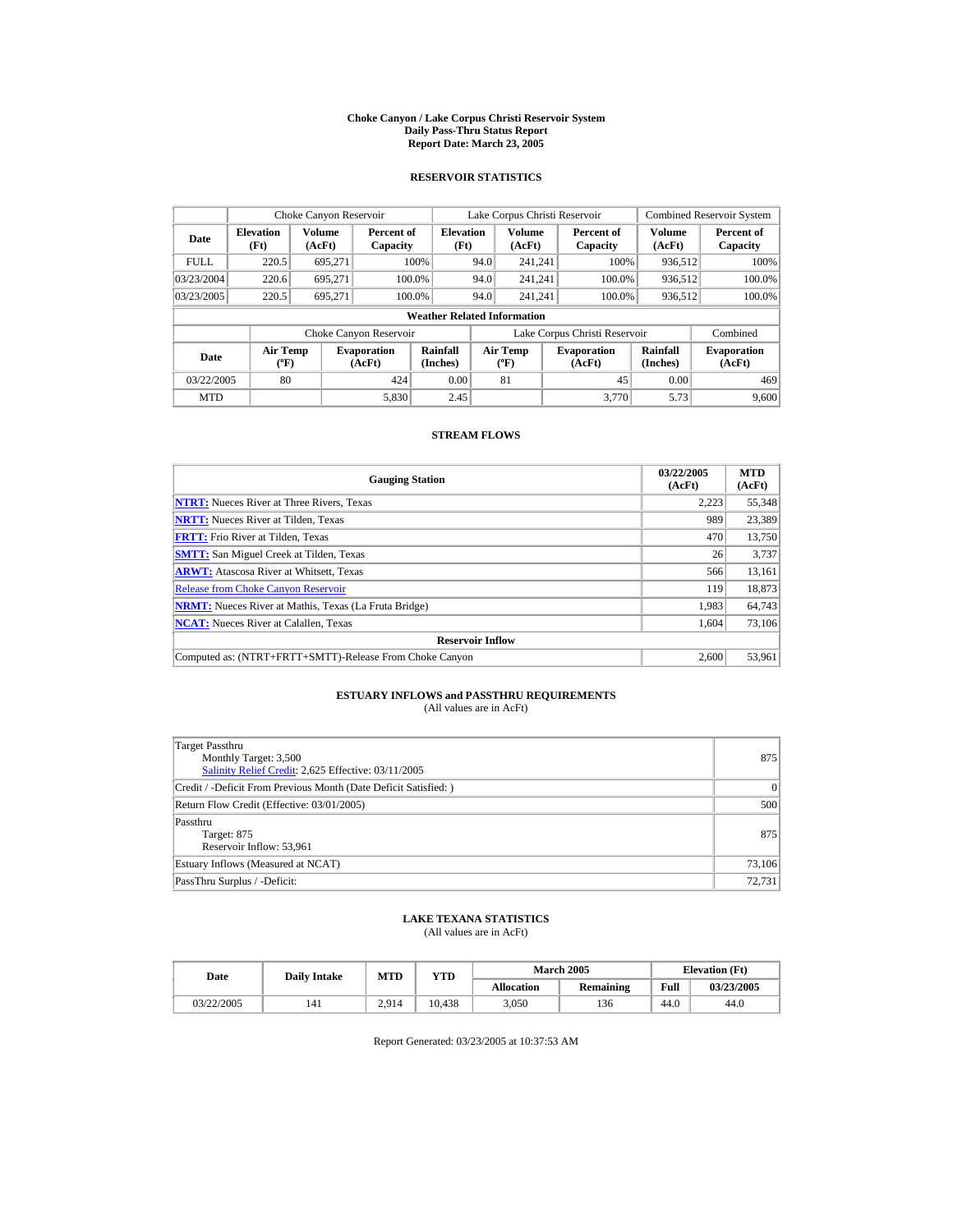#### **Choke Canyon / Lake Corpus Christi Reservoir System Daily Pass-Thru Status Report Report Date: March 24, 2005**

## **RESERVOIR STATISTICS**

|             | Choke Canyon Reservoir                       |         |                              |                          |      | Lake Corpus Christi Reservoir                    |  |                               |                         | <b>Combined Reservoir System</b> |  |
|-------------|----------------------------------------------|---------|------------------------------|--------------------------|------|--------------------------------------------------|--|-------------------------------|-------------------------|----------------------------------|--|
| Date        | Volume<br><b>Elevation</b><br>(Ft)<br>(AcFt) |         | Percent of<br>Capacity       | <b>Elevation</b><br>(Ft) |      | <b>Volume</b><br>(AcFt)                          |  | Percent of<br>Capacity        | <b>Volume</b><br>(AcFt) | Percent of<br>Capacity           |  |
| <b>FULL</b> | 220.5                                        | 695.271 |                              | 100%                     | 94.0 | 241.241                                          |  | 100%                          | 936,512                 | 100%                             |  |
| 03/24/2004  | 220.6                                        | 695.271 |                              | 100.0%                   | 94.0 | 241.241                                          |  | 100.0%                        | 936,512                 | $100.0\%$                        |  |
| 03/24/2005  | 220.5                                        | 695.271 |                              | 100.0%                   | 94.0 | 241.241                                          |  | 100.0%                        | 936,512                 | $100.0\%$                        |  |
|             | <b>Weather Related Information</b>           |         |                              |                          |      |                                                  |  |                               |                         |                                  |  |
|             |                                              |         | Choke Canyon Reservoir       |                          |      |                                                  |  | Lake Corpus Christi Reservoir |                         | Combined                         |  |
| <b>Date</b> | Air Temp<br>$({}^{\circ}\mathrm{F})$         |         | <b>Evaporation</b><br>(AcFt) | Rainfall<br>(Inches)     |      | <b>Air Temp</b><br>$({}^{\mathrm{o}}\mathrm{F})$ |  | <b>Evaporation</b><br>(AcFt)  | Rainfall<br>(Inches)    | <b>Evaporation</b><br>(AcFt)     |  |
| 03/23/2005  | 79                                           |         | 424                          | 0.00                     |      | 78                                               |  | 179                           | 0.00                    | 603                              |  |
| <b>MTD</b>  |                                              |         | 6.254                        | 2.45                     |      |                                                  |  | 3.949                         | 5.73                    | 10.203                           |  |

## **STREAM FLOWS**

| <b>Gauging Station</b>                                       | 03/23/2005<br>(AcFt) | <b>MTD</b><br>(AcFt) |
|--------------------------------------------------------------|----------------------|----------------------|
| <b>NTRT:</b> Nueces River at Three Rivers, Texas             | 1.386                | 56,733               |
| <b>NRTT:</b> Nueces River at Tilden, Texas                   | 794                  | 24,183               |
| <b>FRTT:</b> Frio River at Tilden, Texas                     | 470                  | 14,221               |
| <b>SMTT:</b> San Miguel Creek at Tilden, Texas               | 38                   | 3,775                |
| <b>ARWT:</b> Atascosa River at Whitsett, Texas               | 191                  | 13,351               |
| <b>Release from Choke Canvon Reservoir</b>                   | 87                   | 18,961               |
| <b>NRMT:</b> Nueces River at Mathis, Texas (La Fruta Bridge) | 1,743                | 66,486               |
| <b>NCAT:</b> Nueces River at Calallen, Texas                 | 1,753                | 74,858               |
| <b>Reservoir Inflow</b>                                      |                      |                      |
| Computed as: (NTRT+FRTT+SMTT)-Release From Choke Canyon      | 1.806                | 55,768               |

# **ESTUARY INFLOWS and PASSTHRU REQUIREMENTS**<br>(All values are in AcFt)

| Target Passthru<br>Monthly Target: 3,500<br>Salinity Relief Credit: 2,625 Effective: 03/11/2005 | 875    |
|-------------------------------------------------------------------------------------------------|--------|
| Credit / -Deficit From Previous Month (Date Deficit Satisfied: )                                | 0      |
| Return Flow Credit (Effective: 03/01/2005)                                                      | 500    |
| Passthru<br>Target: 875<br>Reservoir Inflow: 55,768                                             | 875    |
| Estuary Inflows (Measured at NCAT)                                                              | 74,858 |
| PassThru Surplus / -Deficit:                                                                    | 74,483 |

## **LAKE TEXANA STATISTICS**

(All values are in AcFt)

| Date       | <b>Daily Intake</b> | MTD   | YTD    |                   | <b>March 2005</b> | <b>Elevation</b> (Ft) |            |
|------------|---------------------|-------|--------|-------------------|-------------------|-----------------------|------------|
|            |                     |       |        | <b>Allocation</b> | <b>Remaining</b>  | Full                  | 03/24/2005 |
| 03/23/2005 | 141                 | 3.055 | 10.579 | 3.050             |                   | 44.0                  | 44.0       |

Report Generated: 03/24/2005 at 8:47:09 AM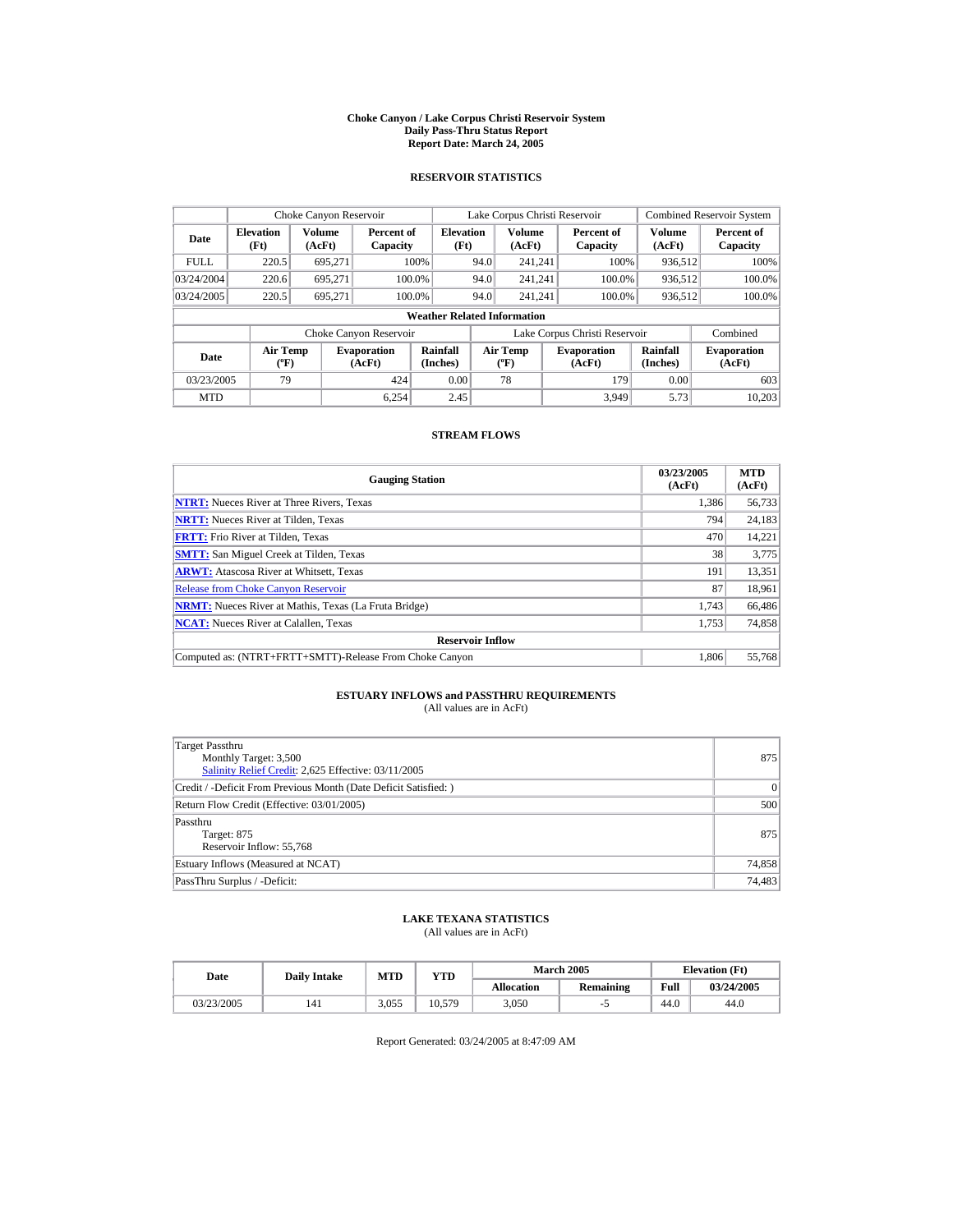#### **Choke Canyon / Lake Corpus Christi Reservoir System Daily Pass-Thru Status Report Report Date: March 25, 2005**

## **RESERVOIR STATISTICS**

|             | Choke Canyon Reservoir                      |                         |                              |                          | Lake Corpus Christi Reservoir     |                         |  |                               |                         | <b>Combined Reservoir System</b> |  |  |
|-------------|---------------------------------------------|-------------------------|------------------------------|--------------------------|-----------------------------------|-------------------------|--|-------------------------------|-------------------------|----------------------------------|--|--|
| Date        | <b>Elevation</b><br>(Ft)                    | <b>Volume</b><br>(AcFt) | Percent of<br>Capacity       | <b>Elevation</b><br>(Ft) |                                   | <b>Volume</b><br>(AcFt) |  | Percent of<br>Capacity        | <b>Volume</b><br>(AcFt) | Percent of<br>Capacity           |  |  |
| <b>FULL</b> | 220.5                                       | 695.271                 |                              | 100%                     | 94.0                              | 241.241                 |  | 100%                          | 936,512                 | 100%                             |  |  |
| 03/25/2004  | 220.6                                       | 695.271                 | 100.0%                       |                          | 94.0                              | 241.241                 |  | 100.0%                        | 936,512                 | 100.0%                           |  |  |
| 03/25/2005  | 220.6                                       | 695.271                 | 100.0%                       |                          | 94.0                              | 241.241                 |  | 100.0%                        | 936,512                 | 100.0%                           |  |  |
|             | <b>Weather Related Information</b>          |                         |                              |                          |                                   |                         |  |                               |                         |                                  |  |  |
|             |                                             |                         | Choke Canyon Reservoir       |                          |                                   |                         |  | Lake Corpus Christi Reservoir |                         | Combined                         |  |  |
| Date        | <b>Air Temp</b><br>$({}^{\circ}\mathrm{F})$ |                         | <b>Evaporation</b><br>(AcFt) | Rainfall<br>(Inches)     | Air Temp<br>$({}^{\circ}{\rm F})$ |                         |  | <b>Evaporation</b><br>(AcFt)  | Rainfall<br>(Inches)    | <b>Evaporation</b><br>(AcFt)     |  |  |
| 03/24/2005  | 83                                          |                         | 348                          | 0.00                     |                                   | 82                      |  | 202                           | 0.00                    | 550                              |  |  |
| <b>MTD</b>  |                                             |                         | 6.602                        | 2.45                     |                                   |                         |  | 4.151                         | 5.73                    | 10.753                           |  |  |

## **STREAM FLOWS**

| <b>Gauging Station</b>                                       | 03/24/2005<br>(AcFt) | <b>MTD</b><br>(AcFt) |
|--------------------------------------------------------------|----------------------|----------------------|
| <b>NTRT:</b> Nueces River at Three Rivers, Texas             | 993                  | 57,726               |
| <b>NRTT:</b> Nueces River at Tilden, Texas                   | 695                  | 24,878               |
| <b>FRTT:</b> Frio River at Tilden, Texas                     | 466                  | 14,687               |
| <b>SMTT:</b> San Miguel Creek at Tilden, Texas               | 36                   | 3,810                |
| <b>ARWT:</b> Atascosa River at Whitsett, Texas               | 137                  | 13,488               |
| <b>Release from Choke Canyon Reservoir</b>                   | 66                   | 19,026               |
| <b>NRMT:</b> Nueces River at Mathis, Texas (La Fruta Bridge) | 1.296                | 67,782               |
| <b>NCAT:</b> Nueces River at Calallen, Texas                 | 1,572                | 76,430               |
| <b>Reservoir Inflow</b>                                      |                      |                      |
| Computed as: (NTRT+FRTT+SMTT)-Release From Choke Canyon      | 1.429                | 57,197               |

# **ESTUARY INFLOWS and PASSTHRU REQUIREMENTS**<br>(All values are in AcFt)

| Target Passthru<br>Monthly Target: 3,500<br>Salinity Relief Credit: 2,625 Effective: 03/11/2005 | 875    |
|-------------------------------------------------------------------------------------------------|--------|
| Credit / -Deficit From Previous Month (Date Deficit Satisfied:)                                 | 0      |
| Return Flow Credit (Effective: 03/01/2005)                                                      | 500    |
| Passthru<br>Target: 875<br>Reservoir Inflow: 57,197                                             | 875    |
| Estuary Inflows (Measured at NCAT)                                                              | 76,430 |
| PassThru Surplus / -Deficit:                                                                    | 76,055 |

## **LAKE TEXANA STATISTICS**

(All values are in AcFt)

| Date       | <b>Daily Intake</b> | MTD   | $_{\rm VTD}$ |                   | <b>March 2005</b> | <b>Elevation</b> (Ft) |            |
|------------|---------------------|-------|--------------|-------------------|-------------------|-----------------------|------------|
|            |                     |       |              | <b>Allocation</b> | Remaining         | Full                  | 03/25/2005 |
| 03/24/2005 | 141                 | 3.196 | 10.720       | 3.050             | $-146$            | 44.0                  | 44.0       |

Report Generated: 03/25/2005 at 1:53:09 PM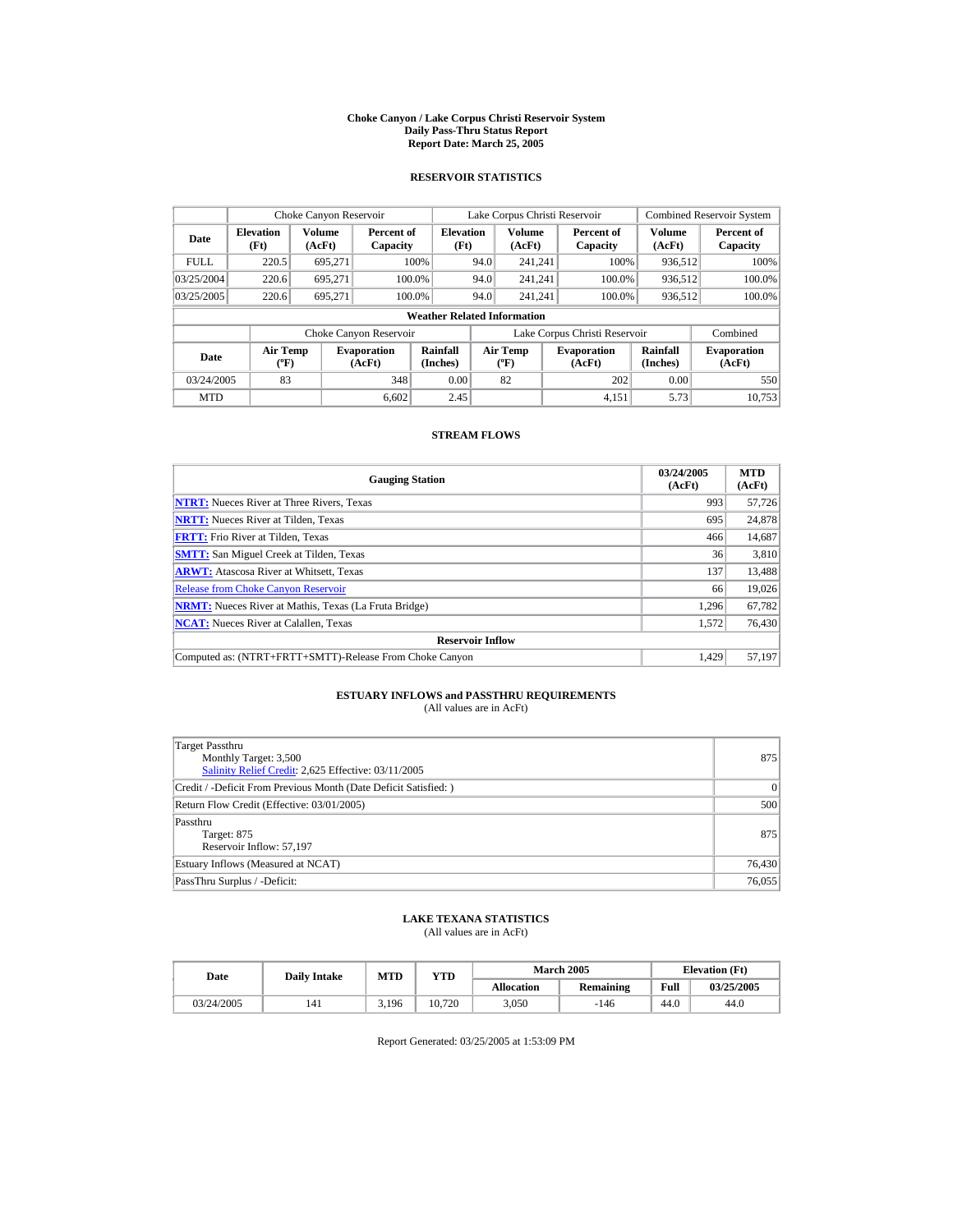#### **Choke Canyon / Lake Corpus Christi Reservoir System Daily Pass-Thru Status Report Report Date: March 26, 2005**

## **RESERVOIR STATISTICS**

|             | Choke Canyon Reservoir                      |                  |                              |                          | Lake Corpus Christi Reservoir |                                          |  |                               |                      | <b>Combined Reservoir System</b> |  |  |
|-------------|---------------------------------------------|------------------|------------------------------|--------------------------|-------------------------------|------------------------------------------|--|-------------------------------|----------------------|----------------------------------|--|--|
| Date        | <b>Elevation</b><br>(Ft)                    | Volume<br>(AcFt) | Percent of<br>Capacity       | <b>Elevation</b><br>(Ft) |                               | <b>Volume</b><br>(AcFt)                  |  | Percent of<br>Capacity        | Volume<br>(AcFt)     | Percent of<br>Capacity           |  |  |
| <b>FULL</b> | 220.5                                       | 695.271          |                              | 100%                     | 94.0                          | 241.241                                  |  | 100%                          | 936.512              | 100%                             |  |  |
| 03/26/2004  | 220.5                                       | 695.271          |                              | 100.0%                   | 94.0                          | 241.241                                  |  | 100.0%                        | 936,512              | 100.0%                           |  |  |
| 03/26/2005  | 220.6                                       | 695.271          |                              | 100.0%                   | 94.0                          | 241.241                                  |  | 100.0%                        | 936,512              | 100.0%                           |  |  |
|             | <b>Weather Related Information</b>          |                  |                              |                          |                               |                                          |  |                               |                      |                                  |  |  |
|             |                                             |                  | Choke Canyon Reservoir       |                          |                               |                                          |  | Lake Corpus Christi Reservoir |                      | Combined                         |  |  |
| Date        | <b>Air Temp</b><br>$({}^{\circ}\mathrm{F})$ |                  | <b>Evaporation</b><br>(AcFt) | Rainfall<br>(Inches)     |                               | <b>Air Temp</b><br>$({}^{\circ}{\rm F})$ |  | <b>Evaporation</b><br>(AcFt)  | Rainfall<br>(Inches) | <b>Evaporation</b><br>(AcFt)     |  |  |
| 03/25/2005  | 84                                          |                  | 348                          | 0.00                     |                               | 82                                       |  | 202                           | 0.00                 | 550                              |  |  |
| <b>MTD</b>  |                                             |                  | 6.950                        | 2.45                     |                               |                                          |  | 4.353                         | 5.73                 | 11.303                           |  |  |

## **STREAM FLOWS**

| <b>Gauging Station</b>                                       | 03/25/2005<br>(AcFt) | <b>MTD</b><br>(AcFt) |
|--------------------------------------------------------------|----------------------|----------------------|
| <b>NTRT:</b> Nueces River at Three Rivers, Texas             | 989                  | 58,714               |
| <b>NRTT:</b> Nueces River at Tilden, Texas                   |                      | 24,881               |
| <b>FRTT:</b> Frio River at Tilden, Texas                     | 463                  | 15,150               |
| <b>SMTT:</b> San Miguel Creek at Tilden, Texas               | 34                   | 3,844                |
| <b>ARWT:</b> Atascosa River at Whitsett, Texas               | 109                  | 13,597               |
| <b>Release from Choke Canyon Reservoir</b>                   | 66                   | 19,092               |
| <b>NRMT:</b> Nueces River at Mathis, Texas (La Fruta Bridge) | 856                  | 68,637               |
| <b>NCAT:</b> Nueces River at Calallen, Texas                 | 1,187                | 77,617               |
| <b>Reservoir Inflow</b>                                      |                      |                      |
| Computed as: (NTRT+FRTT+SMTT)-Release From Choke Canyon      | 1.419                | 58,616               |

# **ESTUARY INFLOWS and PASSTHRU REQUIREMENTS**<br>(All values are in AcFt)

| Target Passthru<br>Monthly Target: 3,500<br>Salinity Relief Credit: 2,625 Effective: 03/11/2005 | 875    |
|-------------------------------------------------------------------------------------------------|--------|
| Credit / -Deficit From Previous Month (Date Deficit Satisfied: )                                | 0      |
| Return Flow Credit (Effective: 03/01/2005)                                                      | 500    |
| Passthru<br>Target: 875<br>Reservoir Inflow: 58,616                                             | 875    |
| Estuary Inflows (Measured at NCAT)                                                              | 77,617 |
| PassThru Surplus / -Deficit:                                                                    | 77.242 |

## **LAKE TEXANA STATISTICS**

(All values are in AcFt)

| Date       | <b>Daily Intake</b> | MTD             | VTD    |                   | <b>March 2005</b> | <b>Elevation</b> (Ft) |            |
|------------|---------------------|-----------------|--------|-------------------|-------------------|-----------------------|------------|
|            |                     |                 |        | <b>Allocation</b> | Remaining         | Full                  | 03/26/2005 |
| 03/25/2005 | 141                 | 2 2 2 7<br>J.JJ | 10.862 | 3.050             | $-287$            | 44.0                  | 44.0       |

Report Generated: 03/26/2005 at 8:41:30 AM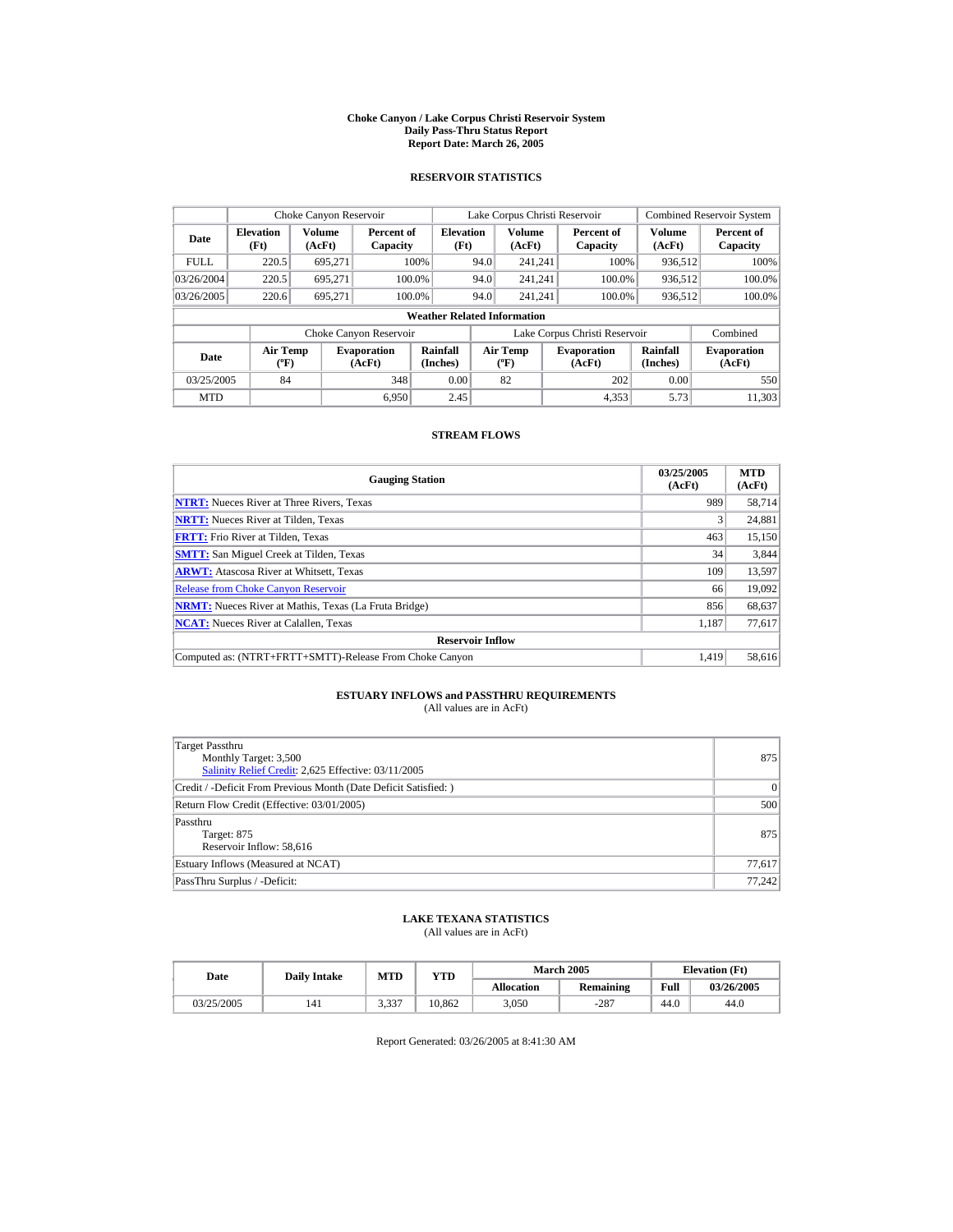#### **Choke Canyon / Lake Corpus Christi Reservoir System Daily Pass-Thru Status Report Report Date: March 27, 2005**

## **RESERVOIR STATISTICS**

|             | Choke Canyon Reservoir                      |                  |                              |                          | Lake Corpus Christi Reservoir |                                          |  |                               |                      | <b>Combined Reservoir System</b> |  |  |
|-------------|---------------------------------------------|------------------|------------------------------|--------------------------|-------------------------------|------------------------------------------|--|-------------------------------|----------------------|----------------------------------|--|--|
| Date        | <b>Elevation</b><br>(Ft)                    | Volume<br>(AcFt) | Percent of<br>Capacity       | <b>Elevation</b><br>(Ft) |                               | <b>Volume</b><br>(AcFt)                  |  | Percent of<br>Capacity        | Volume<br>(AcFt)     | Percent of<br>Capacity           |  |  |
| <b>FULL</b> | 220.5                                       | 695.271          |                              | 100%                     | 94.0                          | 241.241                                  |  | 100%                          | 936.512              | 100%                             |  |  |
| 03/27/2004  | 220.5                                       | 695.271          |                              | 100.0%                   | 94.0                          | 241.241                                  |  | 100.0%                        | 936,512              | 100.0%                           |  |  |
| 03/27/2005  | 220.6                                       | 695.271          |                              | 100.0%                   | 94.0                          | 241.241                                  |  | 100.0%                        | 936,512              | 100.0%                           |  |  |
|             | <b>Weather Related Information</b>          |                  |                              |                          |                               |                                          |  |                               |                      |                                  |  |  |
|             |                                             |                  | Choke Canyon Reservoir       |                          |                               |                                          |  | Lake Corpus Christi Reservoir |                      | Combined                         |  |  |
| Date        | <b>Air Temp</b><br>$({}^{\circ}\mathrm{F})$ |                  | <b>Evaporation</b><br>(AcFt) | Rainfall<br>(Inches)     |                               | <b>Air Temp</b><br>$({}^{\circ}{\rm F})$ |  | <b>Evaporation</b><br>(AcFt)  | Rainfall<br>(Inches) | <b>Evaporation</b><br>(AcFt)     |  |  |
| 03/26/2005  | 79                                          |                  | 378                          | 0.14                     |                               | 53                                       |  | 325                           | 0.01                 | 703                              |  |  |
| <b>MTD</b>  |                                             |                  | 7.328                        | 2.59                     |                               |                                          |  | 4.678                         | 5.74                 | 12,006                           |  |  |

## **STREAM FLOWS**

| <b>Gauging Station</b>                                       | 03/26/2005<br>(AcFt) | <b>MTD</b><br>(AcFt) |
|--------------------------------------------------------------|----------------------|----------------------|
| <b>NTRT:</b> Nueces River at Three Rivers, Texas             | 784                  | 59,498               |
| <b>NRTT:</b> Nueces River at Tilden, Texas                   | 617                  | 25,499               |
| <b>FRTT:</b> Frio River at Tilden, Texas                     | 461                  | 15,610               |
| <b>SMTT:</b> San Miguel Creek at Tilden, Texas               | 32                   | 3,876                |
| <b>ARWT:</b> Atascosa River at Whitsett, Texas               | 95                   | 13,693               |
| <b>Release from Choke Canvon Reservoir</b>                   | 66                   | 19,157               |
| <b>NRMT:</b> Nueces River at Mathis, Texas (La Fruta Bridge) | 867                  | 69,505               |
| <b>NCAT:</b> Nueces River at Calallen, Texas                 | 719                  | 78,336               |
| <b>Reservoir Inflow</b>                                      |                      |                      |
| Computed as: (NTRT+FRTT+SMTT)-Release From Choke Canyon      | 1.211                | 59,827               |

# **ESTUARY INFLOWS and PASSTHRU REQUIREMENTS**<br>(All values are in AcFt)

| Target Passthru<br>Monthly Target: 3,500<br>Salinity Relief Credit: 2,625 Effective: 03/11/2005 | 875    |
|-------------------------------------------------------------------------------------------------|--------|
| Credit / -Deficit From Previous Month (Date Deficit Satisfied: )                                | 0      |
| Return Flow Credit (Effective: 03/01/2005)                                                      | 500    |
| Passthru<br>Target: 875<br>Reservoir Inflow: 59,827                                             | 875    |
| Estuary Inflows (Measured at NCAT)                                                              | 78,336 |
| PassThru Surplus / -Deficit:                                                                    | 77,961 |

## **LAKE TEXANA STATISTICS**

(All values are in AcFt)

| Date       | <b>Daily Intake</b> | MTD   | $_{\rm VTD}$ |                   | <b>March 2005</b> | <b>Elevation</b> (Ft) |            |
|------------|---------------------|-------|--------------|-------------------|-------------------|-----------------------|------------|
|            |                     |       |              | <b>Allocation</b> | Remaining         | Full                  | 03/27/2005 |
| 03/26/2005 | 141                 | 3.478 | 1.002        | 3.050             | $-428$            | 44.0                  | 44.0       |

Report Generated: 03/27/2005 at 8:39:44 AM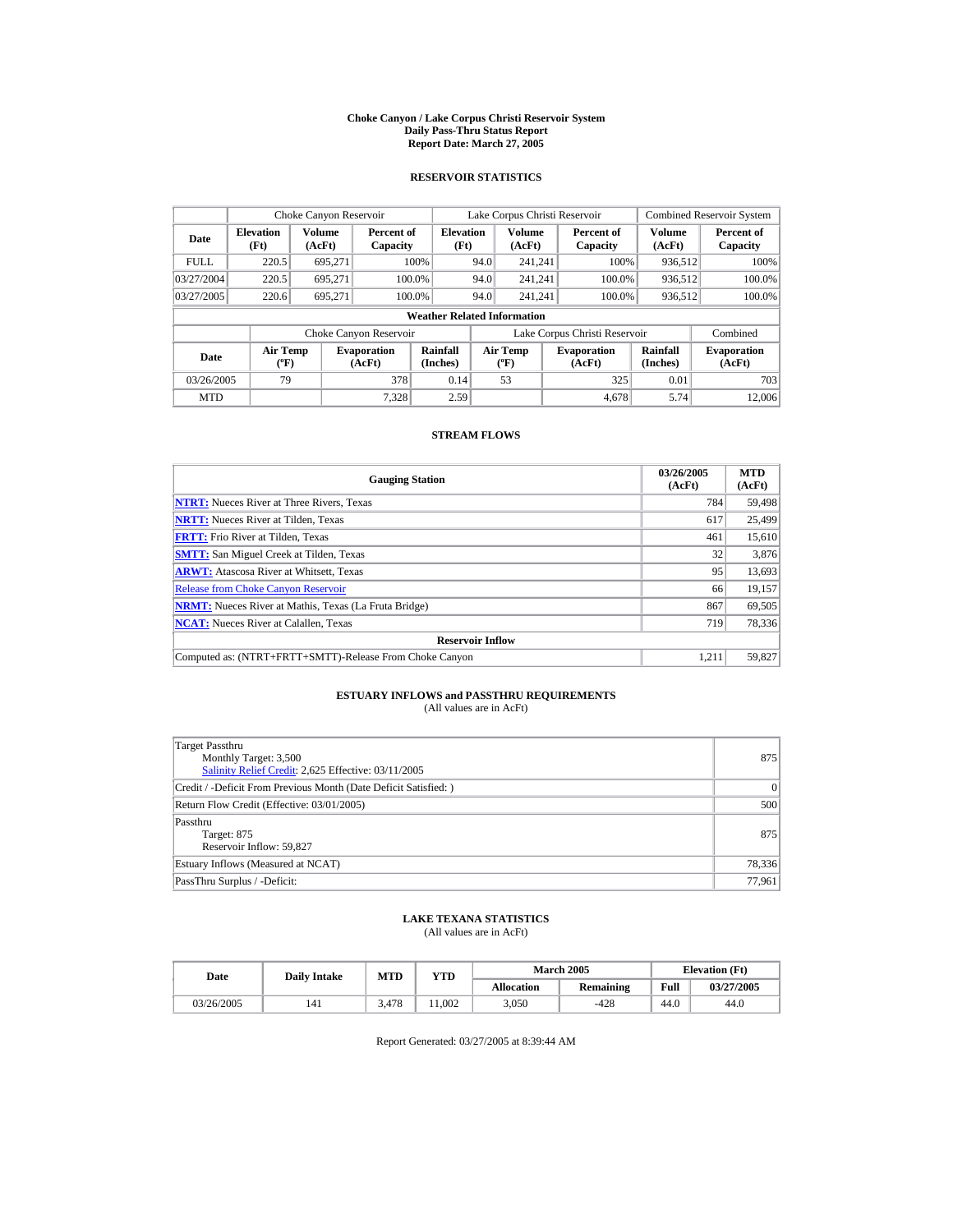#### **Choke Canyon / Lake Corpus Christi Reservoir System Daily Pass-Thru Status Report Report Date: March 28, 2005**

## **RESERVOIR STATISTICS**

|             | Choke Canyon Reservoir                      |                         |                              |                                    |      | Lake Corpus Christi Reservoir     |                               |                         | <b>Combined Reservoir System</b> |
|-------------|---------------------------------------------|-------------------------|------------------------------|------------------------------------|------|-----------------------------------|-------------------------------|-------------------------|----------------------------------|
| Date        | <b>Elevation</b><br>(Ft)                    | <b>Volume</b><br>(AcFt) | Percent of<br>Capacity       | <b>Elevation</b><br>(Ft)           |      | <b>Volume</b><br>(AcFt)           | Percent of<br>Capacity        | <b>Volume</b><br>(AcFt) | Percent of<br>Capacity           |
| <b>FULL</b> | 220.5                                       | 695.271                 |                              | 100%                               | 94.0 | 241.241                           | 100%                          | 936,512                 | 100%                             |
| 03/28/2004  | 220.5                                       | 695.271                 |                              | 100.0%                             | 94.0 | 241.241                           | 100.0%                        | 936,512                 | 100.0%                           |
| 03/28/2005  | 220.5                                       | 695.271                 |                              | 100.0%                             | 94.0 | 241.241                           | 100.0%                        | 936,512                 | 100.0%                           |
|             |                                             |                         |                              | <b>Weather Related Information</b> |      |                                   |                               |                         |                                  |
|             |                                             |                         | Choke Canyon Reservoir       |                                    |      |                                   | Lake Corpus Christi Reservoir |                         | Combined                         |
| Date        | <b>Air Temp</b><br>$({}^{\circ}\mathrm{F})$ |                         | <b>Evaporation</b><br>(AcFt) | Rainfall<br>(Inches)               |      | Air Temp<br>$({}^{\circ}{\rm F})$ | <b>Evaporation</b><br>(AcFt)  | Rainfall<br>(Inches)    | <b>Evaporation</b><br>(AcFt)     |
| 03/27/2005  | 79                                          |                         | 363                          | 0.00                               |      | 69                                | 303                           | 0.00                    | 666                              |
| <b>MTD</b>  |                                             |                         | 7.691                        | 2.59                               |      |                                   | 4.981                         | 5.74                    | 12.672                           |

## **STREAM FLOWS**

| <b>Gauging Station</b>                                       | 03/27/2005<br>(AcFt) | <b>MTD</b><br>(AcFt) |
|--------------------------------------------------------------|----------------------|----------------------|
| <b>NTRT:</b> Nueces River at Three Rivers, Texas             | 740                  | 60.239               |
| <b>NRTT:</b> Nueces River at Tilden, Texas                   | 586                  | 26,084               |
| <b>FRTT:</b> Frio River at Tilden, Texas                     | 447                  | 16,057               |
| <b>SMTT:</b> San Miguel Creek at Tilden, Texas               | 30                   | 3,906                |
| <b>ARWT:</b> Atascosa River at Whitsett, Texas               | 83                   | 13,776               |
| <b>Release from Choke Canyon Reservoir</b>                   | 66                   | 19,223               |
| <b>NRMT:</b> Nueces River at Mathis, Texas (La Fruta Bridge) | 1.941                | 71,446               |
| <b>NCAT:</b> Nueces River at Calallen, Texas                 | 959                  | 79,295               |
| <b>Reservoir Inflow</b>                                      |                      |                      |
| Computed as: (NTRT+FRTT+SMTT)-Release From Choke Canyon      | 1.151                | 60.978               |

# **ESTUARY INFLOWS and PASSTHRU REQUIREMENTS**<br>(All values are in AcFt)

| Target Passthru<br>Monthly Target: 3,500<br>Salinity Relief Credit: 2,625 Effective: 03/11/2005 | 875    |
|-------------------------------------------------------------------------------------------------|--------|
| Credit / -Deficit From Previous Month (Date Deficit Satisfied:)                                 | 0      |
| Return Flow Credit (Effective: 03/01/2005)                                                      | 500    |
| Passthru<br>Target: 875<br>Reservoir Inflow: 60,978                                             | 875    |
| Estuary Inflows (Measured at NCAT)                                                              | 79,295 |
| PassThru Surplus / -Deficit:                                                                    | 78,920 |

## **LAKE TEXANA STATISTICS**

(All values are in AcFt)

| Date       | <b>Daily Intake</b> | MTD   | $\mathbf{v_{TD}}$ |                   | <b>March 2005</b> | <b>Elevation</b> (Ft) |            |
|------------|---------------------|-------|-------------------|-------------------|-------------------|-----------------------|------------|
|            |                     |       |                   | <b>Allocation</b> | Remaining         | Full                  | 03/28/2005 |
| 03/27/2005 | 140                 | 3.618 | 1.143             | 3.050             | $-568$            | 44.0                  | 44.0       |

Report Generated: 03/28/2005 at 8:37:04 AM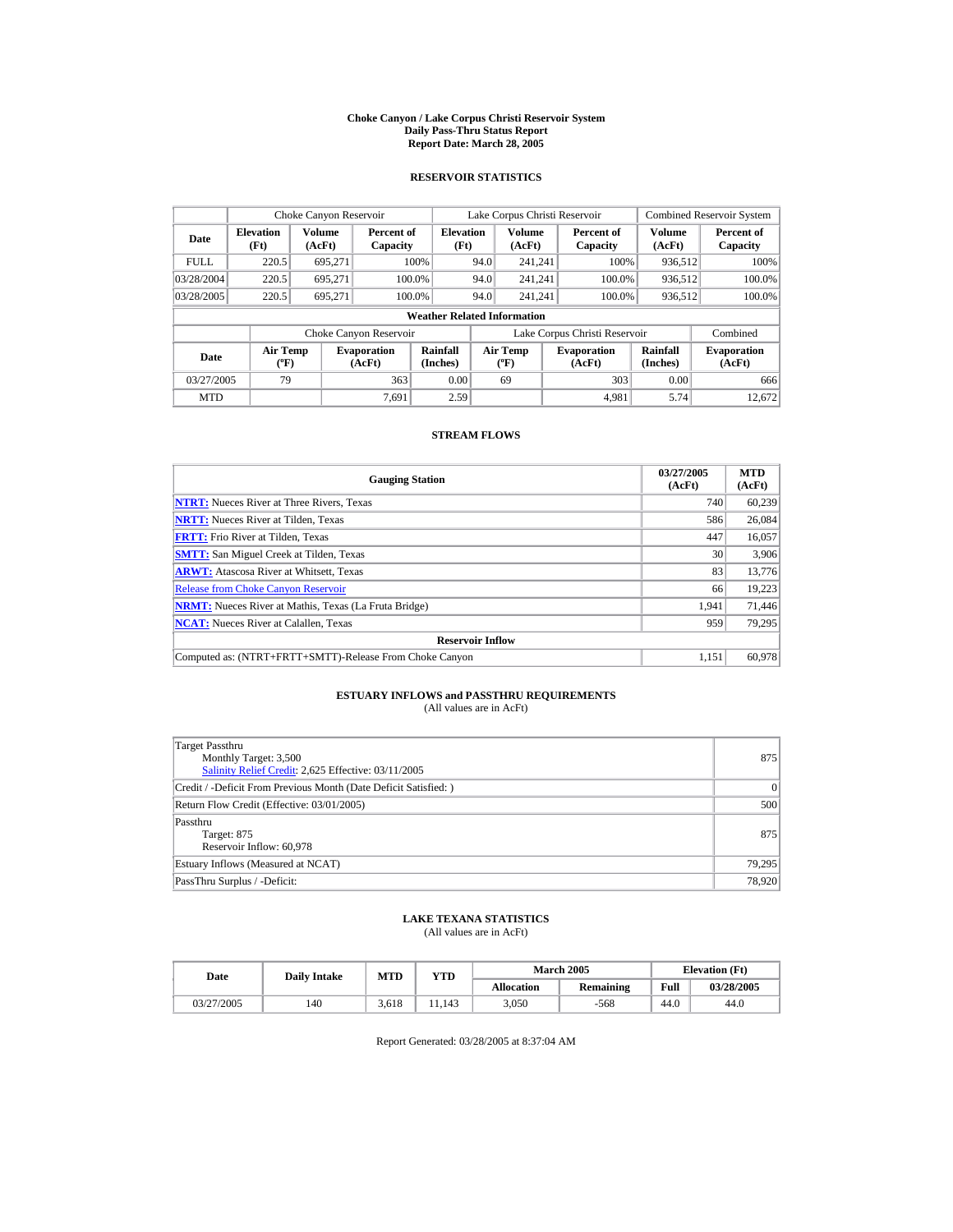#### **Choke Canyon / Lake Corpus Christi Reservoir System Daily Pass-Thru Status Report Report Date: March 29, 2005**

## **RESERVOIR STATISTICS**

|             | Choke Canyon Reservoir                      |                  |                              |                                    |      | Lake Corpus Christi Reservoir            |                               |                      | <b>Combined Reservoir System</b> |
|-------------|---------------------------------------------|------------------|------------------------------|------------------------------------|------|------------------------------------------|-------------------------------|----------------------|----------------------------------|
| Date        | <b>Elevation</b><br>(Ft)                    | Volume<br>(AcFt) | Percent of<br>Capacity       | <b>Elevation</b><br>(Ft)           |      | <b>Volume</b><br>(AcFt)                  | Percent of<br>Capacity        | Volume<br>(AcFt)     | Percent of<br>Capacity           |
| <b>FULL</b> | 220.5                                       | 695.271          |                              | 100%                               | 94.0 | 241.241                                  | 100%                          | 936.512              | 100%                             |
| 03/29/2004  | 220.5                                       | 695.271          |                              | 100.0%                             | 94.0 | 241.241                                  | 100.0%                        | 936,512              | 100.0%                           |
| 03/29/2005  | 220.5                                       | 695.271          |                              | 100.0%                             | 94.0 | 241.241                                  | 100.0%                        | 936,512              | 100.0%                           |
|             |                                             |                  |                              | <b>Weather Related Information</b> |      |                                          |                               |                      |                                  |
|             |                                             |                  | Choke Canyon Reservoir       |                                    |      |                                          | Lake Corpus Christi Reservoir |                      | Combined                         |
| Date        | <b>Air Temp</b><br>$({}^{\circ}\mathrm{F})$ |                  | <b>Evaporation</b><br>(AcFt) | Rainfall<br>(Inches)               |      | <b>Air Temp</b><br>$({}^{\circ}{\rm F})$ | <b>Evaporation</b><br>(AcFt)  | Rainfall<br>(Inches) | <b>Evaporation</b><br>(AcFt)     |
| 03/28/2005  | 80                                          |                  | 394                          | 0.00                               |      | 82                                       | 292                           | 0.00                 | 686                              |
| <b>MTD</b>  |                                             |                  | 8.085                        | 2.59                               |      |                                          | 5.273                         | 5.74                 | 13.358                           |

## **STREAM FLOWS**

| <b>Gauging Station</b>                                       | 03/28/2005<br>(AcFt) | <b>MTD</b><br>(AcFt) |
|--------------------------------------------------------------|----------------------|----------------------|
| <b>NTRT:</b> Nueces River at Three Rivers, Texas             | 705                  | 60,943               |
| <b>NRTT:</b> Nueces River at Tilden, Texas                   | 556                  | 26,640               |
| <b>FRTT:</b> Frio River at Tilden, Texas                     | 443                  | 16,499               |
| <b>SMTT:</b> San Miguel Creek at Tilden, Texas               | 28                   | 3,933                |
| <b>ARWT:</b> Atascosa River at Whitsett, Texas               | 69                   | 13,845               |
| <b>Release from Choke Canyon Reservoir</b>                   | 66                   | 19.288               |
| <b>NRMT:</b> Nueces River at Mathis, Texas (La Fruta Bridge) | 429                  | 71,875               |
| <b>NCAT:</b> Nueces River at Calallen, Texas                 | 1,386                | 80,680               |
| <b>Reservoir Inflow</b>                                      |                      |                      |
| Computed as: (NTRT+FRTT+SMTT)-Release From Choke Canyon      | 1.110                | 62,088               |

# **ESTUARY INFLOWS and PASSTHRU REQUIREMENTS**<br>(All values are in AcFt)

| Target Passthru<br>Monthly Target: 3,500<br>Salinity Relief Credit: 2,625 Effective: 03/11/2005 | 875    |
|-------------------------------------------------------------------------------------------------|--------|
| Credit / -Deficit From Previous Month (Date Deficit Satisfied:)                                 | 0      |
| Return Flow Credit (Effective: 03/01/2005)                                                      | 500    |
| Passthru<br>Target: 875<br>Reservoir Inflow: 62,088                                             | 875    |
| Estuary Inflows (Measured at NCAT)                                                              | 80,680 |
| PassThru Surplus / -Deficit:                                                                    | 80,305 |

## **LAKE TEXANA STATISTICS**

(All values are in AcFt)

| Date       | <b>Daily Intake</b> | MTD   | YTD   |                   | <b>March 2005</b> | <b>Elevation</b> (Ft) |            |
|------------|---------------------|-------|-------|-------------------|-------------------|-----------------------|------------|
|            |                     |       |       | <b>Allocation</b> | <b>Remaining</b>  | Full                  | 03/29/2005 |
| 03/28/2005 | 141                 | 3 759 | 1.283 | 3.050             | $-709$            | 44.0                  | 44.0       |

Report Generated: 03/29/2005 at 8:55:06 AM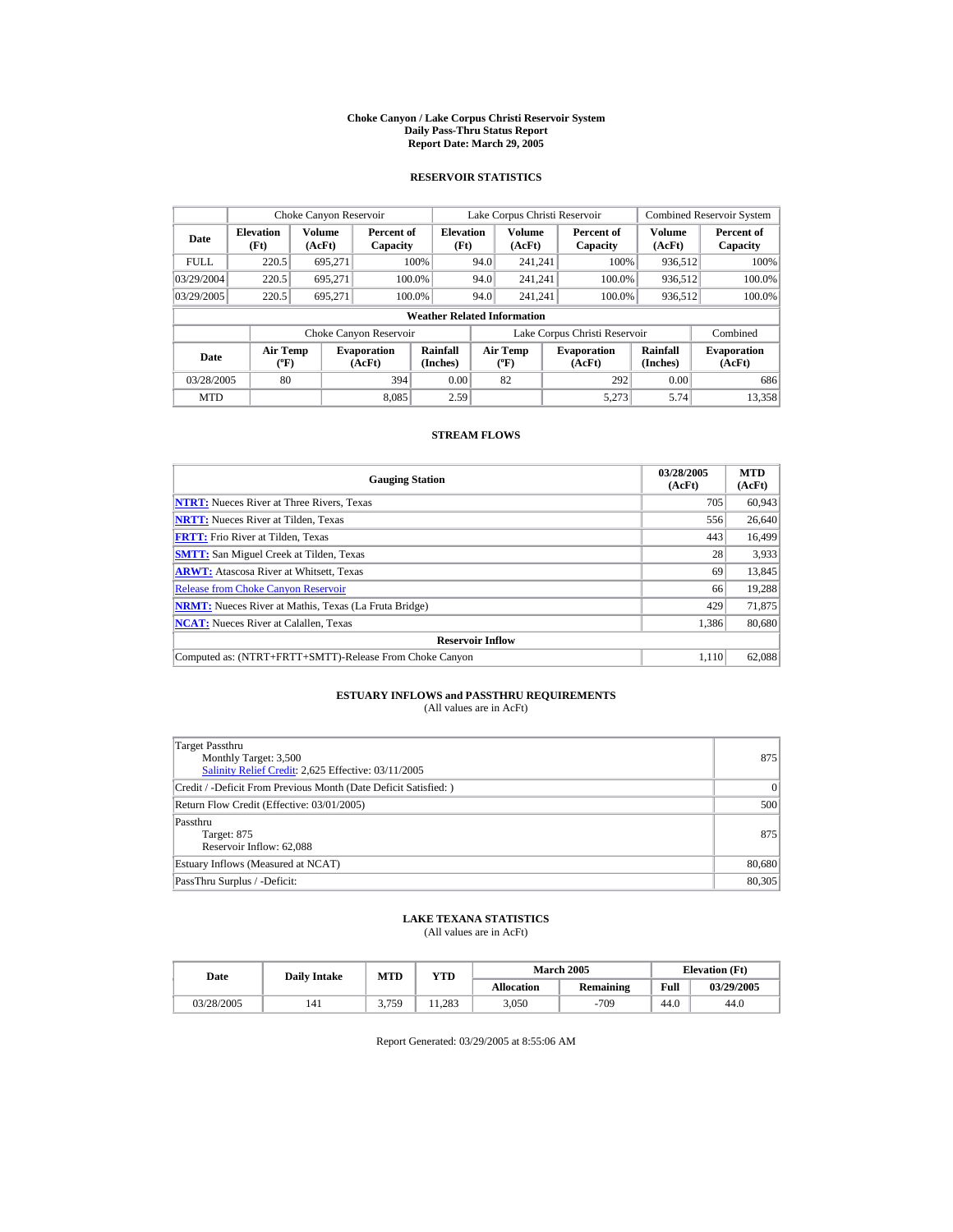#### **Choke Canyon / Lake Corpus Christi Reservoir System Daily Pass-Thru Status Report Report Date: March 30, 2005**

## **RESERVOIR STATISTICS**

|             | Choke Canyon Reservoir                      |                  |                              |                                    |      | Lake Corpus Christi Reservoir            |                               |                      | <b>Combined Reservoir System</b> |
|-------------|---------------------------------------------|------------------|------------------------------|------------------------------------|------|------------------------------------------|-------------------------------|----------------------|----------------------------------|
| Date        | <b>Elevation</b><br>(Ft)                    | Volume<br>(AcFt) | Percent of<br>Capacity       | <b>Elevation</b><br>(Ft)           |      | <b>Volume</b><br>(AcFt)                  | Percent of<br>Capacity        | Volume<br>(AcFt)     | Percent of<br>Capacity           |
| <b>FULL</b> | 220.5                                       | 695.271          |                              | 100%                               | 94.0 | 241.241                                  | 100%                          | 936.512              | 100%                             |
| 03/30/2004  | 220.5                                       | 695.271          |                              | 100.0%                             | 94.0 | 241.241                                  | 100.0%                        | 936,512              | 100.0%                           |
| 03/30/2005  | 220.6                                       | 695.271          |                              | 100.0%                             | 94.0 | 241.241                                  | 100.0%                        | 936,512              | 100.0%                           |
|             |                                             |                  |                              | <b>Weather Related Information</b> |      |                                          |                               |                      |                                  |
|             |                                             |                  | Choke Canyon Reservoir       |                                    |      |                                          | Lake Corpus Christi Reservoir |                      | Combined                         |
| Date        | <b>Air Temp</b><br>$({}^{\circ}\mathrm{F})$ |                  | <b>Evaporation</b><br>(AcFt) | Rainfall<br>(Inches)               |      | <b>Air Temp</b><br>$({}^{\circ}{\rm F})$ | <b>Evaporation</b><br>(AcFt)  | Rainfall<br>(Inches) | <b>Evaporation</b><br>(AcFt)     |
| 03/29/2005  | 85                                          |                  | 273                          | 0.00                               |      | 89                                       | 247                           | 0.00                 | 520                              |
| <b>MTD</b>  |                                             |                  | 8.358                        | 2.59                               |      |                                          | 5.520                         | 5.74                 | 13.878                           |

## **STREAM FLOWS**

| <b>Gauging Station</b>                                       | 03/29/2005<br>(AcFt) | <b>MTD</b><br>(AcFt) |
|--------------------------------------------------------------|----------------------|----------------------|
| <b>NTRT:</b> Nueces River at Three Rivers, Texas             | 673                  | 61,616               |
| <b>NRTT:</b> Nueces River at Tilden, Texas                   | 530                  | 27,170               |
| <b>FRTT:</b> Frio River at Tilden, Texas                     | 443                  | 16,942               |
| <b>SMTT:</b> San Miguel Creek at Tilden, Texas               | 28                   | 3,961                |
| <b>ARWT:</b> Atascosa River at Whitsett, Texas               | 67                   | 13,913               |
| <b>Release from Choke Canyon Reservoir</b>                   | 66                   | 19,354               |
| <b>NRMT:</b> Nueces River at Mathis, Texas (La Fruta Bridge) | 294                  | 72,169               |
| <b>NCAT:</b> Nueces River at Calallen, Texas                 | 526                  | 81,206               |
| <b>Reservoir Inflow</b>                                      |                      |                      |
| Computed as: (NTRT+FRTT+SMTT)-Release From Choke Canyon      | 1.078                | 63.166               |

# **ESTUARY INFLOWS and PASSTHRU REQUIREMENTS**<br>(All values are in AcFt)

| Target Passthru<br>Monthly Target: 3,500<br>Salinity Relief Credit: 2,625 Effective: 03/11/2005 | 875    |
|-------------------------------------------------------------------------------------------------|--------|
| Credit / -Deficit From Previous Month (Date Deficit Satisfied: )                                | 0      |
| Return Flow Credit (Effective: 03/01/2005)                                                      | 500    |
| Passthru<br>Target: 875<br>Reservoir Inflow: 63,166                                             | 875    |
| Estuary Inflows (Measured at NCAT)                                                              | 81,206 |
| PassThru Surplus / -Deficit:                                                                    | 80,831 |

## **LAKE TEXANA STATISTICS**

(All values are in AcFt)

| Date       | <b>Daily Intake</b> | <b>MTD</b><br>$_{\rm VTD}$ |       |                   | <b>March 2005</b> | <b>Elevation</b> (Ft) |            |
|------------|---------------------|----------------------------|-------|-------------------|-------------------|-----------------------|------------|
|            |                     |                            |       | <b>Allocation</b> | Remaining         | Full                  | 03/30/2005 |
| 03/29/2005 | 140                 | 3,899                      | . 424 | 3.050             | -849              | 44.0                  | 44.0       |

Report Generated: 03/30/2005 at 8:34:57 AM